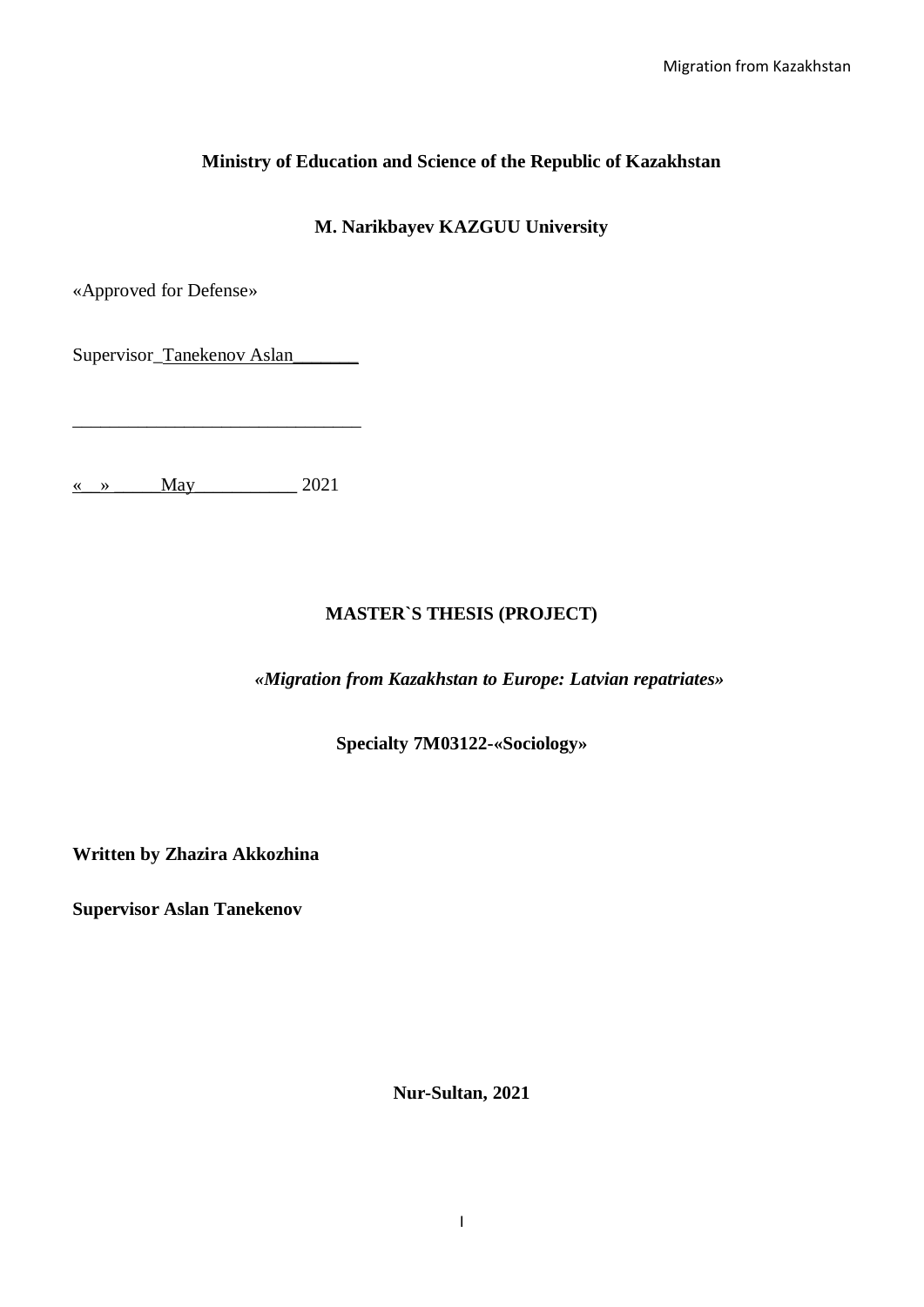## **M. Narikbayev KAZGUU University**

## *«Migration from Kazakhstan to Europe: Latvian repatriates»*

Zhazira Akkozhina

May 25, 2021

«Approved»

Supervisor`s First and Last Name\_\_\_\_Tanekenov Aslan\_\_\_\_\_\_\_\_\_\_\_\_\_\_\_\_\_\_\_\_\_\_\_\_\_\_\_\_\_

Supervisor`s Signature\_\_\_\_\_\_\_\_\_\_\_\_\_\_\_\_\_\_\_\_\_

« $\_\_\_\$   $\_\_\_$  May 2021

**Nur-Sultan, 2021**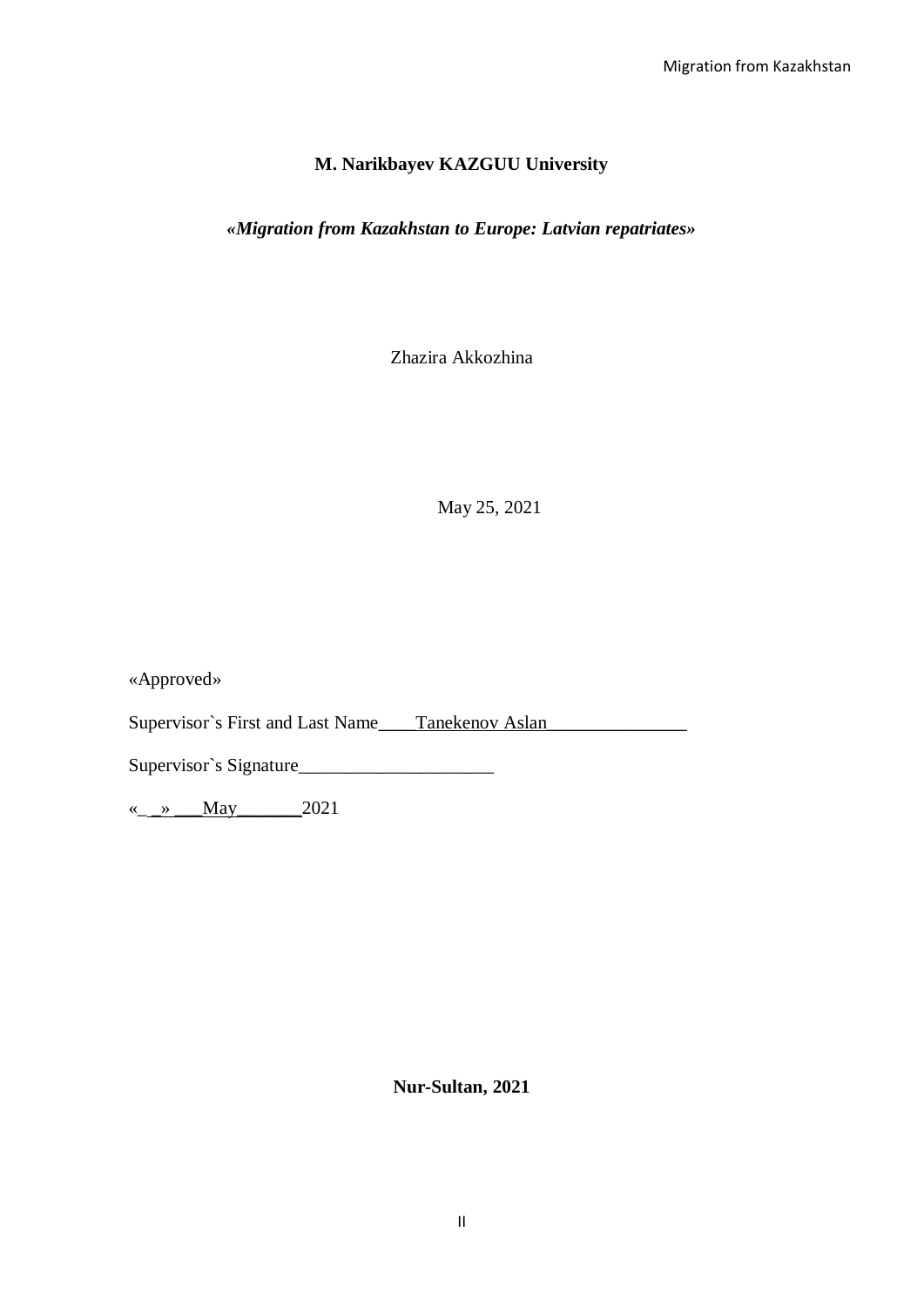**REVIEW**

**Reviewer**

**Tanekenov Aslan\_\_\_\_\_\_\_\_\_\_\_ First and Last Name, degree, job title**

**Signature**

**\_\_\_\_\_\_\_\_\_\_\_\_\_\_\_\_\_\_\_\_\_\_\_\_**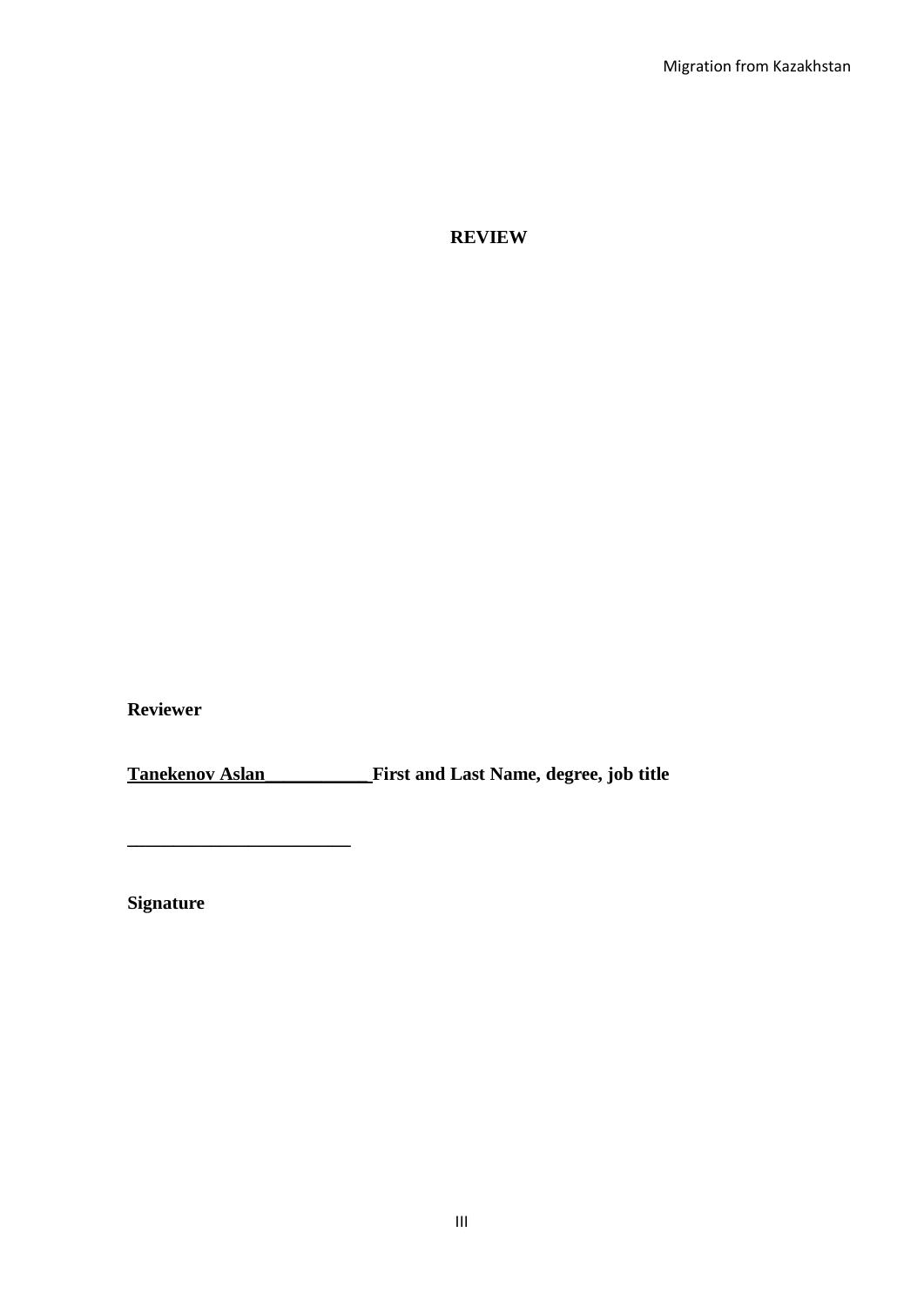# Table of contents

| Chapter 1.  |
|-------------|
|             |
| Chapter 2   |
|             |
|             |
|             |
| Chapter 3   |
|             |
| Chapter 4   |
|             |
|             |
| Chapter 5   |
|             |
|             |
| Appendix 1: |
|             |
| Appendix 2: |
|             |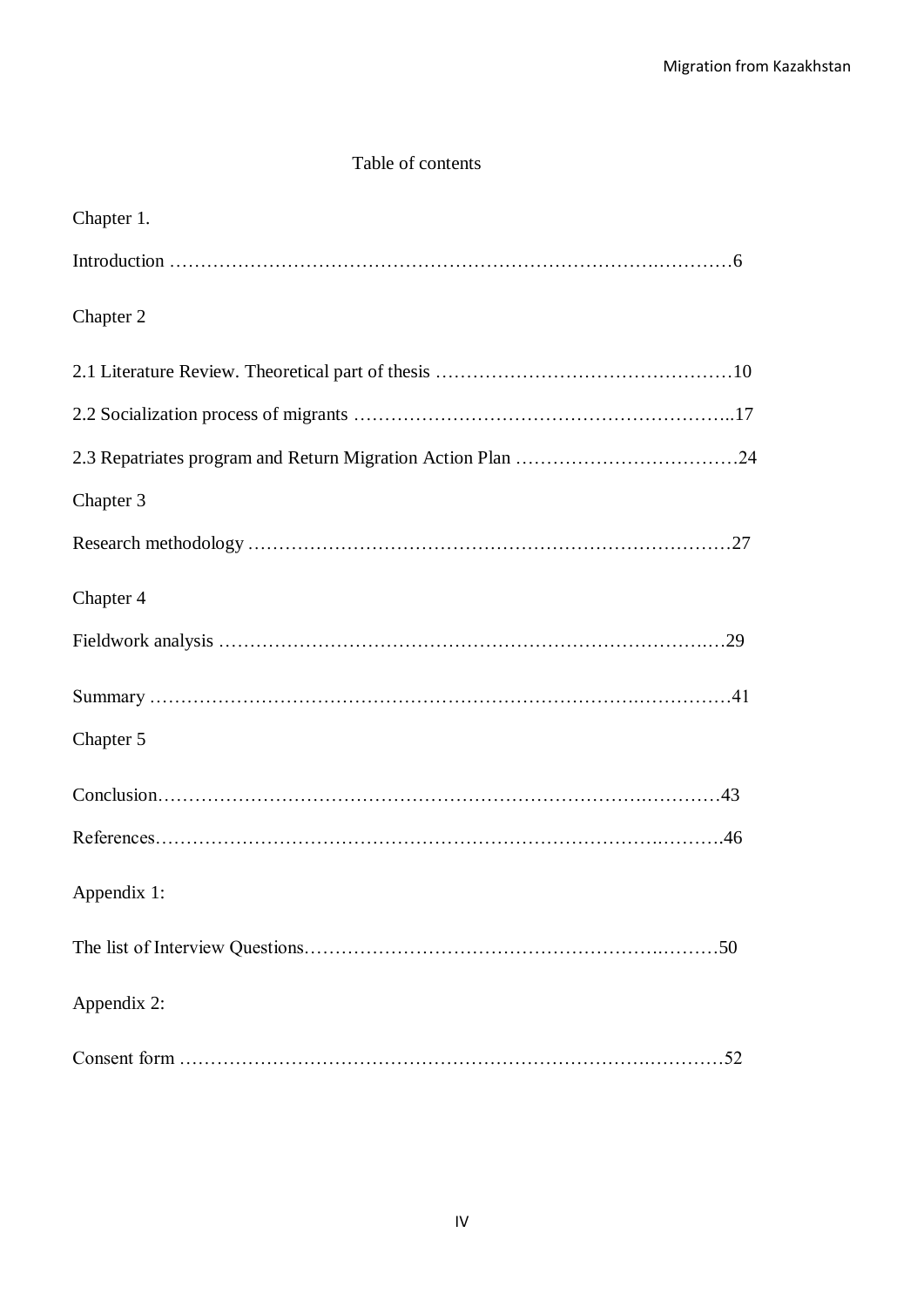#### **Abstract of «Migration from Kazakhstan to Europe: Latvian repatriates»,**

#### **by Zhazira Akkozhina**

#### **HSE, M. Narikbayev KAZGUU University**

#### **May, 2021**

The European migration crisis, which began six years ago, is increasingly attracting the attention of the international community. Despite the current situation with arriving refugees, Europe remains an attractive destination for migrants from any part of the world. According to the UN, the number of migrants in Europe is 82 million migrants.

In this regard, it became necessary to take measures to support the adaptation of migrants.

A special Project has been developed by the European Union to support migrants arriving from third countries. In this research paper, an analysis was carried out to assess the process of socialization and adaptation of returnees in Europe. In particular, on the example of ethnic Latvians who arrived from Kazakhstan to their historical homeland Latvia.

A qualitative approach was chosen to study the process of socialization with in-depth interviews used to collect the primary data and address the research question. The composition of the respondents included: two respondents are experts in the field of migration, two respondents are representatives of the diplomatic corps, three respondents are ethnic Latvians, and the remaining five respondents are citizens of Kazakhstan living in Latvia.

Based on the responses of the respondents, we concluded that, despite the cultural characteristics and mentality, the process of adaptation of migrants proceeded quite easily and took on average 2-3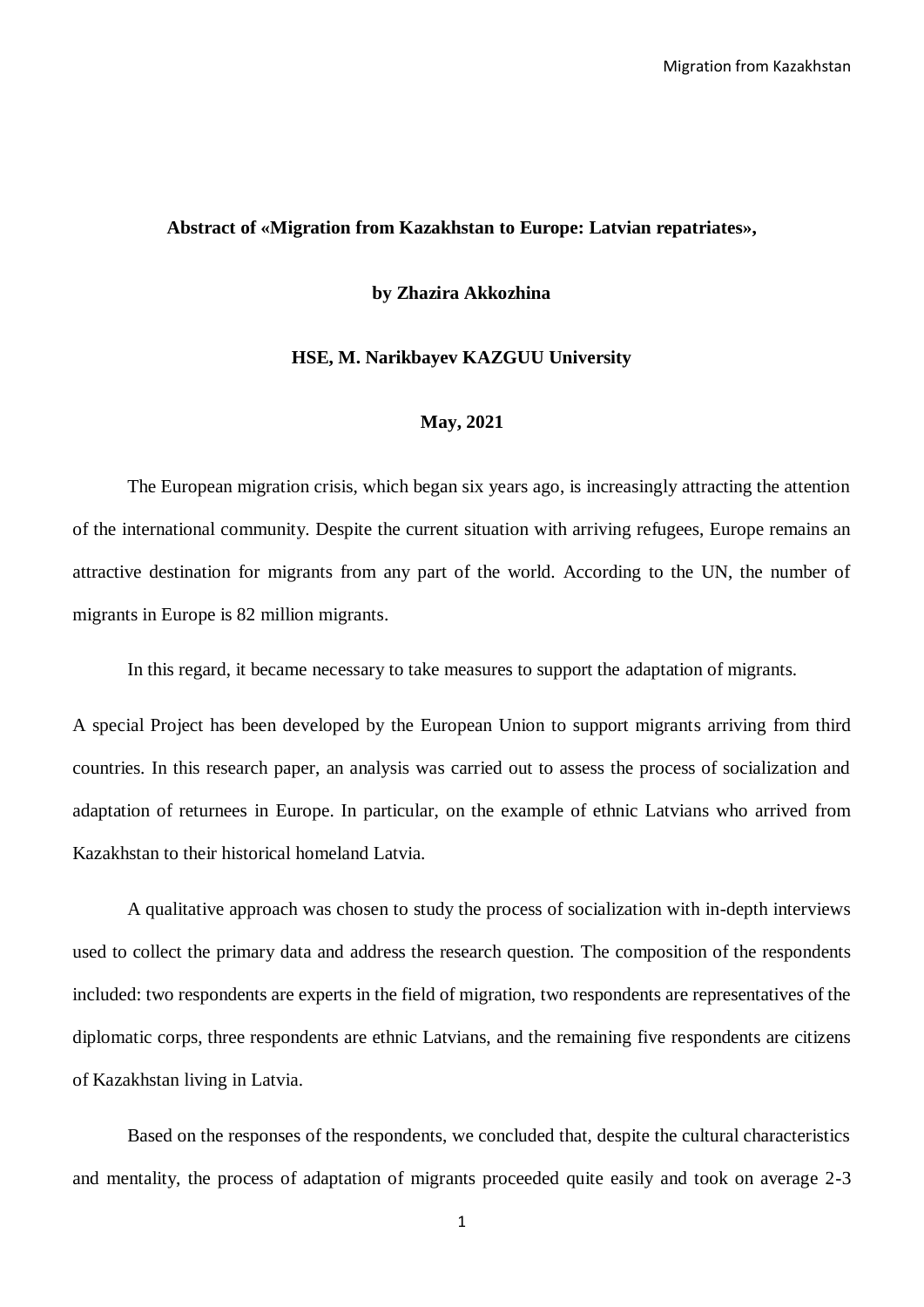months. However, it is important to take into account that this process depends on several factors: gender, age, purpose of arrival, etc. Respondents who arrived for family reasons or for studies received support not only from the state, but also from close relatives, friends and the university. However, for repatriates, this process is longer, since the retrieval of archival certificates to confirm the status of a repatriate takes a lot of time. Knowledge of the language is one of the key factors for the further successful socialization of a migrant of any category, since all documentation (correspondence with the competent authorities, medical insurance), as well as for employment, it is necessary to learn the state language. The main conclusion is that for holders of repatriate status, expand the range of support and develop a separate program for this category.

**Key words:** migration, socialization of migrants, integration, repatriates, Latvia, international migration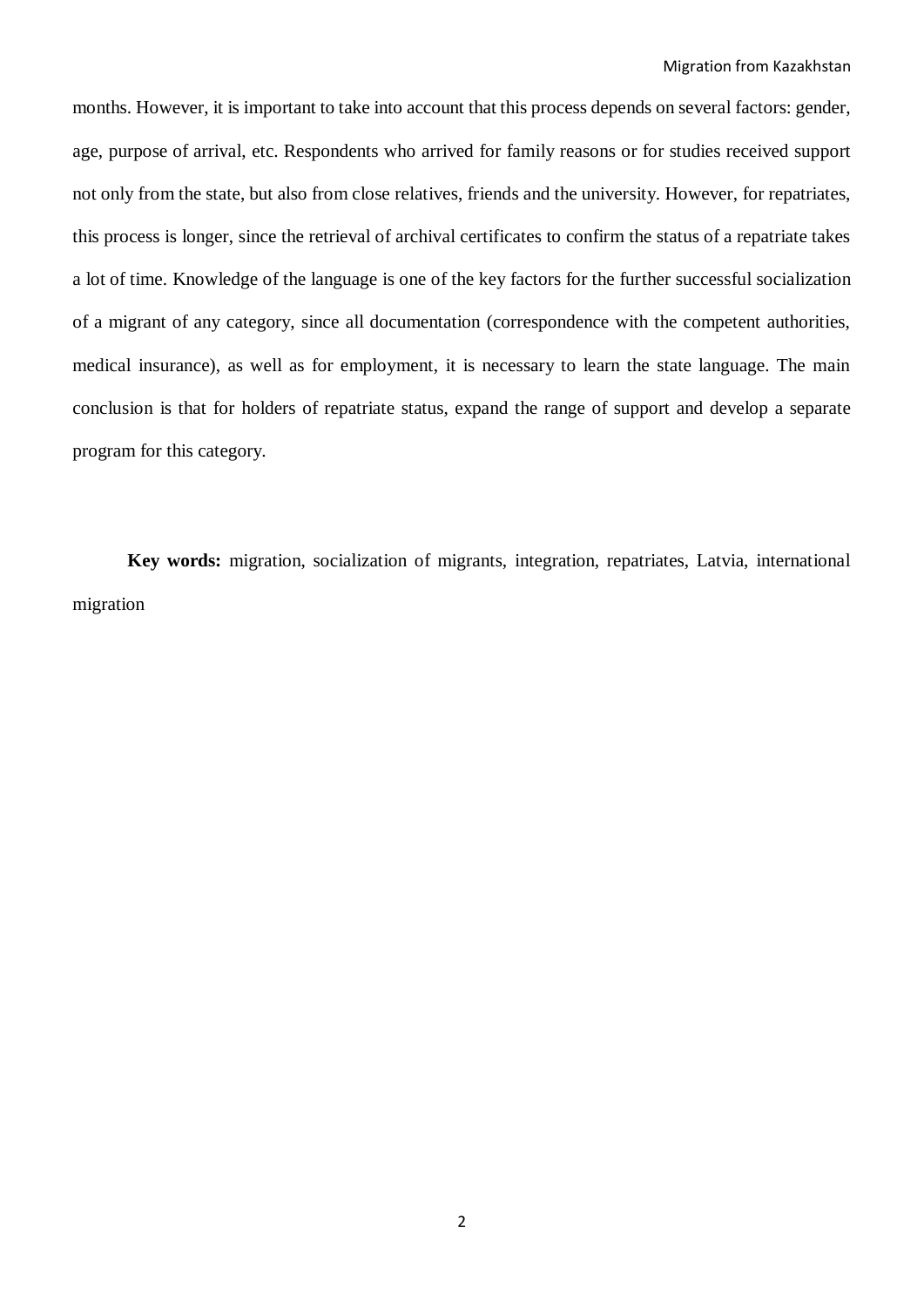#### **Chapter 1**

#### **Introduction**

The European migration crisis, which emerged in 2015, is gaining impulse every year. The number of refugees arriving from the Middle East, North Africa is increasing. According to UN official figures, the number of international migrants in the world in the middle of 2019, according to the UN, increased markedly - to 272 million from 153 million in 1990. The share of international migrants this year was 3.5% of the total population of the world. Due to the current migration situation, migration issues expand beyond politics, economic and legal concepts. If earlier, it was determined by the movement of people from one territory to another, now is cost about social inequality, political conflicts. The global movement of people has blurred the lines between simple sociology and migration policy. As we mentioned earlier, the main reason for migration is the economic factor, people move to places where there are more opportunities to improve their financial situation. Traditionally, popular destinations are North America (North America - 59 million), and Europe (82 million migrants are in Europe). According to the data, USA had 50.7 million people from different regions of the world last year (2019). This share of migrants in the total population was about 15.4%.

After Latvia's accession to the European Union, the migration pattern has also changed. According to statistics, in 2005 the main reason for moving to Latvia was family reunification 40%; on the contrary in 2009-45% of migrants received an invitation to work. But since 2017, the main reason for migration has been investment. The bulk of those staying in this category were from China, 84%, from Russia and from Kazakhstan (each of them more than 50%). The second category is those who have been to study (India 76%, Uzbekistan more than 60%, Kazakhstan almost 30%).

According to the statistics provided by the expert during the interview, nowadays: "600 citizens of Kazakhstan with a temporary residence permit and 200 citizens with a permanent residence permit live in Latvia". Moreover, the main three groups were identified: the first group is 40% of citizens of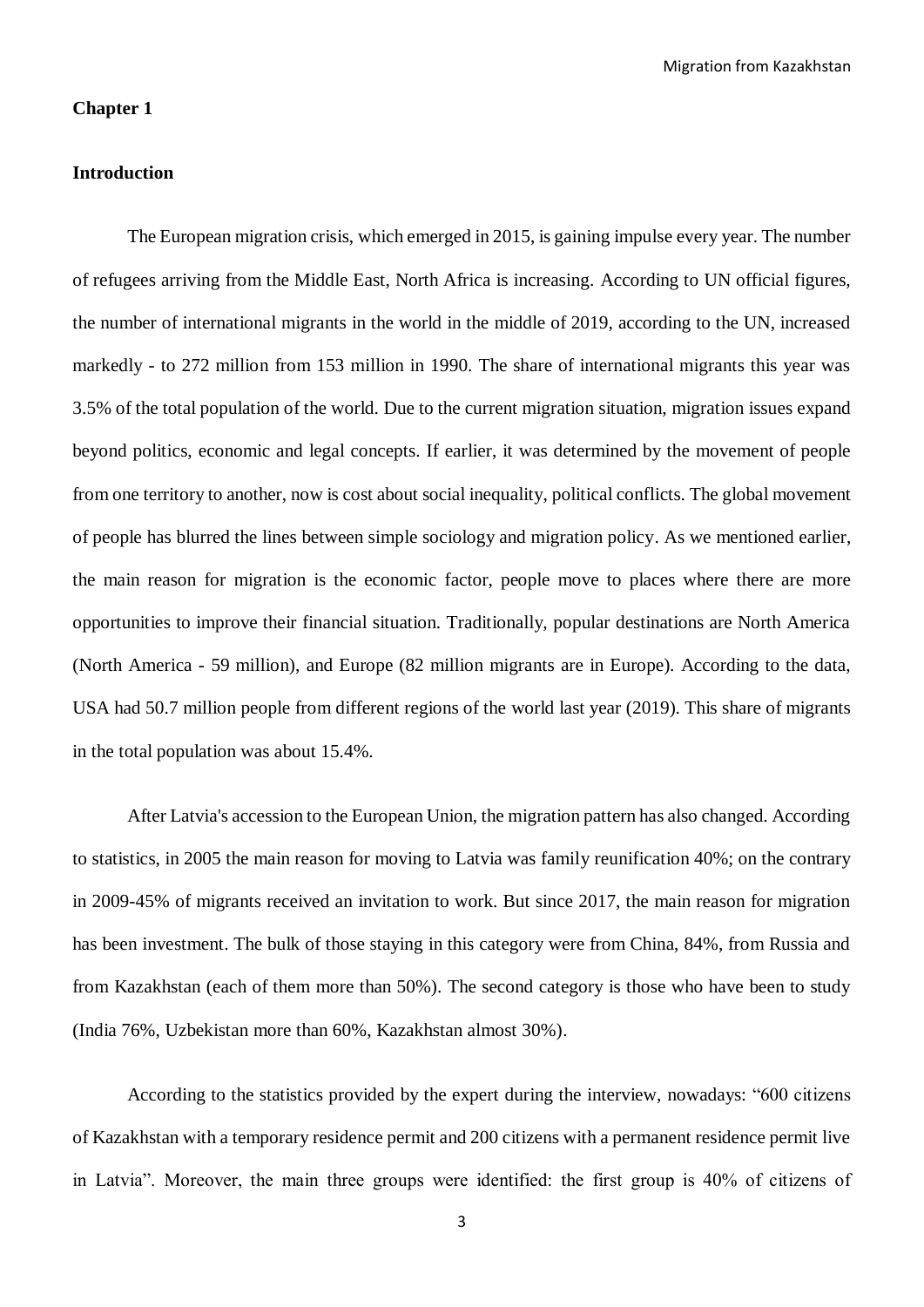Kazakhstan who have real estate in the territory of Latvia. The second group is 25% of citizens who arrived for the purpose of employment; the third group was 20%, citizens of Kazakhstan who arrived for study. And only 8% of citizens arrived in the country for family reasons.

According to the latest data, the number of citizens who have left Kazakhstan has increased dramatically in recent years. Over the past ten years, the number of citizens who have left Kazakhstan has doubled, for example in 2010 – 26 thousands people, in 2019 – 45 thousands people. According to official statistics, the most popular destination for migrants from Kazakhstan is Russia, almost 85% of citizens move there. About 7% of people move to Germany, then Israel, USA, Canada are selected from the list (Osipova, 2021).

In this research paper, the following theories will be discussed, which reveal all aspects of the migration process:

- Segmental Assimilation Theory

**-** A Theory of Migration and the Law of Migration; Economic Theories of Migration

**-** Socialization process of migrants

- Repatriates program and Return Migration Action Plan

As mentioned earlier, sometimes the decision to emigrate is directly related to our place of origin. This category includes Repatriates. Therefore, the purpose of our research question is to study what difficulties migrants face, in particular, Repatriates. For this, it is important to study in detail the process of implementing the Integration Policy in Europe.

Social integration, an important process for the immigrant and for the host country. Because the process of integration is the establishment of a connection and further cooperation between two objects of society that have not previously been in contact (Kleinberga, 2010).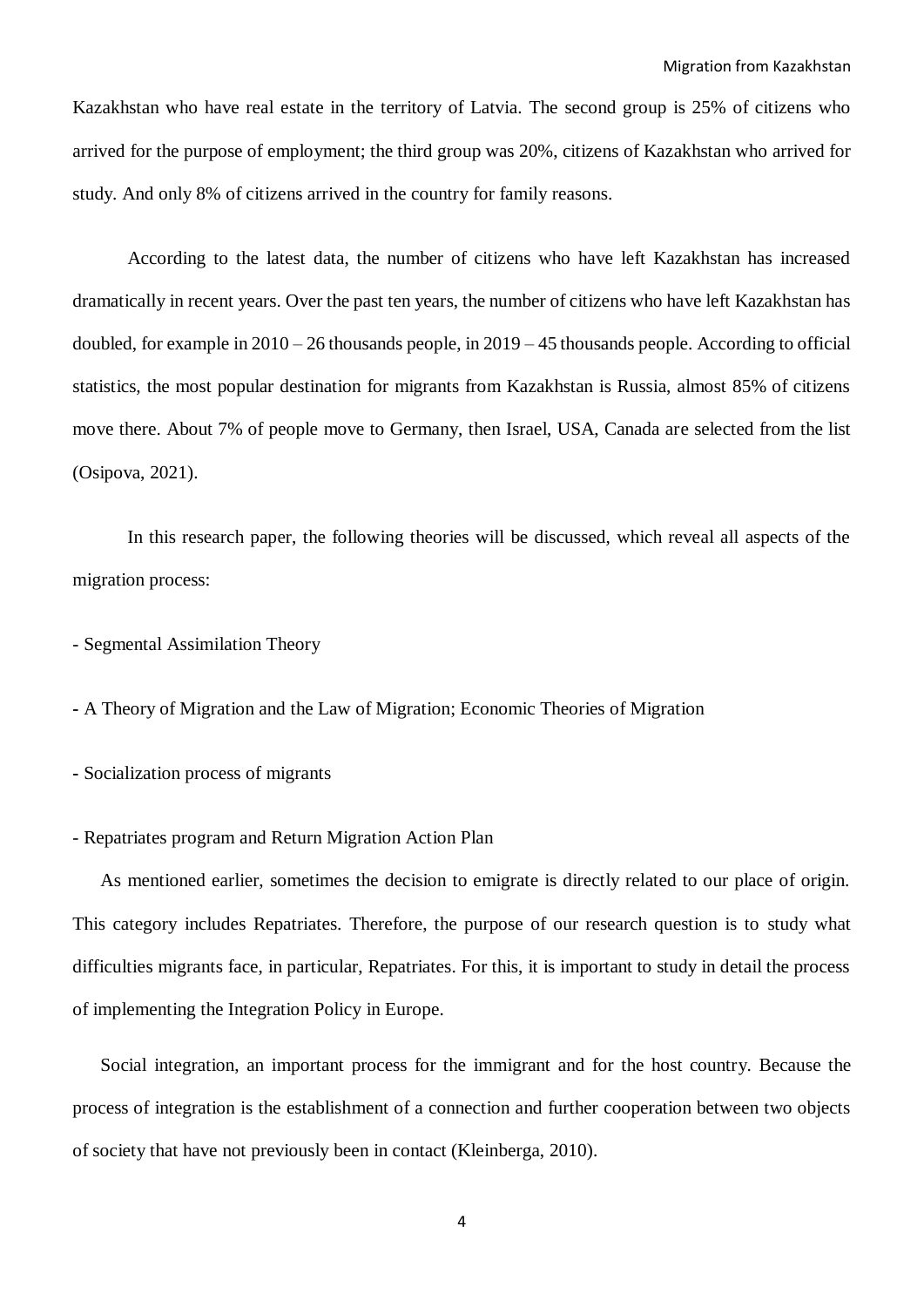**Definition.** The International Organization for Migration defines a **migrant** as a person who moves within the state or to another country, his movement can be voluntary or forced and is associated with various reasons and for different durations (IOM Migration Glossary 2019).

According to Office of Citizenship and Migration Affairs of the Republic of Latvia, Repatriation Law defines the status of the repatriate as: "**Repatriate** is a person, who is a citizen of the Republic of Latvia or whose one of the relatives in the direct ascending line is Latvian or Liv and who is voluntary moving for a permanent life to the Republic of Latvia".

Dr. William Little, defines the term **Socialization** as "Socialization is the process through which people are taught to be proficient members of a society. It describes the ways that people come to understand societal norms and expectations, to accept society's beliefs, and to be aware of societal values. Socialization is not the same as socializing (interacting with others, like family, friends, and coworkers); to be precise, it is a sociological process that occurs through socializing" (Little, 2014).

This definition also coincides with the opinion of the American sociologists of the 20th century, George A. Lundberg, who believed that "Socialization consists of the complex processes of interaction through which the individual learns the habits, beliefs, skills and standards of judgment that are necessary for his effective participation in social groups and communities."

**The research goal** of this paper will be to draw attention to the significance of the study of existing resettlement programs, to assess the adaptation process of returnees.

#### **Research question**

- What kind of difficulties are faced by Latvian ethnic repatriates who arrived from Kazakhstan?

The structure of the dissertation consists of an introduction; this chapter provides an overview of the main points of my dissertation work. Second, the literature review looks at previous research by scientists using a wide range of sources, from classic research papers to recent articles in specialized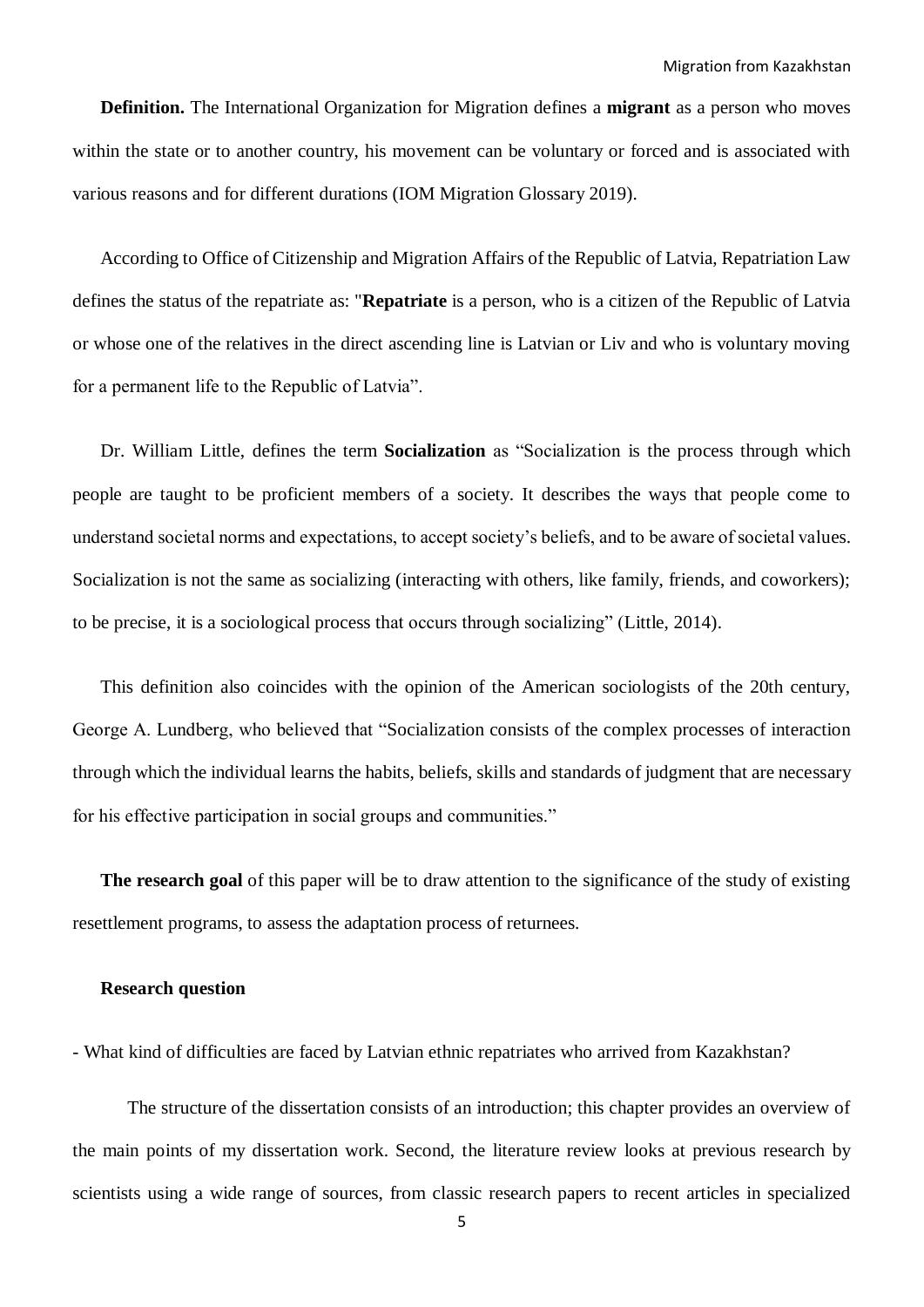publications, and then proposes a theoretical discussion. The third and fourth chapters describe the research methodology and field research during which the collected primary data were analyzed. Finally, the conclusion addresses the research question and makes recommendations.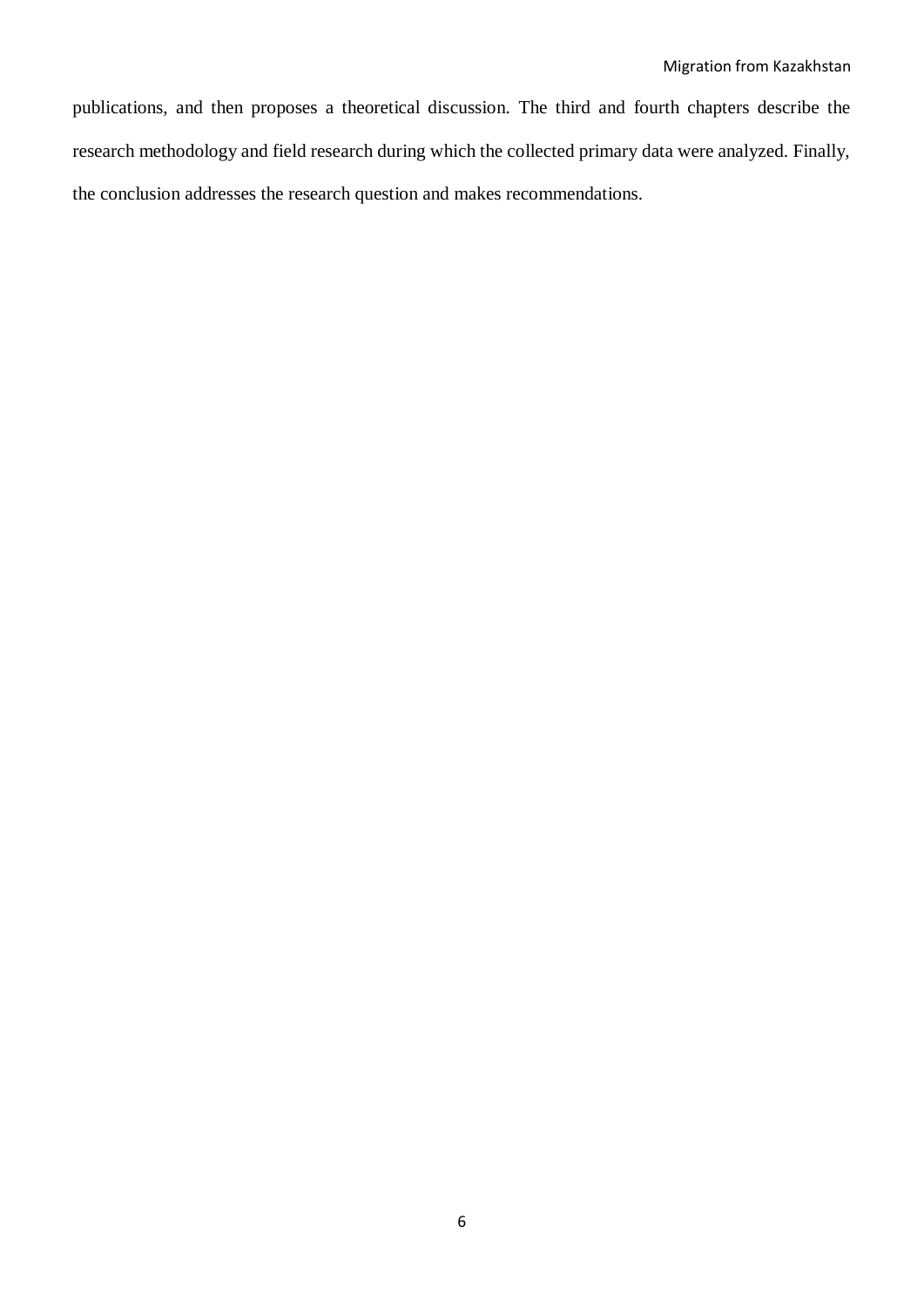#### **Chapter 2**

#### **Literature review**

#### **Theoretical part of theses**

When we start talking about migration, we understand that this is a complex issue, full of contradictions and constant changes. However, we must admit that migrations are the engine of progress. Migration provides an opportunity to exchange knowledge, culture, improve financial well-being and contribute to the development of host country.

The following study also indicates that the pattern of international migration has undergone tremendous changes in recent decades. This circumstance was influenced by many reasons, both positive and negative. If, on the one hand, globalization has improved relations between countries, expanded transport opportunities, on the other hand, constant geopolitical conflicts and economic crises lead to a large income gap between countries, the demographic picture in the world has changed (Audebert and Doraï, 2012).

Against the background of all these changes, special attention should be paid to the composition of migrants and the flow of migrants (Audebert and Doraï, 2012). As a rule, most of the labor migrants move in prosperous countries.

According to the study, Europe is perceived as countries with a precise national framework, in which the cultural context, nationality is the main determining factor. Various migration processes have led to the need to address the transnational and transcultural changes that have begun to take place in Europe (Robins and Aksoy, 2015).

This factor also supported by Ronald Skeldon. According to the author, over the past 20 years, new characteristics have appeared in migration that require additional study: remittances, diasporas, skilled migrations and brain drain (Skeldon, 2010). In these definitions of the author, the last two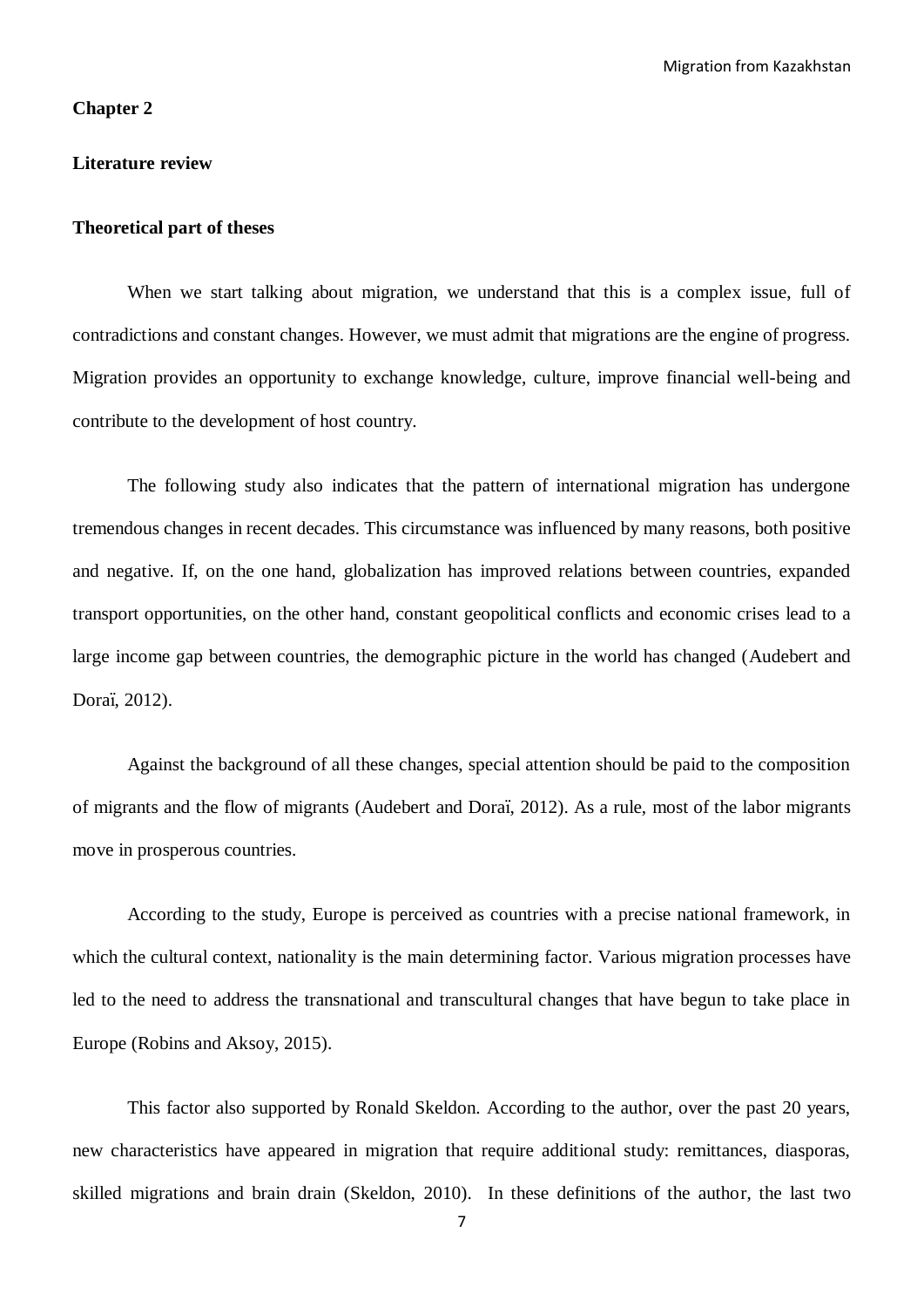characteristics are directly related to labor migration. Labor migrants can be defined as highly skilled and low skilled. What is now observed in the world is that the Brain Drain factor has affected many countries. Since this phenomenon has a negative impact of economic, political and even cultural nature. In most cases, if the receiving party benefits from the given, but even they have problems how cultural and religious differences lead to conflicts.

The segmental assimilation theory was developed in America in the late 1980s and early 1990s. Initially, the theory was based in order to understand how to go through the process of adaptation of migrant children. That is, previous studies indicated that the process of assimilation of migrants from Europe was successful. However, when a new wave of migrants from Asian and Latin American countries arrived in America, the need to study this direction again arose. The authors of the theories, Alejandro Portes and Ruben Rumbo, argue that the children of migrants in the course of assimilation do not end up in the general stream, but in different segments of society. Therefore, the process of assimilation takes place in different ways, it all depends on which group of assimilations he falls into and which path he chooses. In their work, they identify three paths of assimilation: 1. acculturation and integration into the American middle class; 2. acculturation and assimilation into the urban lower class; 3. preserving the culture and values of their community.

At the same time, according to the theories, segmented assimilation has different consequences for the new migrant and his children. This process depends on three factors: on the migrant group to which he belongs; from the root group with which he assimilates; the last factor is related to the individual differences of the migrant. The researchers came to the following conclusion: that a migrant from a poor family must assimilate with the indigenous culture (in particular, with the American), only partially. Because according to theories, his assimilation will go down and negatively affect him. At the same time, middle-class migrant children must fully assimilate with American culture, since this does not have negative consequences for him. However, the authors believe that in order to avoid the severe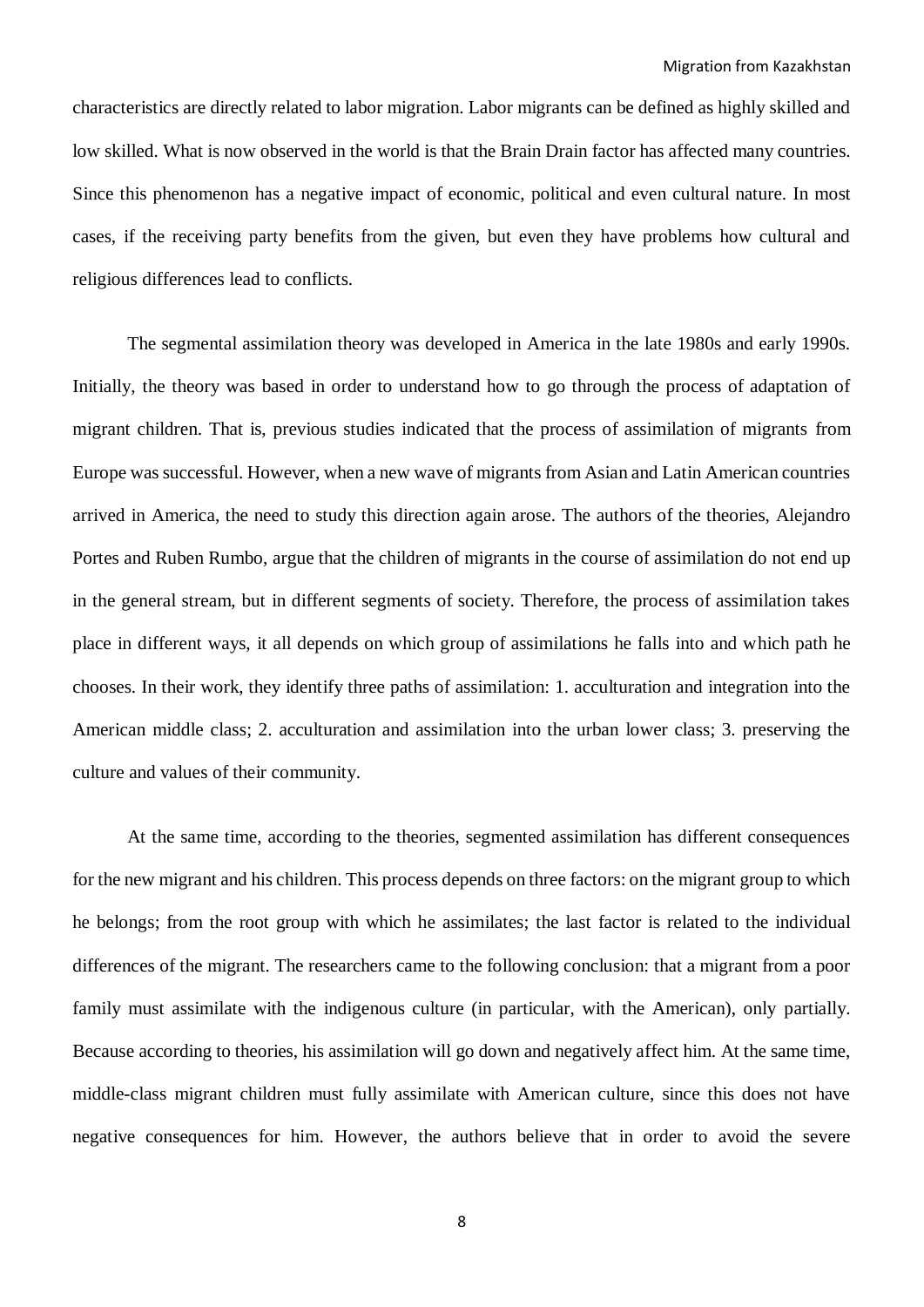consequences of assimilations, it is better to choose '' selective acculturation '' for safe adaptations (Xie and Greenman, 2011).

## **A Theory of Migration and The Law of Migration**

Unfortunately, today there is no single theory that would serve as a basis in the study of the migration process. However, Ravenstein is considered the very first founder of this direction. In his work written at the end of the 19th century, he described the main 7 laws of migration, later the number of laws increased to 11 points (Ravenstein, 1885).

It is important to mention that his so-called "laws" are more like the principles or characteristics of migration. Since his laws are based on his observations and descriptions made after a major census in Great Britain in 1881.

According to his observations, according to the first law, he determines the distance that migrants prefer: short distance and long distance. As a rule, the latter prefer large cities where industry and trade are developed. Further, according to the second point, there are more women than men among migrants, but this observation concerns movement over short distances. Since over long distances, the number of male migrants is significantly higher than that of women (Lee, 1966).

Based on data obtained from the census, it turned out that population growth in large cities is due to constantly new migrants, and not because the birth rate of children has increased (Ravenstein, 1885).

The following three laws, it seems to me, clearly describe the migration processes taking place in the modern world. According to Ravestein, rural people are more likely to move than urban people. Moreover, when choosing a place to move, the choice falls where production and transport are developed. In today's world, it is technology and innovation. And of course, according to the author of the laws, the main reason for migration is the economic factor. This factor is also relevant in the 21st century.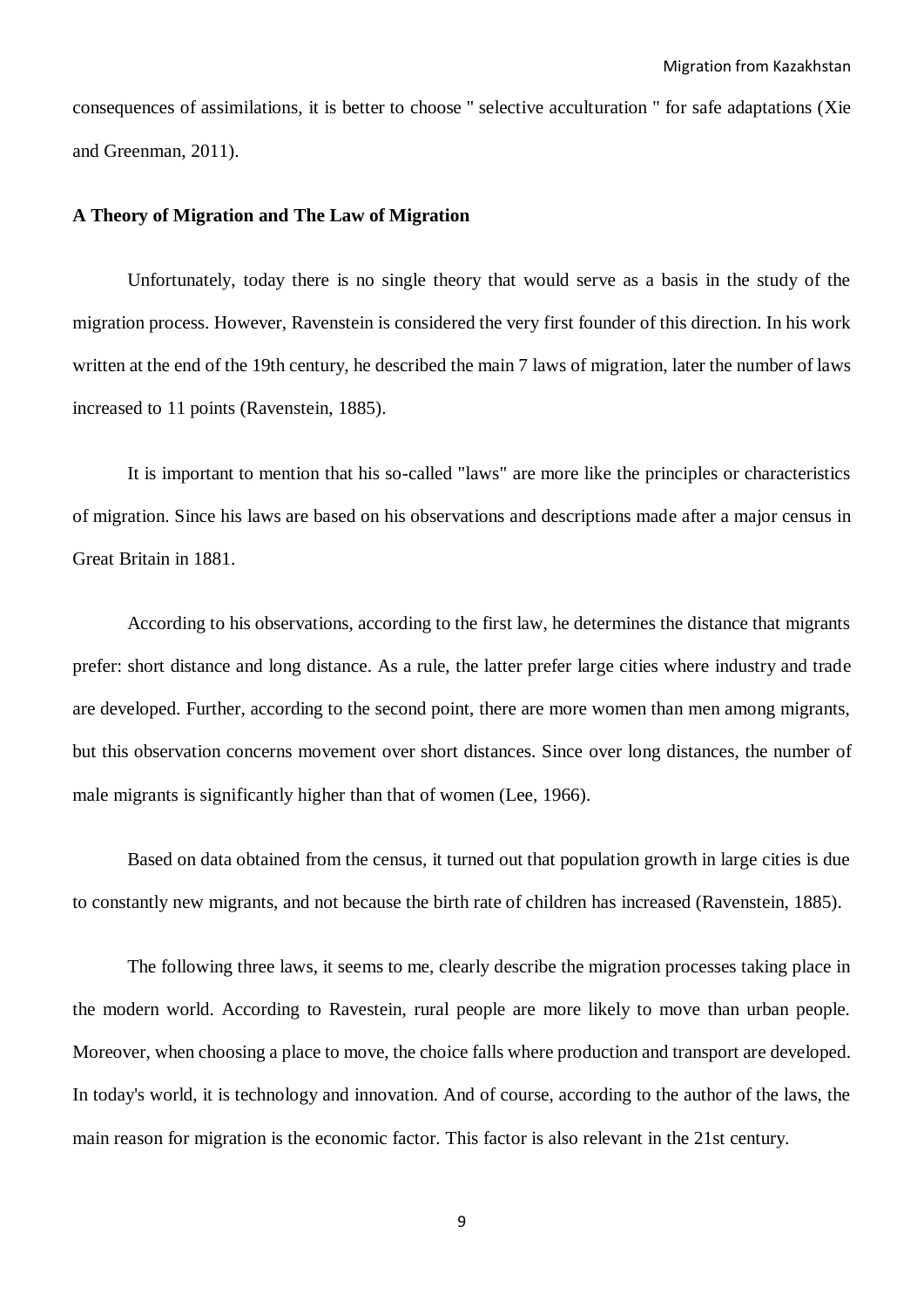As mentioned above, Ravenstein's laws are descriptive, so we will not be able to understand the main reasons for migration, which affects the migration process. In addition, when developing laws, he considered only internal migration, so there is practically no data about external migration. His laws characterize migrations, which later served as the basis for the development of Pull and Push factors by Everett Lee. Push and pull factors act as determinants of migrations. Using these factors, we were able to understand what factors influence the decision to migrate. According to this model, the migration process is influenced by various factors: the economic factor, political, social and even the climate in which a person lives (Lee, 1966).

In simple terms, push and pull factor is based on the fact that low incomes in our country push us to travel to other countries that attract us with their high income level. A recent study (Nguyen *et.al.,*  2019, p.115) shows that, the push factors are usually so strong that they force a person to leave the country: poverty and low income; lack of prospects for professional growth, lack of natural resources; high unemployment, social problems, war and natural disasters, hunger, crime.

In contrast, a pull factor, this is a favorable place to live and work. These include developed countries, large and modern megalopolises. The author **(**Rosenberg, 2020) argued that, where democracy is developed, there is freedom of religion and human rights are respected, countries with a high social security system. This country provides opportunities that they could not get in their home country.

According to the theory of migration (Lee, 1966), the following factors influence our decision to move: firstly, factors of a personal nature (family circumstance), and secondly, our place of origin is directly related to where we will migrate, which direction we will choose. And the last factor is called Interfering Obstacles (healthcare, accessible education).

There is a widespread belief that the economic factor is the main and only motivator for migration. According to the author, they conducted research among Indian citizens planning to move to Canada. The survey of showed that most of the respondents, when asked "why did they choose Canada and move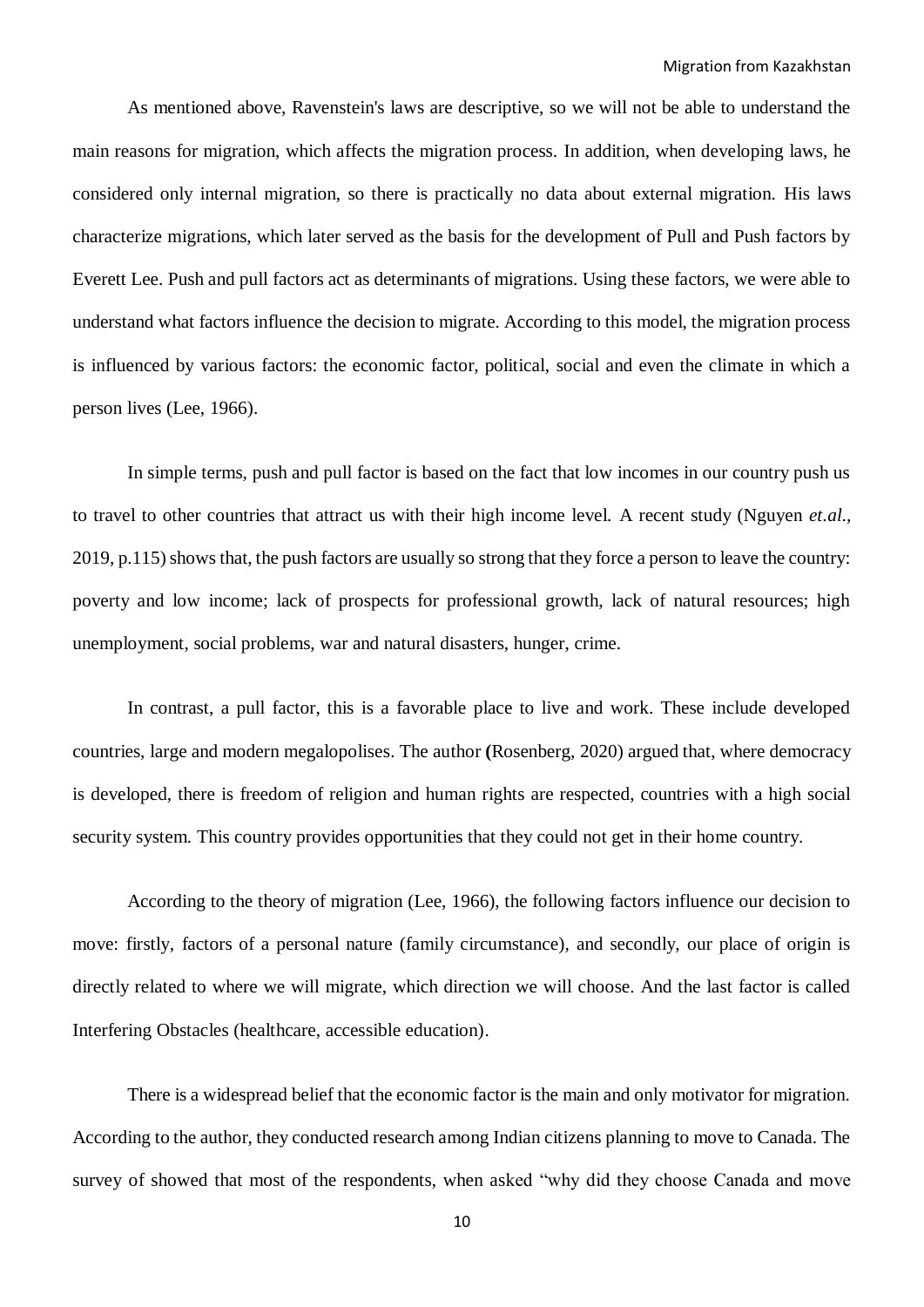there," indicated that, firstly, these are career opportunities, promotion, gaining work experience, and in most cases the purpose of the move was related to family circumstances **(**Winchie and Carment, 1989).

According to the above, the economic factor was the main reason for migration. In this regard, in the second half of the 19th century, in the study of migration processes, more attention was focused on economic sciences. According to neoclassical economic theories, migration flows were determined by supply and demand in the labor market. Developed countries attract migrants from disadvantaged countries because they offer high salaries.

The theory developed by M. Piore, "The theory of the dual market" states that the reason for migration is that economically developed countries always require foreign labor. According to his theories, he identified four main characteristics: economic dualism, labor force demography, structural inflation, and motivational problems. Structural inflation occurs because the wages of local workers and foreign workers need to be constantly increased. The emergence of a motivational problem is connected with the fact that a migrant needs a status, even a small promotion, in addition to a salary. The demography of the labor force is explained by the fact that if there is a need for labor, workers are hired, if the demand for them falls, then they are fired. Economic dualism stems from the fact that there is always a demand in the labor market for workers willing to work at low wages and in difficult working conditions. However, it is difficult to find workers from the local population, so foreign migrants are hired for this job (Baron, 1980).

The authors of the following study created a two-sector model of rural-urban migration; this model is based on the fact that there is a significant difference in income levels in the city and in the countryside. According to this model, the authors calculate that, despite the high level of unemployment in cities, the outflow of migrants from rural areas does not stop. The developed model was named as the two-sector internal trade model with unemployment. In this context, the two sectors are the village and the city. According to the analysis and calculations, the authors propose the following scheme: the city produces goods that are sent to the village in exchange for agricultural products. At the same time, the village uses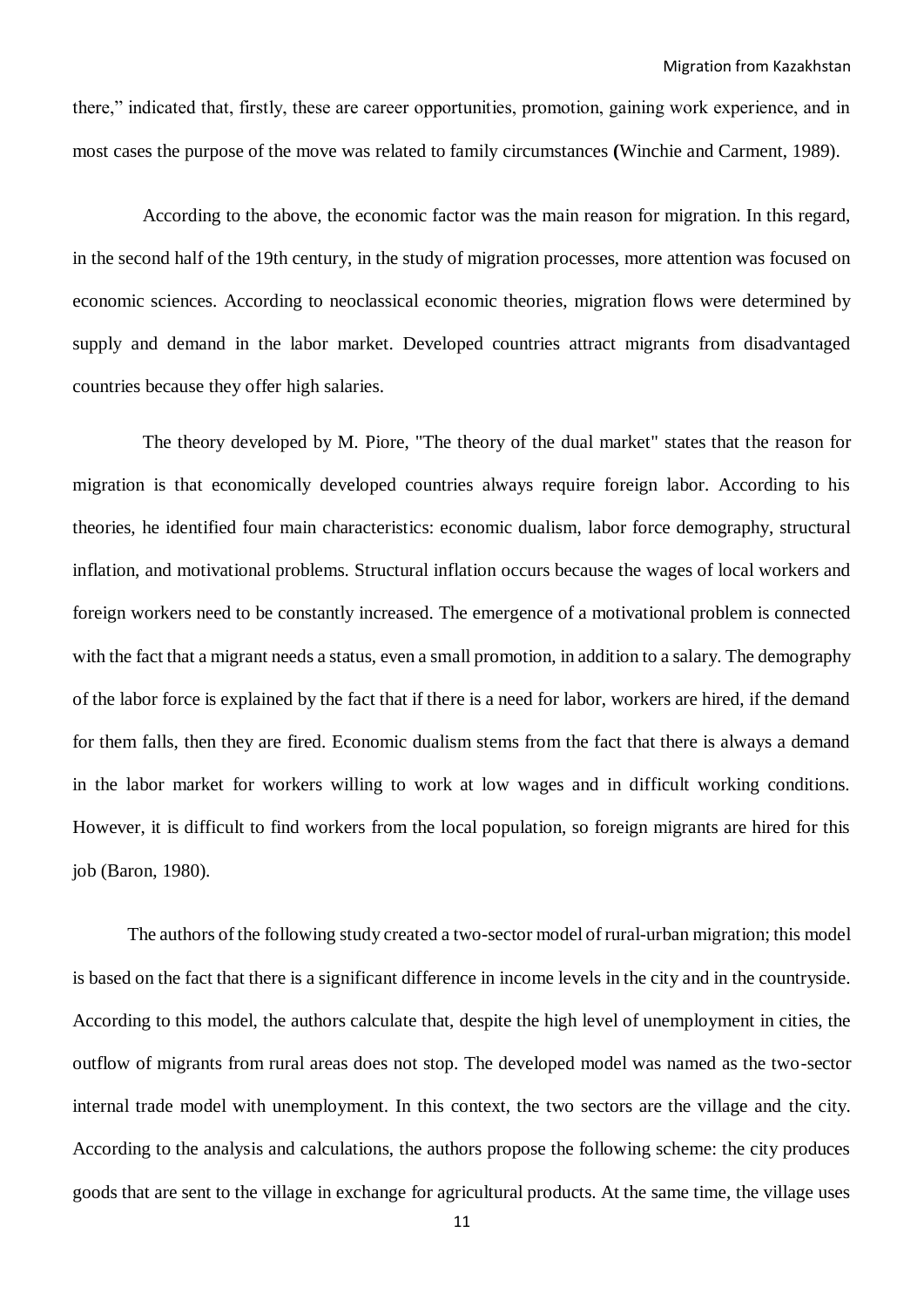the local labor force to produce an agricultural product, or use only part of the labor force to produce a commodity; the rest of the labor force will leave for the city. Their assumption is based on the fact that as long as urban income exceeds rural income, the outflow of migrants from the countryside will not stop (Harris and Todaro, 1970).

The author of the study identified four main theories for studying the process of return of migrants: neoclassical economics, the new economics of labor migration (NELM), the approach of structuralism and the approach of transnationalism. With the help of these theories and existing characteristics, it is possible to identify the main reasons for the return of a repatriate. Neoclassical economics is directly related to the economic factor, when a migrant leaves for more prosperous countries in order to earn money and improve their financial situation. Accordingly, if the repatriate returns, this indicates that after living for some time, the repatriate did not see a significant difference in wages, but gained the necessary experience and returns to his homeland. The next model considers the process of the return of the migrant conscious and thoughtful. For example, the purpose of migrations is to earn money or get an education. In this case, the migrant, having received what he wants, returns to the country.

According to the structuralist model, the return of a repatriate is associated with integration. In the case when a repatriate is faced with uncertain factors, the integration process is delayed and fails. The theory of transnationalism characterizes the current situation in the world. According to theories, the process of migration has no end, which means that the migrant leaves the country and returns after a certain time. However, this is not the end, the migrant again decides to leave the country and this can happen repeatedly and constantly. (Klave E., Šūpule I., 2019)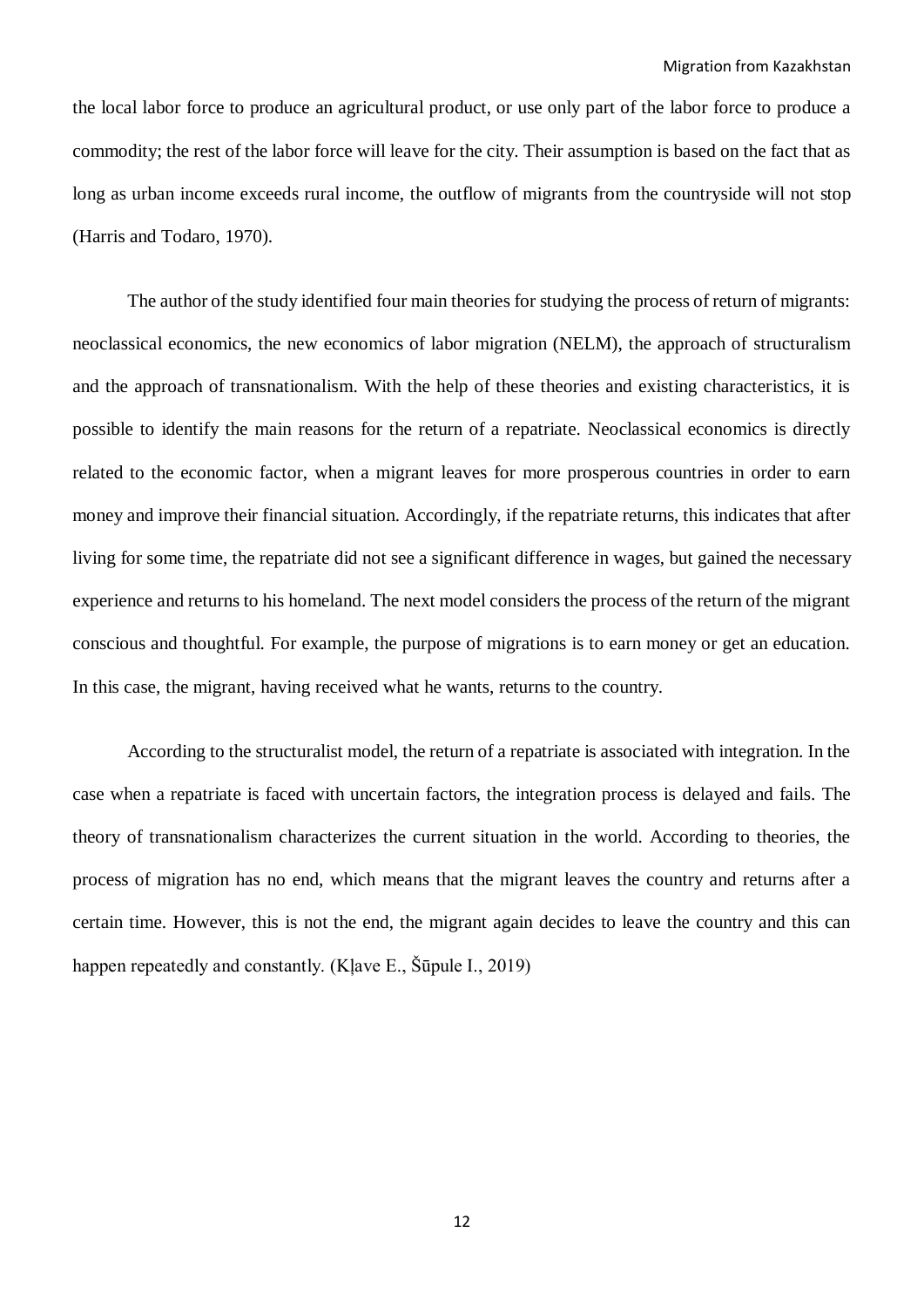Migration from Kazakhstan

#### **Socialization process of migrants**

The above theories have repeatedly mentioned that the economic factor is the main reason for migration. However, in the issue of return migrations, it turned out that the feeling of belonging to one's homeland, affection to relatives, are noted as the main reasons.

Based on the results of the study, the author was able to identify which regions the repatriates are returning to based on age, gender, education and marital status. It is becoming evident that highly skilled migrants return to big cities, and accordingly low-skilled migrants return to the regions and rural areas. There is reason to believe that the experience and knowledge gained abroad does not create opportunities for competition in the local labor market. One of the positive aspects of international migration is that migrants have an increased sense of ethnic and cultural identity. Being outside their home country for a long time, migrants develop awareness and belonging in their homeland. As a result, this aspect influences the decision to return to the country. At the same time, the sense of belonging is an obstacle to quick adaptation and integration ( Apsīte-Beriņa, E., et al 2018).

**N**umerous studies mention the importance of the socialization process for migrants. In the next scientific work, the authors investigated the social feeling of loneliness among migrants in Belgium, as the object was studied mixed marriages, a total of 237 people. In the course of the study, they came to the conclusion that despite the fact that one of the spouses belongs to the indigenous population, migrants experience a sense of loneliness. And in order to reduce the feeling of social loneliness, it is very important to connect with close people, namely your own relatives and your own friends. It is important for a person to be close to those who share his cultural characteristics, and when they have something in common: mentality, traditions, upbringing (Koelet and De Valk, 2016).

Moving away from the family, it is difficult for a person to fill his need for communication at a long distance. Therefore, the process of socialization is different for everyone. For example: the level of social loneliness among women is higher than among men. Moreover, the study indicates that the feelings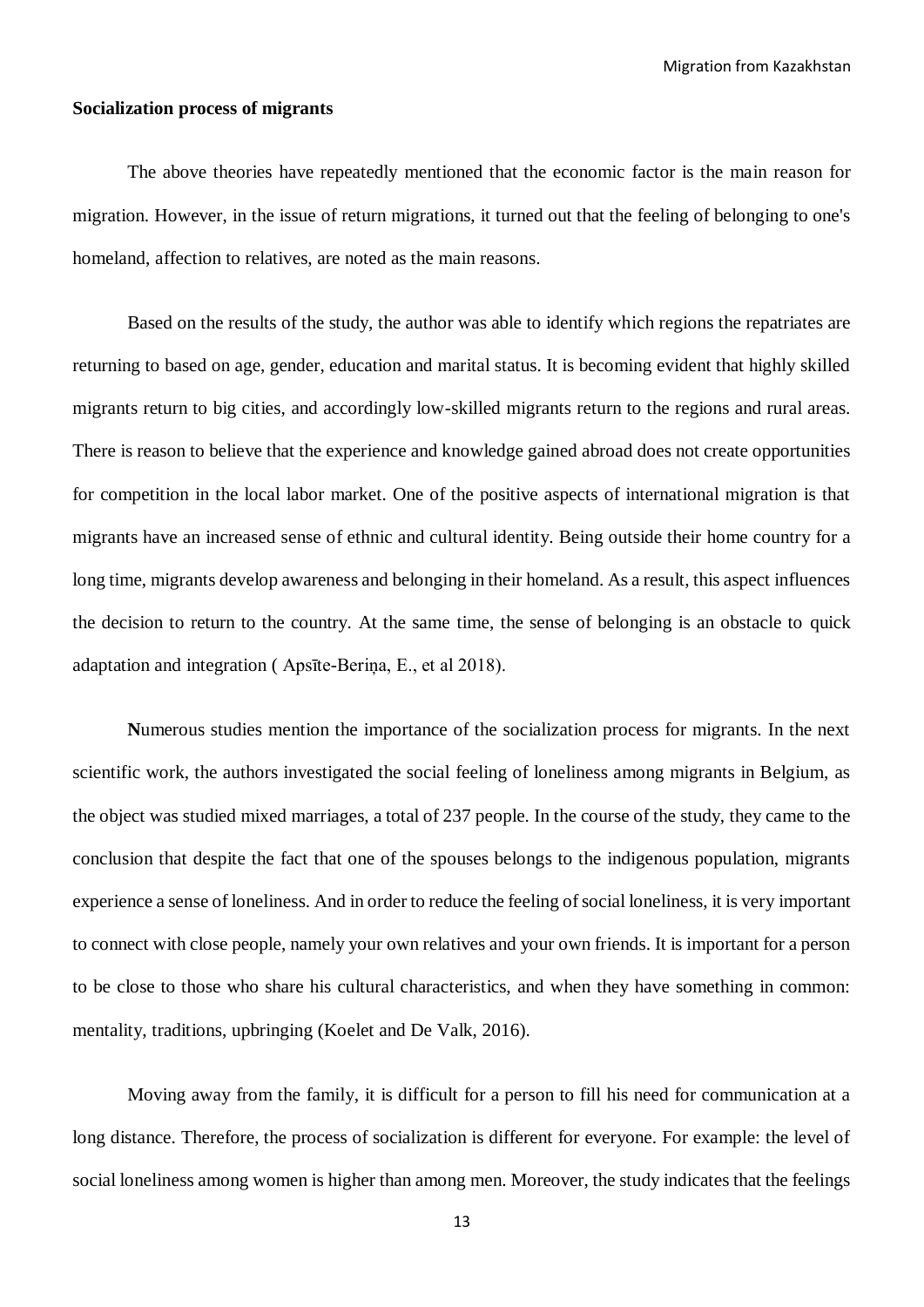of loneliness among migrants of European origin and those of Turkish origin (and Moroccan origin) are different. As a rule, in the latter group of migrants, the level of social loneliness is much higher. Again, this largely depends on cultural differences, language barriers and the level of discrimination in the country (Koelet and De Valk, 2016).

Based on the above, research shows that length of residence in a country reduces loneliness. Obviously, this is due to the fact that the migrant has close friends, close relationships; this has a positive effect on socialization.

As we can see, to be a full member of society, a person must learn a number of requirements: knowledge, social norms, rules and values.

The study of Amelina and Hotvath (2017) points out that in recent years, other approaches in the sociology of migration, more modern ones, have appeared. Let us say a transnational approach, when a migrant connects several countries, and this proves that the migrant moves from one territory to another, not once, but several times. The next approach indicates that gender has a decisive role in the migration process. And the process of assimilation suggests that after the migration of the migrant, "*ethnic groupism"* as such does not exist. From the above, the author concludes that the research done in the field of migration must come into contact with sociological theories.

The reasons for migrations were indicated above; now take into account the stages through which the migration process takes place. According to subsequent research, the author divides migration into three stages (Bhugra and Becker, 2005).

The first stage includes making a decision on migration and preliminary preparation for the move. The next stage is a complete transfer to the destination. The third stage, the author defines, as: "... *the absorption of the immigrant into the social and cultural framework of the new society."* This stage is described as a period where the immigrant learns to accept new social and cultural roles and adapt to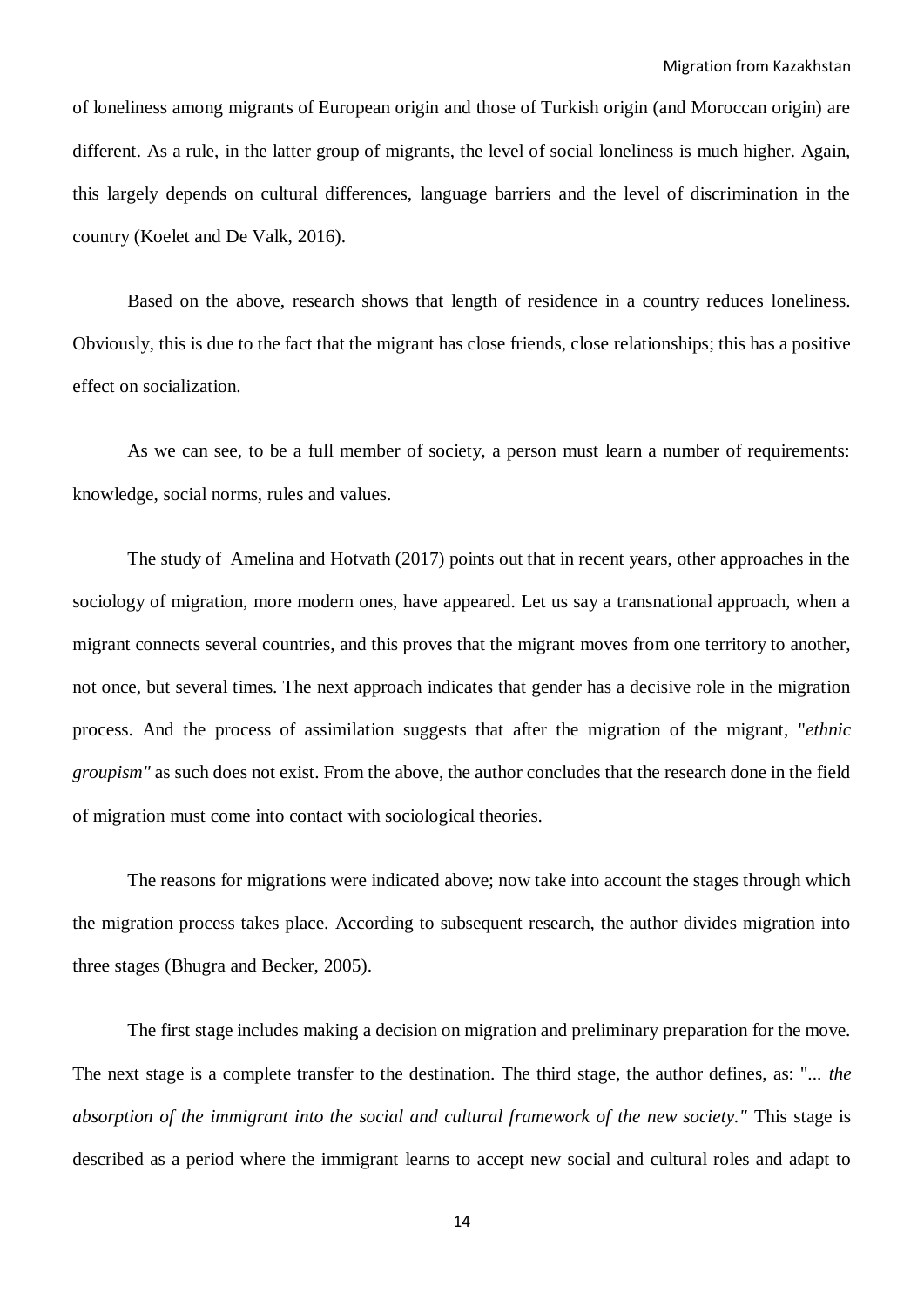them. It is important to note here that the adaptation process depends on the duration of the move, the closeness of the host society and culture to the country of origin. That is, if there is a strong difference in culture, a person experiences rejection and does not accept the local culture, which in turn affects his socialization. One of the factors that occurs during migration is **culture shock**. This is a state where expectations do not coincide with reality. The migrant finds himself in a new cultural environment, and experiences a state in which he cannot move from one cultural society to another, since for a migrant in a new country everything is alien.

According to the author of the study, in order to get rid of culture shock, first of all, you need to get to know the local people better, for this there should be no language barrier. Language is one important tool for rapid adaptation. Having mastered the local language, there is a high probability of making friends with the same interests. The adoption of a new culture will be easier and faster (Oberg, 1960).

We already mentioned that, the socialization of migrants is a separate area requiring detailed study. In addition to adapting to a new environment, many migrant families are faced with such a problem as raising children. Moreover, the difficulties of socialization become more noticeable when the new environment is very different from the previous one: culture, traditions and religious differences. It is believed that strong cultural differences between countries lead to long adaptations. The author of the study refers to Margaret Eisenhart, who uses the term "cultural productions". This term implies that cultural identity is not about what should be in reality, it is about cultural identity changing depending on the environment in which you live. By changing your environment, your cultural identity is also rebuilt, and such changes help you adapt faster. The cultural model inherent in childhood does not disappear, but takes on a new form (Pels and Mariëtte, 2007).

Some researchers claim that the ethnic origin of migrants influences socialization and adaptation. That is, the goal of this study is to explain the importance of ethnicity, just like racial or national identity, and to understand whether this affects the migrant's perception of the destination and how they will be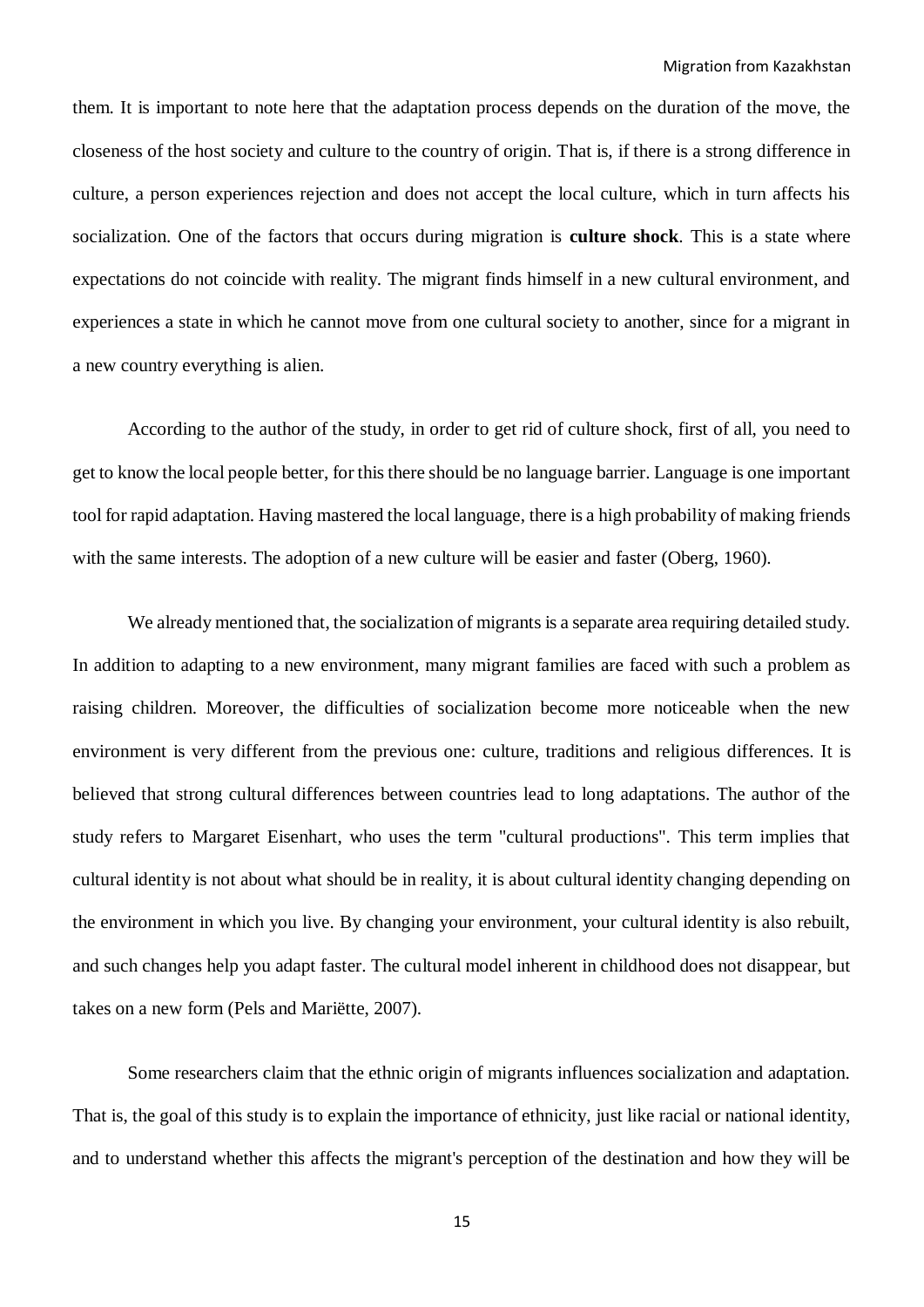received in a new place. For example, in the process of studying social relations among migrants, the author of the study points out that ethnicity is a key aspect. Since the life experience gained during migrations will probably depend on ethnicity, and in the future this factor will be reflected in everyday life. As an example, the author of the study note ethnic networks can be used in job search. Migrants belonging to the same ethnic group have better chances of finding a job, since a trusting attitude is built among migrants, and they are ready to recommend someone from their own. Moreover, when studying ethnic ties, the author points out that transnationalism plays an important role. Despite the fact that the migrant leaves the country, he has a connection with his homeland, in the form of family, relatives, friends, traditions. All of this points to ethnicity. This means that the concept of transnationalism is studied within the framework of ethnicity. Ethnicity in the context of migration serves as a tool for understanding the interactions between migrants, and for analyzing migration processes. (Moroşanu, 2011).

The study is based on the issue of ethnic identity in certain countries (in particular Cyprus) and what economic consequences this has for the country. When we talk about ethnic identity, it means that the environment in which they live is the majority and the minority. According to the author, ethnicity affects the labor market, affects the country's economy. The authors of the study argue that ethnic identity can be measured; this measure is called an "ethnosizer". According to the "ethnosizer", two-dimensional and one-dimensional measurement models are distinguished. In the first case, in the case of a twodimensional model, the level of commitment in the country of origin and the level of ethnic identity with the host country are equally distributed. Or, on the contrary, the migrant has no attachment not to the homeland, not to the host country. In the second case, according to the one-dimensional model, the migrant accepts only one side, that is, he feels a connection only with the receiving side and with his homeland. According to these measurements, the migrant has four states: assimilation, integration, marginalization and separation. In general, initially migrants are more committed to their home country when moving, and less attached to the host country. However, depending on the following factors: how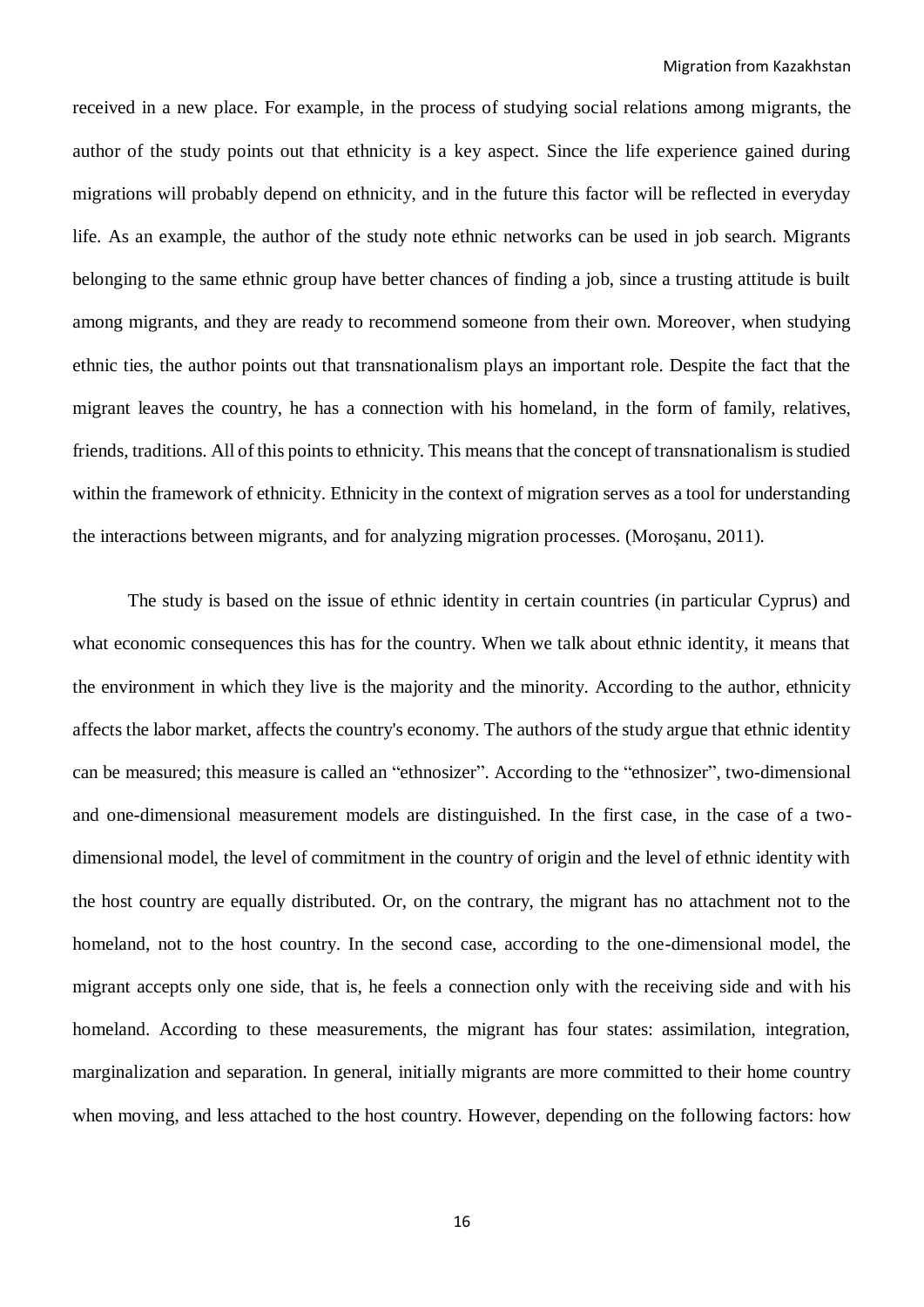long they have been living in the host country, starting a family, their employment (work) changes the indicators for the ethnosizer (Klaus, 2007).

The article examines the attitude of migrants to integration. According to the data, the unemployment rate among migrants in Europe is high. This leads to an ambiguous attitude of indigenous people towards migrants; it is believed that they are simply using the welfare of the country. However, it is important to take into account that the income of migrants is significantly lower than that of local residents. Initially, Europe used different policies towards migrants, depending on the country. In some countries, migrants had to fully assimilate with the local culture, with the local society (France and French colonies). In other countries, the process of migration was considered as a temporary phenomenon; therefore comfortable conditions were created for temporary stay, in the form of evening schools in the native language, religious institutions. (Germany and Muslims). In addition, there are countries where, in addition to simple integration, great importance was attached to cultural assimilation (Holland). Apart from all these approaches, there is an economic approach to integration. According to the author, this approach is central to social integration. That is, employment, access to education, health care and housing facilitates the integration process. The author argues that migrants who arrived from outside the EU are not in an advantageous position; it is more difficult for them to build social relations. And this is not affected by their age or marital status. Moreover, migrants with higher education do not have a narrow circle of close people. They prefer to build a wide social circle. (Domenico de Palo*, et.al* 2006)

The author of the study argues that within the framework of the concept of integration, it is important to pay attention to the security and stability of migrants. As an example, the Ager and Strangs integration model is presented, which defines 10 areas of integration: 1. Safety and stability; 2.Language and cultural knowledge; 3. Employment; 4. Housing; 5. Education; 6. Health; 7.Social bridges; 8. Social bonds; 9.Social links ('social connections'); 10. Rights and citizenship. According to the above model, security and stability are key in the integration process. The author claim that, the complexity of integrations is connected not with the fact that it is difficult for a migrant to adapt in a new society, but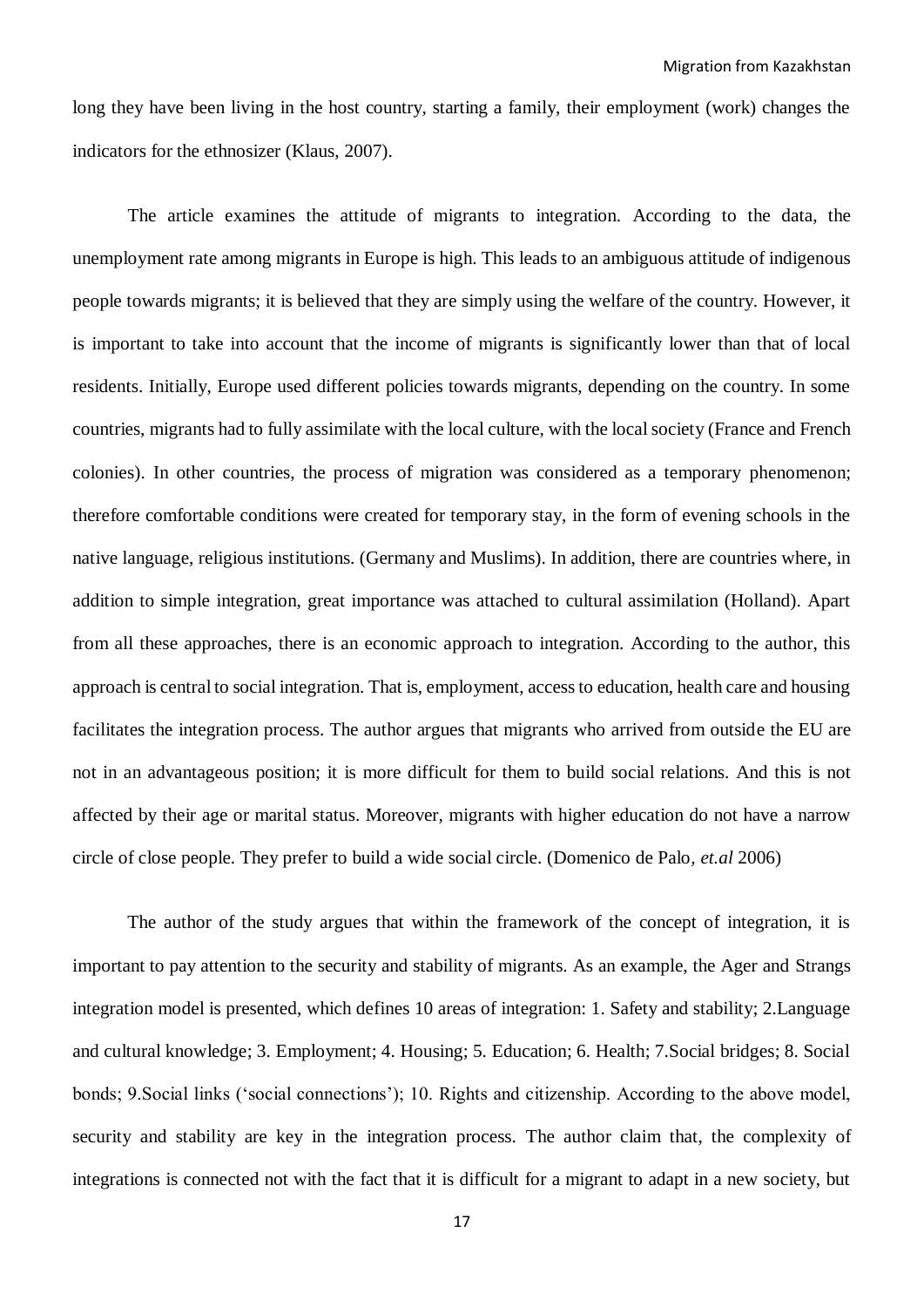that the society itself as a whole is not able to provide conditions for normal adaptation. There is an opinion that ethnic ties in the context of integration have an ambiguous perception. On the one hand, ethnic ties support the migrant, on the other hand, ethnic ties slow down the process of integration of the migrant, since to some extent they create a barrier in new conditions for learning a new culture, for establishing ties with the local society (Grzymala-Kazlowska, 2016).

Based on historical data on the migration events that took place at the beginning of the 20th century, the author of the study tries to explain what happened and identifies two concepts, such as ethnic non-mixing and ethnic affinity.

In the context of migration, ethnic non-mixing serves as a pushing factor; accordingly, ethnic proximity serves as a factor of attraction. On the example of such countries as Germany, Hungary, Israel and Russia. In contrast to Russia, the attraction factor dominated in other countries. After the collapse of the Soviet Union, ethnic minorities left Russia, as the economic situation in their home countries was comparatively better. Unfortunately, the attraction factor did not work for Russia. However, the nationalization of the receiving states played a role, and worked as a push factor. In the process of nationalization of the former USSR countries, Russians began to feel discomfort, and this led to a gradual outflow of Russian migrants. (Brubaker, 1998).

## **Repatriates program**

Faced with various difficulties that complicate the process of socialization, migrations have the opposite effect. Return migration in context international migration, defined as: "*the movement of persons returning to their country of origin after having moved away from their place of habitual residence and crossed an international border"* (IOM Migration Glossary 2019). One of the types of return migration is voluntary migration. If we talk about repatriates as voluntary migration, then we understand that each country defines it in its own way.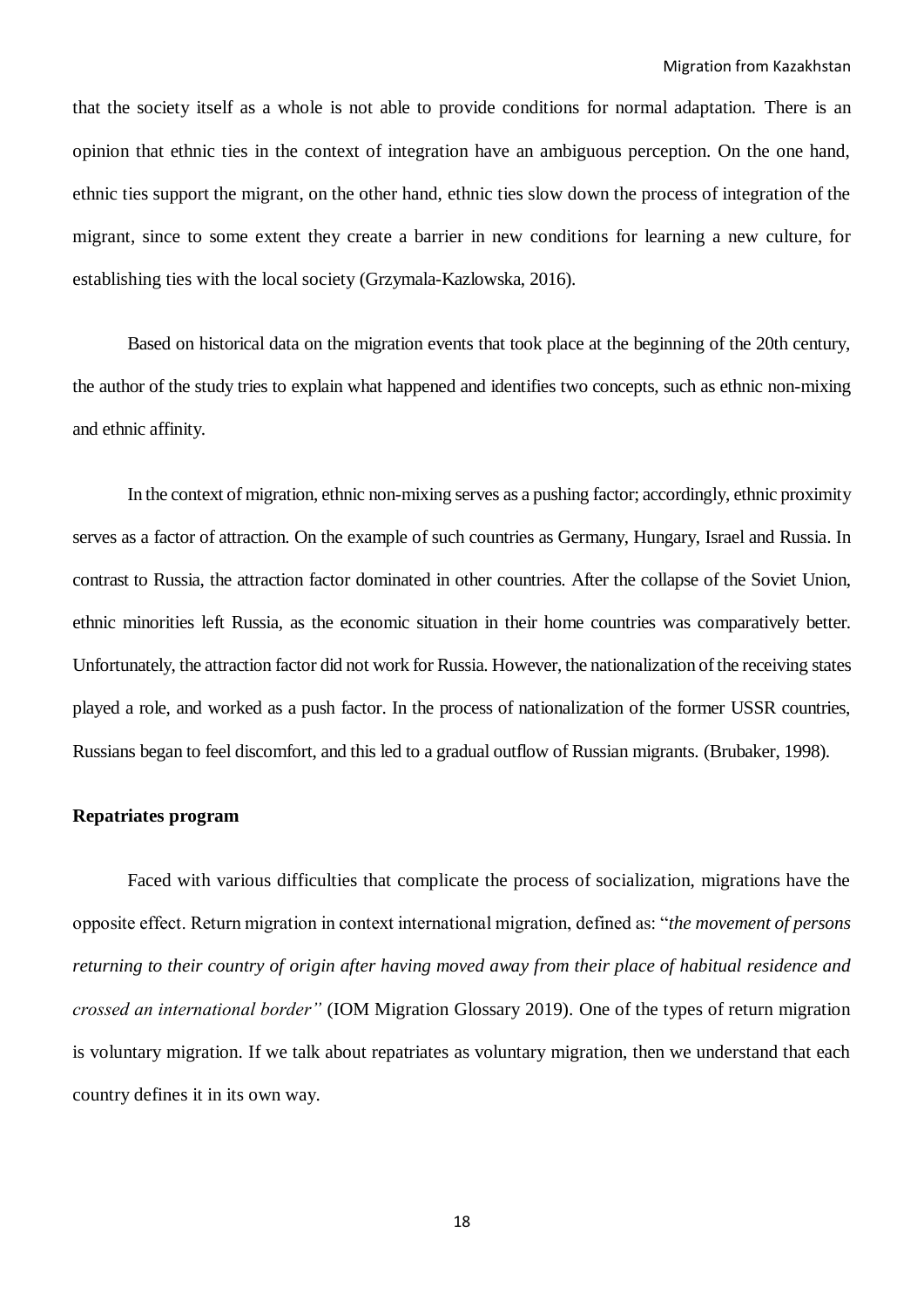The study carried out a comparative analysis of the Repatriation Policy of European countries, in order to understand what support measures are provided to repatriates and how they work. According to the author, the main four reasons for repatriation have been identified: -the demographic problem; moral obligations; attraction of investments; legislation or naturalization (Beusse, 2009).

In some countries like Estonia, a repatriate program has been launched with the aim of preserving nations and cultures. This goal is pursued by the repatriation policy of the Republic of Kazakhstan. According to the classifications presented above, naturalization is considered the cause of reverse migration. This stage is governed by law and regulations.

According to the Law of the Republic of Kazakhstan "On migration of the population" (1997), "Kandas" is an ethnic Kazakh and (or) members of his family of Kazakh nationality, who previously did not have citizenship of the Republic of Kazakhstan, who arrived in their historical homeland and received the appropriate status in the manner prescribed by the Law. In Kazakhstan, as in other countries, there are centers for adaptation and integration of repatriates, which provide services on various issues: social protection, language courses, education and health care. And also, within the framework of the program, material assistance is provided depending on the chosen region, each family member receives a one-time assistance in the amount of just over 100,000 tenge (about \$ 230). In addition, the program covers travel expenses, transportation of property, and rental housing (for 12 months). Starting from 2017 until this year, Kazakhstan has a "Concept of Migration Policy 2017-2021", the main goal is to support the permanent migration of ethnic Kazakhs on a long-term basis.

The repatriation policies of Israel and Germany are linked to historical events; therefore the program is based on moral commitment and family reunification. According to the Law on Returns, repatriates can be: a person was born to a Jewish mother and a person who converted to Judaism. Also, the repatriate's children, grandchildren and great-grandchildren can receive the status of a repatriate. According to official figures, from 2012 to 2019, 180,000 repatriates arrived, but only 14% of them are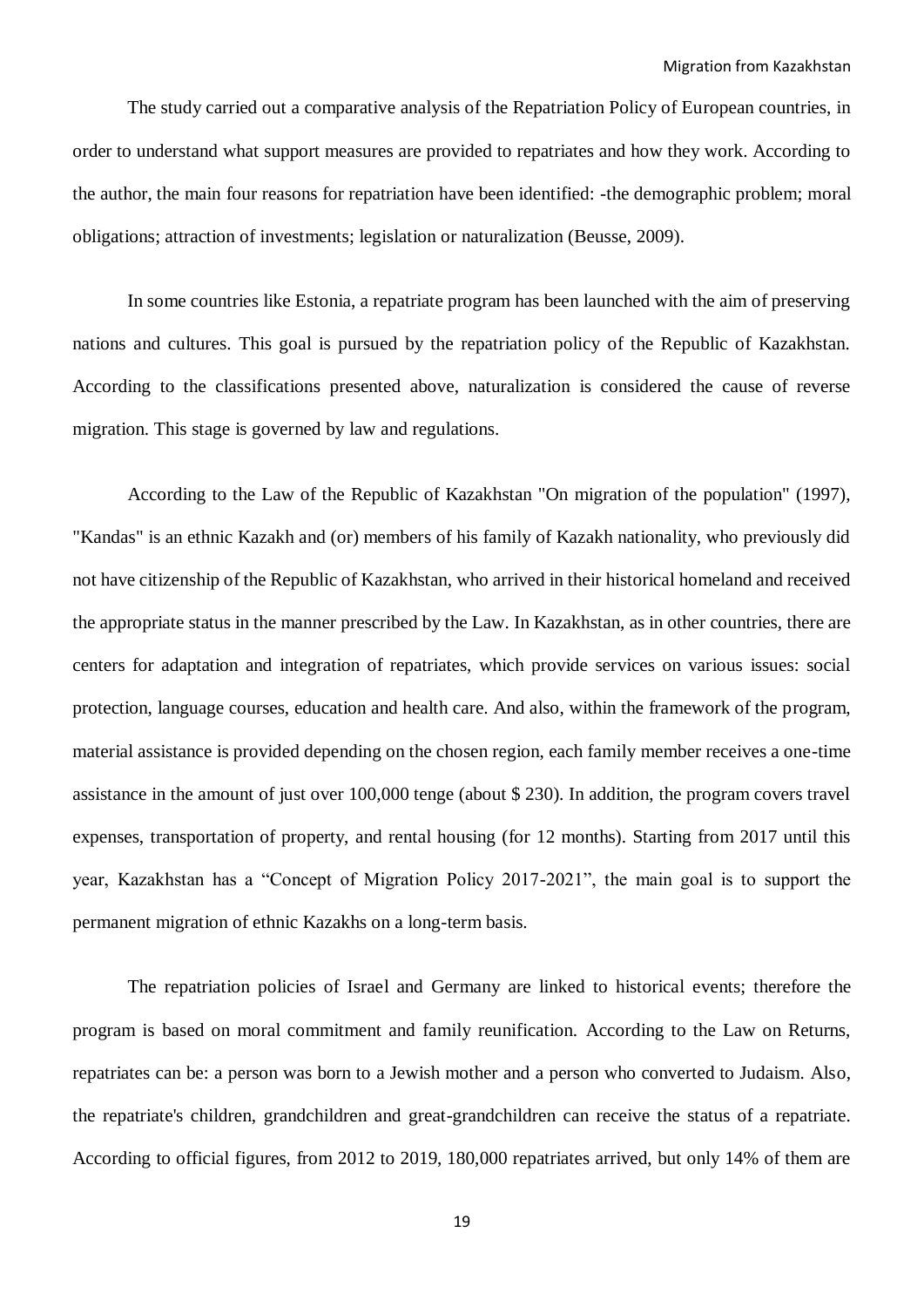Jews. Therefore, since 2020, changes have been made for repatriates, and these changes concerned Russian citizens. The Israel Returnees Program also provides financial assistance for the first 12 months, and various types of support for 24 months.

Germany has Returnees Program for Ethnic Germans Resettles. Initially, the program was created for repatriates who were forcibly deported from their country. Beginning in the 1990s, many former citizens of the USSR began to leave for Germany, as the largest ethnic Germans resided in the post-Soviet countries. In general, the resettlement program has undergone minor changes, for example, you may not speak German, but receive courses upon arrival in Germany.

According to the policy of supporting repatriates, Russia is also interested in returning ethnic Russians who have ended up in different parts of the world after the collapse of the Soviet Union. And also today there is another reason for supporting this policy, this is a demographic crisis and a shortage of labor. Russian program for voluntary resettlement, was signed in 2006. The program was planned for 2007-2012, with the expectation that over 400,000 compatriots will return to the country in 5 years. However, the forecasts did not coincide, only 9000 thousand returned. Therefore, it was decided to make the program unlimited in 2012. The peculiarity of this program is that it is designed not only for repatriates, but also for former citizens of the country. According to the program, a person can choose the region of residence himself, the state covers the cost of moving, pays an allowance for the first 6 months, and a lump sum for settling (Druzhnikov, A. 2013).

In the process of studying programs for repatriates, there is a general characteristic that everyone who returns to their home country left the country is forced, the reasons are various such as: war, the collapse of the country, repression. In addition to historical events, the objectives of repatriation policies may be related to the composition of the population or the size of the country (Beusse, 2009).

20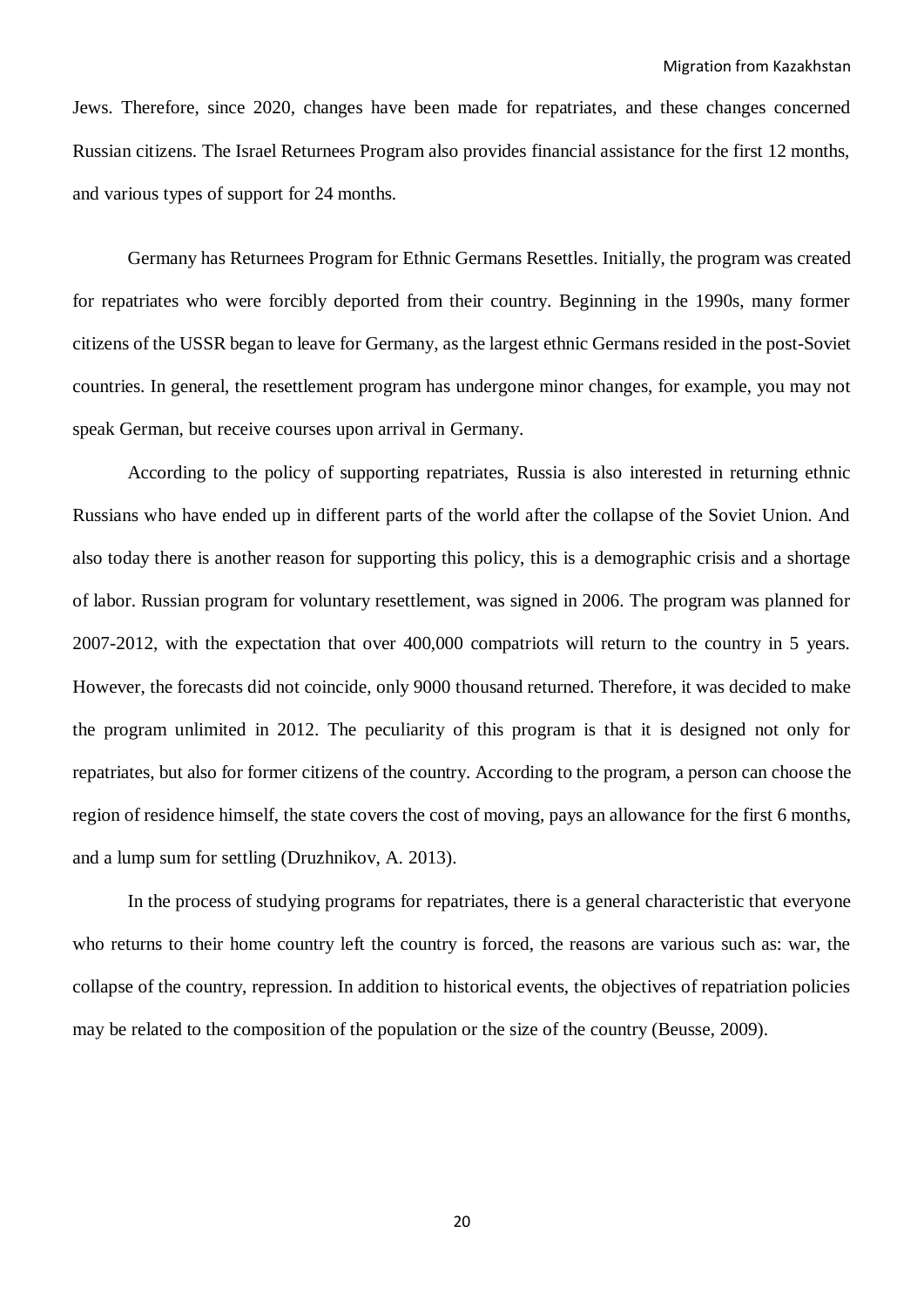Migration from Kazakhstan

#### **Return Migration Action Plan**

From the above, it becomes clear that the main task of the programs for repatriates is to enable the ethnic minority to return to the country of origin. However, in the case of Latvia, the situation is different. In the course of an interview conducted with several experts, it turned out that in Latvia there is no special program for ethnic Latvians born outside the country. For this category, there is a separate column in the law, which makes it possible to obtain a residence permit, then citizenship in a simplified form.

So, on the official website of Office of Citizenship and Migration Affairs Republic of Latvia, you can get acquainted with the categories of migrants who have the right to obtain citizenship. According to the data, the first category is ethnicity, a person must have a document confirming that you are Liv or Latvian by nationality. Second category if you are a descendant of a former Latvian citizen who was a citizen before June 17, 1940. The next category is the Latvian exile. According to the law, a Latvian exile is defined as a person who: "fled from Latvia the USSR or German occupation regime or was deported during the period from 17 June 1940 to 4 May 1990". That is, if, for the above reason, the person could not return to Latvia before the deadline established by law, before May 4, 1990. The person has to make a request for citizenship.

Historically, it has been established that ethnic minorities, including Latvians living in the territory of modern Kazakhstan, arrived in Kazakhstan after the war years, were subjected to Stalin's repression and deported from their countries.

However, in the last decades, starting from 2004, Latvia has faced new challenges. Experts identify two large periods when the country is experiencing "negative migration growth". The first period, 2004-2008, was associated with the accession to the EU, and in this case, the pull factor worked, the citizens of Latvia began to use the possibility of free movement within the union and left the country in most cases for a short period. The second large population outflow occurred in the period from 2009- 2010, when the world was gripped by the economic crisis. The emigration rate has doubled. In search of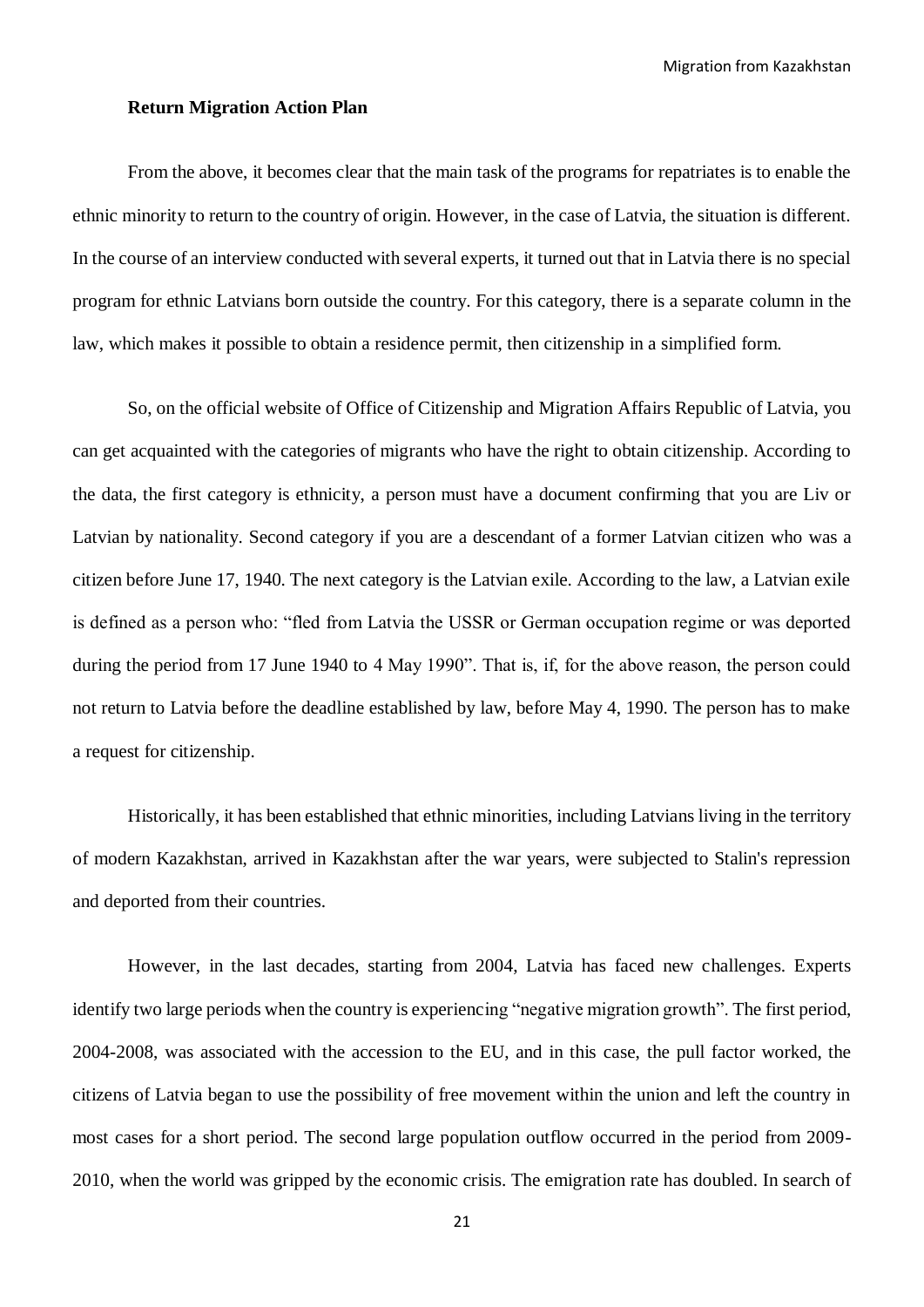a better life, and a decent salary to feed their families, people left the country. In this case, the push factor worked. Unfortunately, both then and today, the wage gap is so significant that even an attempt to increase the minimum wage did not equal it with countries such as Ireland and Norway (Mierina, I. 2020).

According to statistics, in the period from 2000 to 2013, more than 250 thousand people left Latvia. Because of this, today Latvia has a very large diaspora (over 20%) abroad. Therefore, the state has implemented the "Return Migration Action Plan 2013-2016" to support its citizens (Platonova, 2014). The purpose of this program is to facilitate the return of citizens, and at least partially stop the outflow of the population. The program was in operation for only three years. However, to date, this program has found its continuation in the person of the Coordinators, who are on a permanent basis in large regions of Latvia, and provide various support for the reintegration of the Latvian diaspora. Latvia attaches great importance to this issue, as it recognizes the contribution of the diaspora to the growth and development of the country's economy. Moreover, according to the latest data, in 2019 Latvia introduced a separate Law for the Diaspora, thereby indicating the importance of attracting its diaspora and maintaining communication with them wherever they are. Therefore, dual citizenship is not prohibited in Latvia.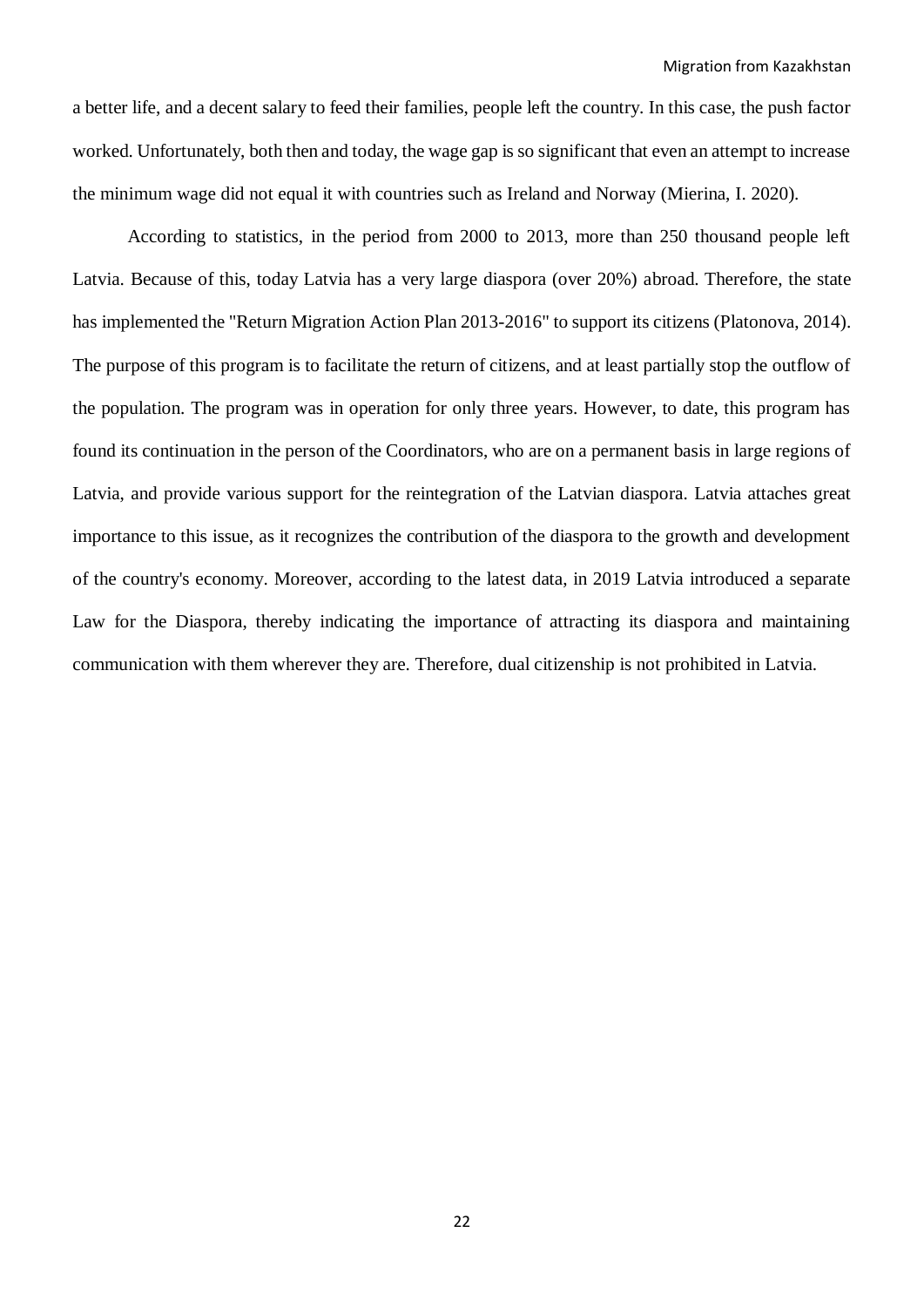Migration from Kazakhstan

#### **Chapter 3**

#### **Research methodology**

The research question of my study was to understand: what difficulties are faced by Latvian ethnic repatriates who arrived from Kazakhstan and how the process of socialization and adaptation of repatriates and migrants proceeds?

A number of studies on this topic were studied and 12 in-depth interviews were conducted in order to find out how integration policy works and what measures are being taken by the state. The respondents belonged to different age groups, seven of them live in Europe, some of them returned to Kazakhstan. The duration of the interview was from 40 minutes to 1.5 hours, the interview conducted online, through Zoom and WhatsApp Messenger. The questionnaires were written in two languages: Russian and English. The interview was conducted in the language preferred by the respondent.

A semi-structured interview method was used to obtain the data. Unlike other methods of qualitative analysis, in-depth interviews provide an opportunity to obtain information not only about the current moment, but also in more detail: about the past and future tense. The advantage of this method is that it takes place in the form of a casual conversation, the respondent feels at ease. During the interview, you can ask clarifying questions for completeness.

For a suitable sample, a snowball sample was used for this study. The advantage of this sample is that the first responders can be found among personal and professional contacts. Also, in this sample, the opportunities to build trust are high. As you know, trust is one of the important points when conducting an interview. Starting a study with several respondents, in the future there are chances to expand the range of the sample. In this study, the studied group of repatriates and migrants is a very narrow circle of people who know each other and can recommend acquaintances to you. Subsequently, these respondents will recommend at least one more, and sometimes more respondents for interviews. Thus, a snowball is formed, and it becomes possible to find the required number of respondents.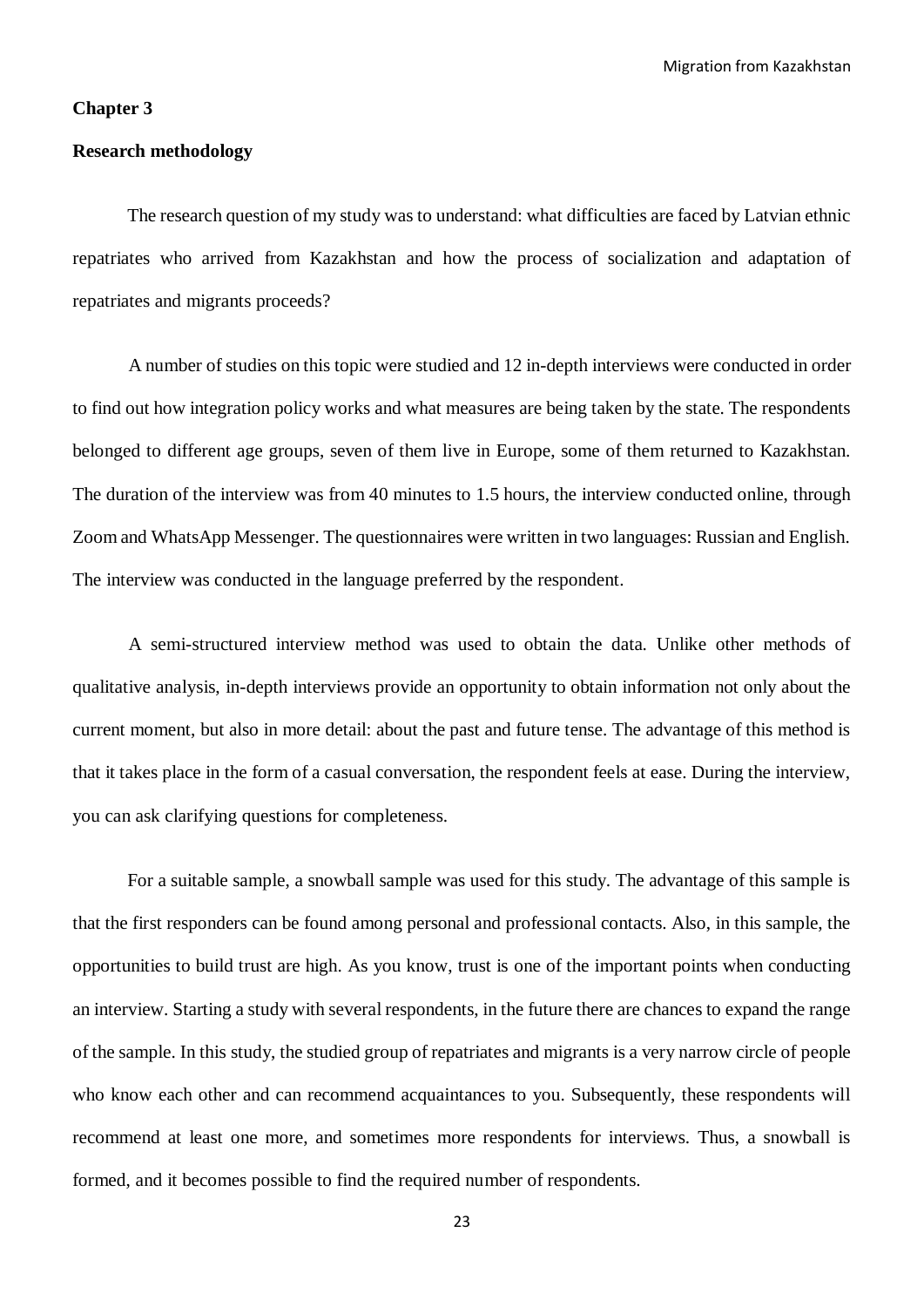To ensure the diversity of the sample, three main groups of respondents were identified for the interview: a) ethnic Latvians; b) experts and specialists in the field of migration; c) students.

Due to the limited time, 12 interviews were conducted for this sample. The preparation period associated with the compilation of the questionnaire took 10 days (see Appendix 1). Later there was correspondence and calls with potential respondents to agree on a convenient time for an interview.

Due to the restrictive measures associated with the pandemic, all interviews were conducted online: two interviews in Zoom, other interviews via email and via WhatsApp messenger. Each respondent was informed that anonymity and confidentiality is guaranteed (see Appendix 2). The respondents were familiarized with the Consent form, which was also drawn up in Russian and English. To ensure anonymity, each respondent was numbered, without specifying personal data. During the online interviews through the Zoom platform, interviews were recorded with the consent of the respondents.

The total number of respondents is 12, 3 of them (about 20%) were men. The average age of the respondents is 35 years old. Out of 12 respondents: 2 respondents are experts in the field of migration, 2 respondents employees of the Latvian Embassy in Kazakhstan, 3 respondents are ethnic Latvians, and the remaining 5 respondents are citizens of Kazakhstan who, for various reasons, live in Latvia (the purpose of their stay is study and family reunification).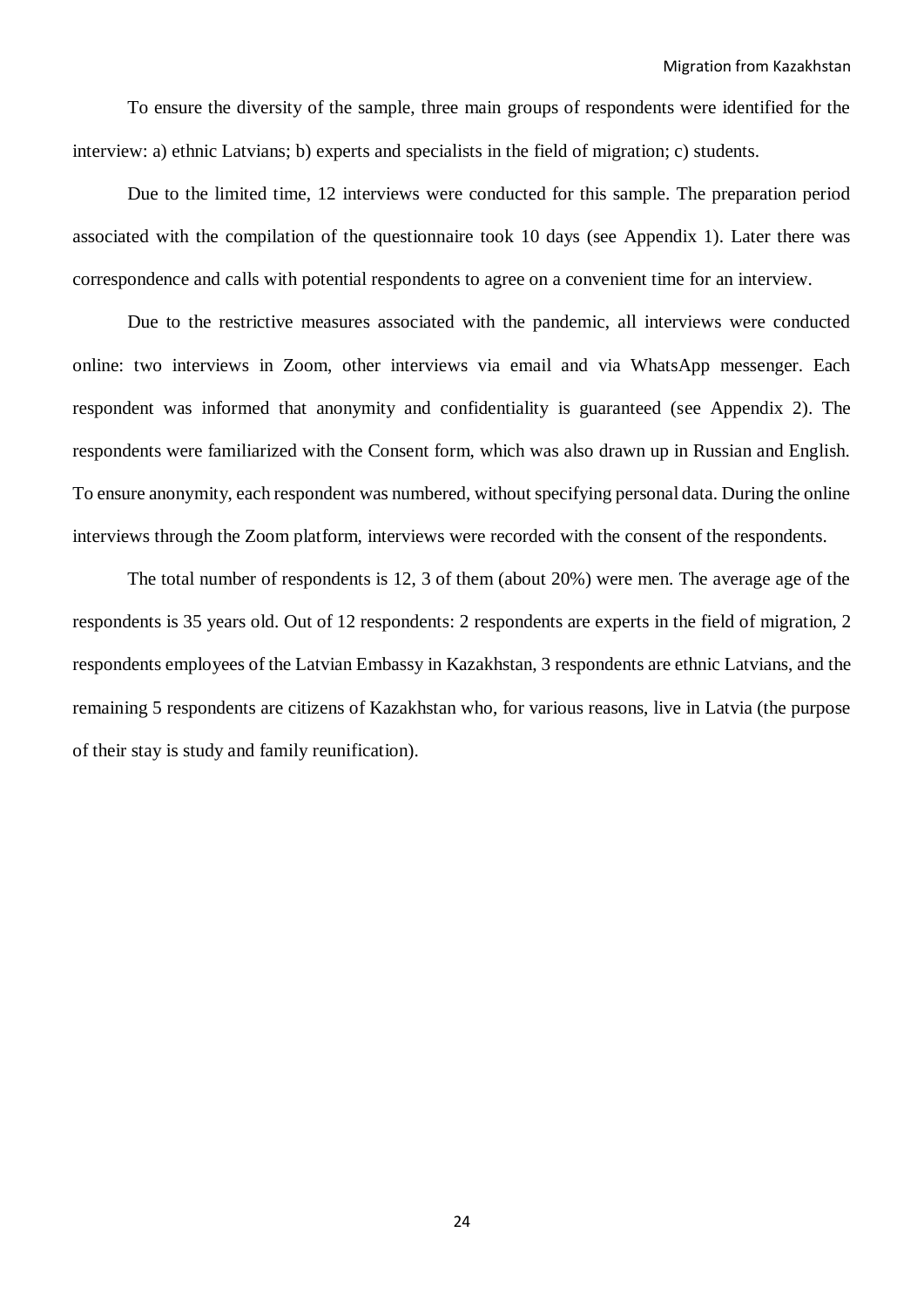Migration from Kazakhstan

#### **Chapter 4**

### **Fieldwork analysis**

This chapter includes an analysis of the responses. Also the interpretation of the answers received during the research from the respondents. The results obtained were compared with the theories discussed in the literature review.

The interview questionnaire was compiled in a semi-structured format. A list of questions was preliminarily approved, then clarifying questions were asked during the online interview. The interview questionnaire consisted of four sections: 1. general migration issues, 2. reasons for migration, 3. socialization of migrants, 4. and changes related to COVID-19.

The interview consisted of 20 questions, the questions included: general migration issues, difficulties faced by migrants, and support received from the state, etc.

Analyzing the answers of the respondents, we observing that the process of socialization does not begin after moving to a new country, but from the moment when the decision to migrate (to move) is made. In their study, Bhugra and Becker "Migration, cultural bereavement and cultural identity", describing the process of migration and this process is divided into three stages: "…The first stage includes making a decision on migration and preliminary preparation for the move. The next stage is a complete transfer to the destination. The third stage, the author defines, as: "... the absorption of the immigrant into the social and cultural framework of the new society." This stage is described as a period where the immigrant learns to accept new social and cultural roles and adapt to them".

This means that being in his country; the repatriate experiences a number of difficulties that have arisen with his decision to return to his historical homeland. And these difficulties accompany him constantly, right up to the departure from one country to another. For example, in order to obtain the status of a repatriate, you need to collect a supporting document about your nationality, correspond with the competent authorities, and request various archival information. And at this stage, the migrant begins to adapt to new conditions, since his decision entailed a number of changes.

25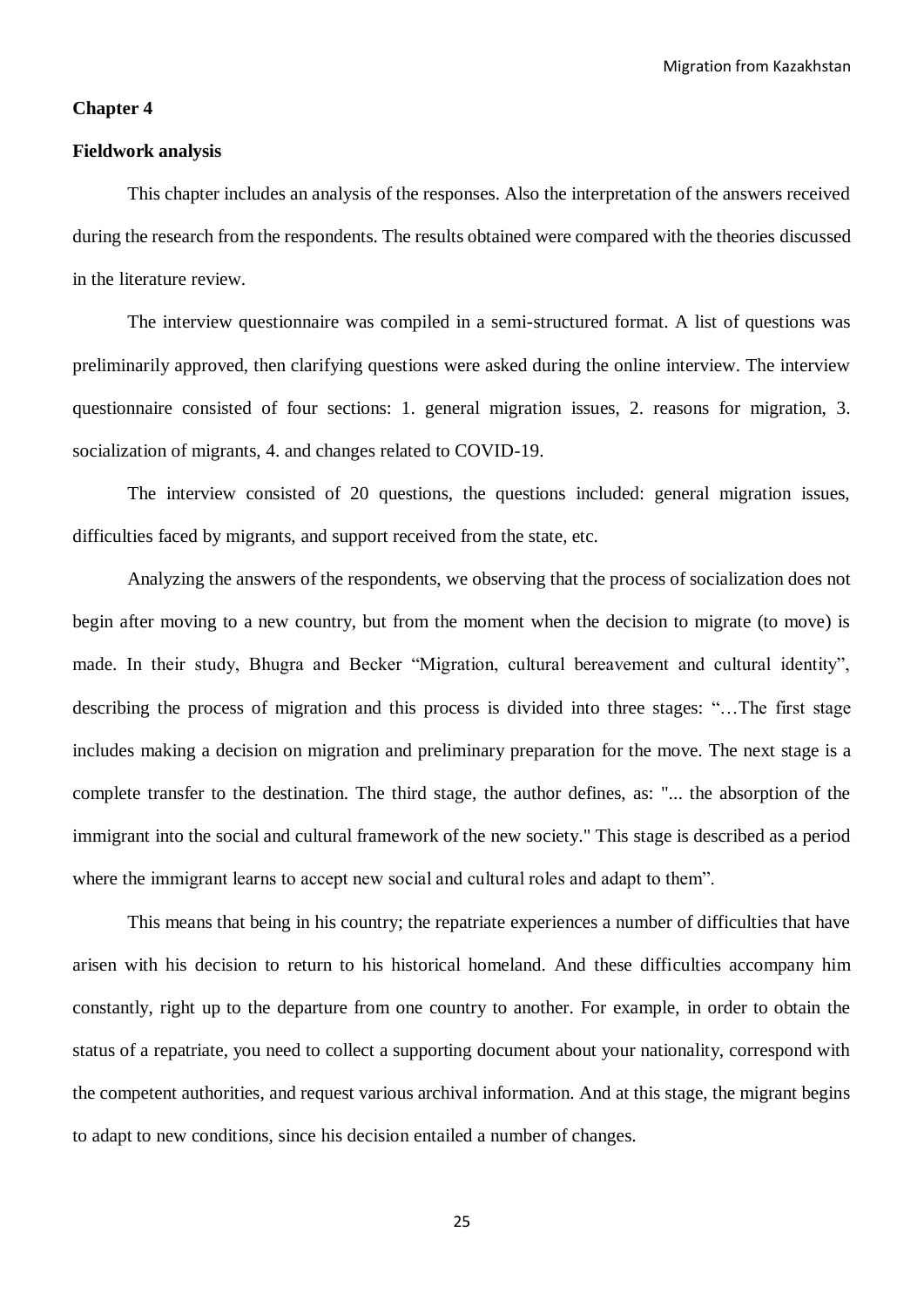Respondent 1 confirmed the fact that until 1940 my great-grandmother lived in Latvia. Since this fact is considered the basis for obtaining a residence permit in Latvia, Respondent 1 had to provide certificates confirming family ties.

Respondent 1:"I have a question ... problem, I was born in Russia. And when you are born in Russia, the Republic of Kazakhstan cannot apostille your documents. For example, a birth certificate. A birth certificate must be apostilled by the country in which it was born. I had a problem with this; I had to send my birth certificate to Russia, to the registry office of the Kemerovo region, Kuzbass, so that they put an apostille. This is a rather long procedure, I had to pay for the apostille, but I cannot do it from Kazakhstan…. Until I found a friend, sent it by mail, sent the money ... you won't believe it took me 2 months".

"It was a little difficult for us, we ourselves had to look for data in the archives. This is a straight epic. You have to pay for this. Where to pay, where to look. For example, our relatives moved from Latvia to Siberia, Tomsk region. But to which city did we not know how to look? We sent ... a request to the Kuzbass archive. Our main great-grandmother ... who lived in Latvia, there must be proof of obtaining citizenship, that our relative lives in Latvia or lived before 1940".

The next interview questions was related to the migration status in the country of residence. During the interview, questions were asked about the procedure for obtaining citizenship and a residence permit, and how the migration crisis that gripped Europe affected Latvia. In general, the procedure for obtaining a residence permit was standard, the basis for obtaining a residence permit was: family reunification or training, then employment. All information is available and there were no difficulties.

Respondent 2: "People changed their names in Russia, for various reasons ... phonetics changed. Therefore, it is difficult to prove your ethnic origin. People become hostages by circumstances. "

"There was a case with a girl, her grandfather ended up in Russia after the war years, the nationality column is not legible. It turned out that the grandfather was Russian, not Latvian. The archival documents did not match. "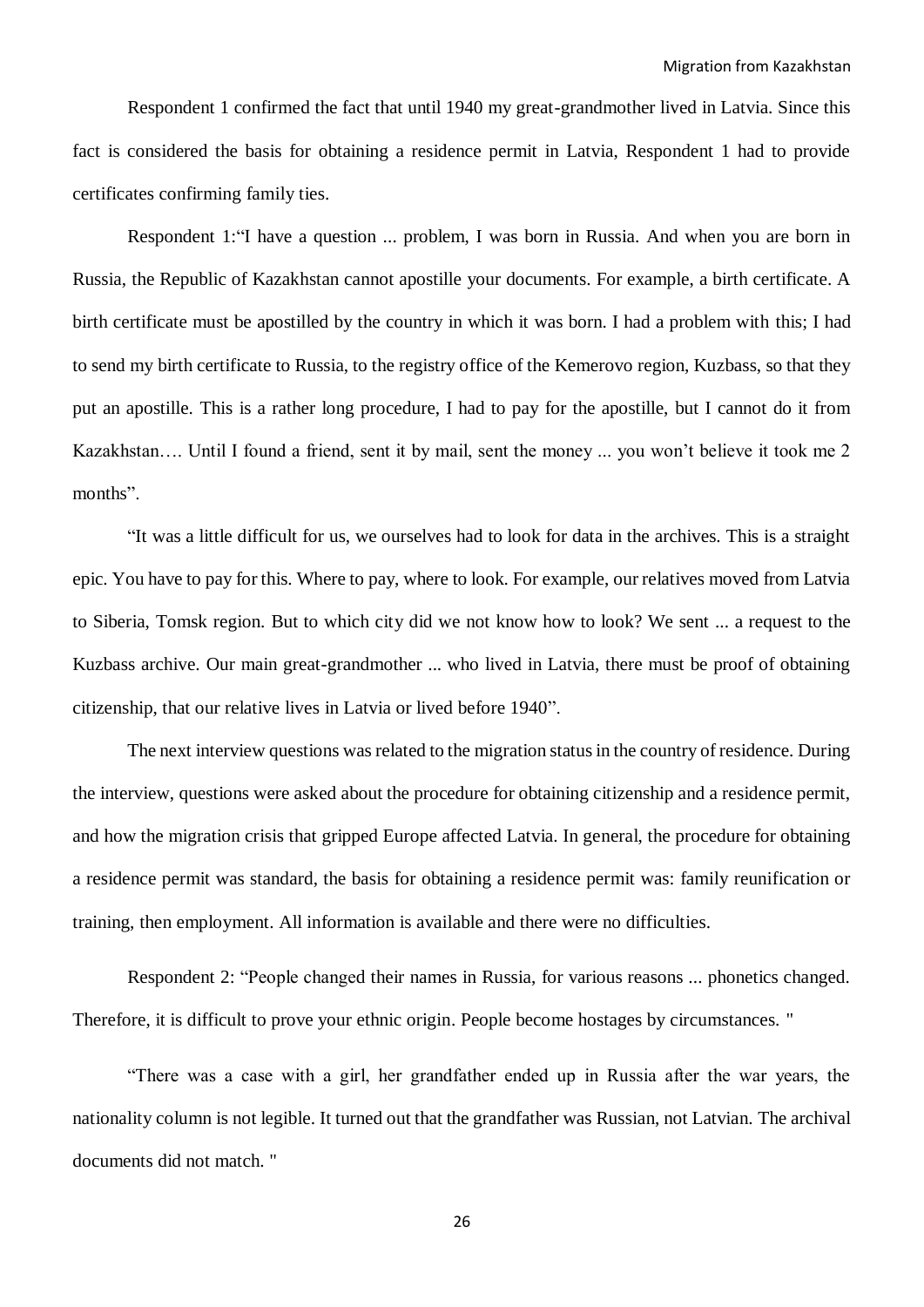Respondent 3:"Repatriation Law better opportunities, who Ethnic Latvians…when parents, one of the parents being Latvian citizens (not Ethnic Latvian) previously during first Independent years of Latvia, 1918-1940. Who was citizens during those years, they can return easily and get support (1. return expenses, traveling or moving, 2. Support to learn Latvian language, without any cost). It's a state program….".

"For them easy get citizenship, but need check require about level of Latvian language. Regulations different for each different group regarding language requirements. Because to get permanent residence permit, you need to pass Latvian language, for migrants. But repatriates, who have Latvian citizen's ancestors, they get permanent residence permit at once, but for citizenship, they need pass language exam".

The group of migrants, related to students, is no less important than the repatriates, since they have different experiences in this matter. For some, the next move, a new country is a normal process, and it is easier and faster for them to navigate. Moreover, according to statistics, the number of students leaving for Latvia is 20%.

Respondent 3:"… according to statistics about 40% those who have bought real estate, and they receive temporary residence permit which for 5 years, when they investing some kind of real estate, about 100.000 Euro buying somewhere house, flats … get residence permit. Certain share students, about 20 % who have choosing study in university of Latvia, another share those who are working in general its  $\frac{1}{4}$ , about 25 %. And families issues real small share, about 8%".

It is worth noting that some students have already had experience of living abroad. Therefore, they easily made new contacts and learned the language. Moreover, after completing their studies in Latvia, some students had the opportunity to get a job in Latvia itself, or in other European countries.

The questions of the second part of the interview concerned any support measures from the state for newly arrived migrants. There was an attempt to find out more programs from the state for each category of citizens: ethnic Latvians, students, labor migrants, etc. As it turned out, there are no special programs designed for repatriates. There is a separate category for citizenship, but an ethnic Latvian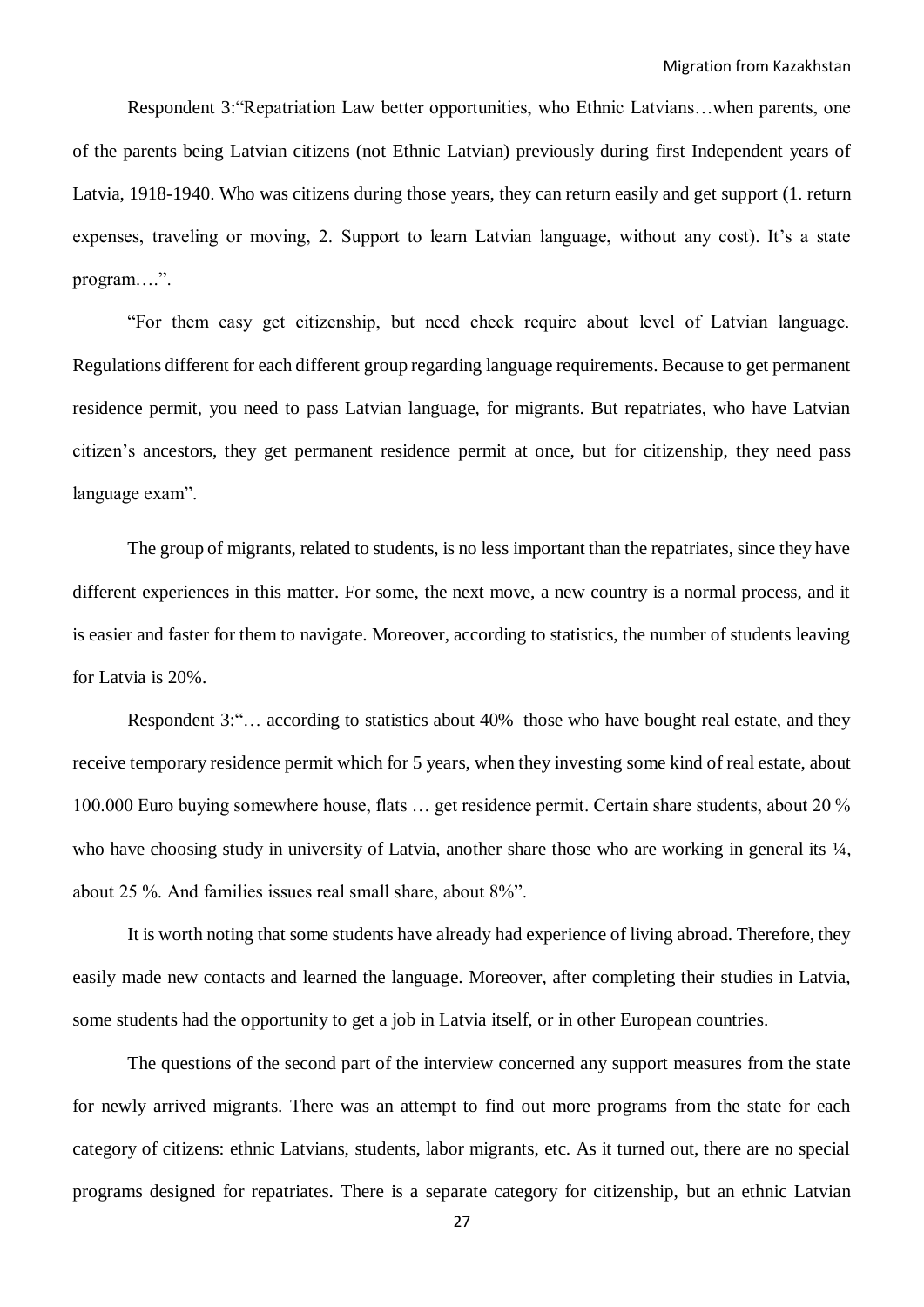cannot get citizenship right away. To begin with, he receives a residence permit for a year, then for four years, and only then a permanent residence permit for 10 years, and as a result, citizenship of the Republic of Latvia. For the rest, the category is standard, a residence permit for the period of stay in the country (in the case of a student for four years), with an annual extension. If a migrant worker, only for the period of a valid contract. If you change your place of work, the migrant is obliged to re-apply and re-issue a residence permit. Even in the case of family reunification, the residence permit is issued for a year, renewable annually.

Respondent 2: "The residence permit must be renewed every year, after 5 years it receives a permanent residence permit. To obtain citizenship, you must pass an exam: the state language, history and an interview. I had one case when ethnic Latvians received citizenship immediately after a couple of months after they moved to Latvia, and passed all the exams".

Respondent 4: "Obtaining the residence permit was quite different for me. My husband is a Lithuanian citizen, who works in Latvia. When any European citizen moves within the European countries, they become protected under the European legislations, which are usually way better than the local. For example, I paid only for the plastic card and for the service, overall, around 25 EUR or maybe less, while the international wives of locals (Latvians) need to pay more than 160 EUR for the residence permit. Then, I waited a month to get the residence permit, while again the wives of locals can wait up to 6 months and even more. I collected even less documents as compared to them. I also do not need to renew my residence permit every single year as compared to them, I was automatically given for 5 years".

Also, according to the Respondent, who is an ethnic repatriate, the work of the Embassy of Latvia in Kazakhstan is well organized and there were no difficulties. However, as soon as the documents go to the competent authorities in Latvia, the Embassy does not accompany further procedures. At this stage, the citizens of Kazakhstan are experiencing a number of difficulties. As some do not speak either English or Latvian. Sometimes it may be difficult to understand the content of letters and documents, and if a citizen is overdue, she/he may be denied a residence permit*.*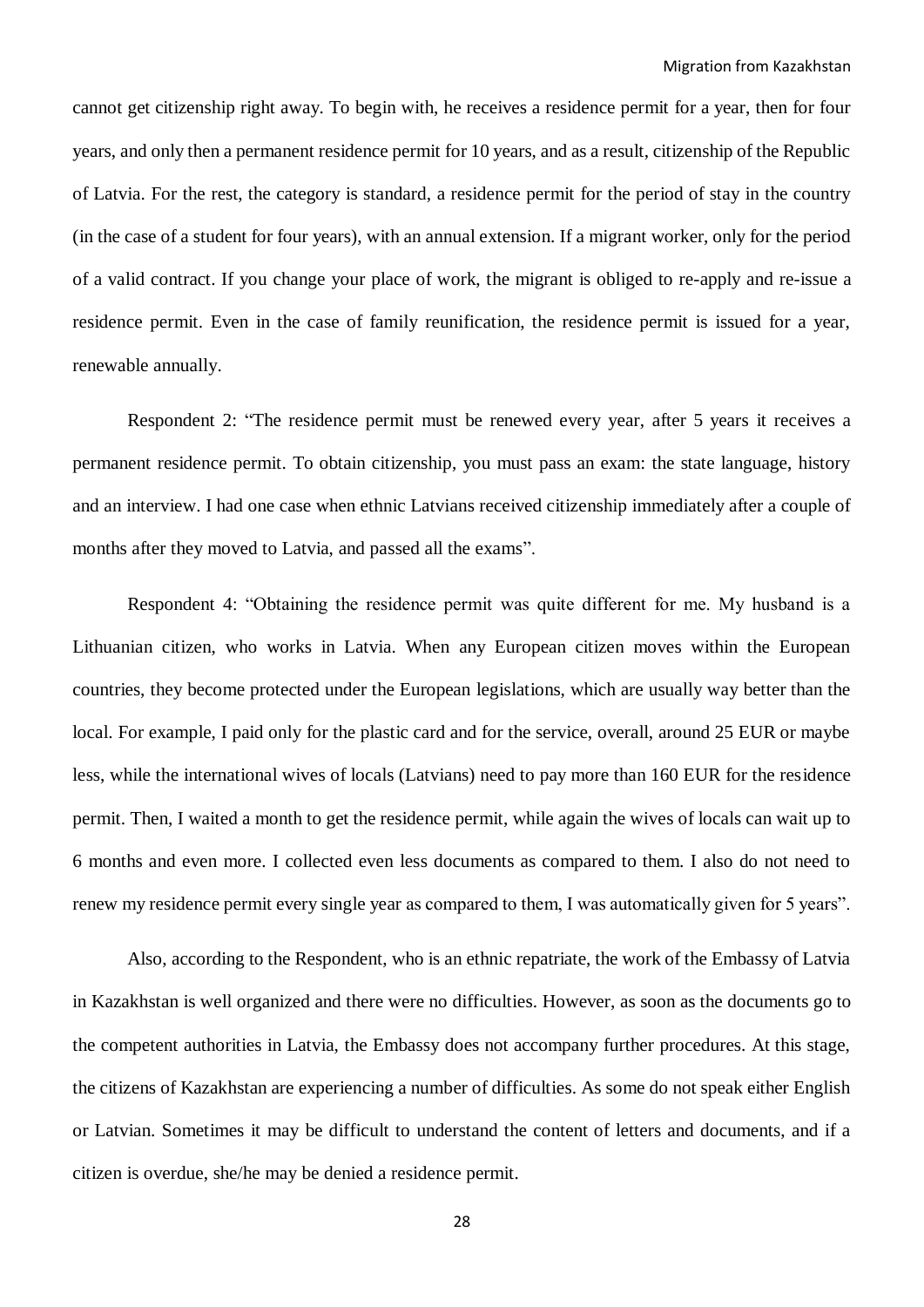Respondent 5: "According to the legislative norms of the Republic of Latvia, I received permanent residence after 5 years of living here. My status is a family member, as my spouse is a citizen of the Republic of Latvia".

As we mentioned above, many countries have programs for returnees and settlers. Some states attach a very high importance to this, since any support provided by the state helps to socialize in a new place and attract more repatriates. Different answers were received to this question. Since the assistance provided depended on the purpose of stay, visa categories and status of stay in the country. For example, repatriates can count on financial assistance for the first six months, and local authorities can help find temporary housing if there are difficulties with living.

Respondent 1:"I heard my brother told me. That is not yet certain ... I will find out ... we are entitled to compensation for tickets, for a flight, and at 300 euros we are entitled to support for half a year. The brother claims that it is so. When he moved, he received 300 euros as a repatriate ... for half a year".

Respondent 3:"Support quite small. Those who return USA or Canada, they do not apply to this support, because is comparable small. Those who return Russia, Ukraine other post-Soviet countries apply more often, they more interested this support".

And also in Latvia there is an institution: www.integration.lv, which also provides assistance to migrants, regardless of visa categories and country of origin. They will help with learning the local (state language) and also provide assistance with temporary shelter. They also organize additional cultural events for the cultural integration of migrants (festive evenings, courses on the history of Latvia). Respondent 7: "Integration of third country nationals, which use all statistical, register, promoted in some extent …integration of third country nationals has web site: integration.lv. Ministry of culture has responsible for this activity. This issue, it's not structured, cleared, project based, there is some funding. Third country nationals is a priority. Integration.lv was created on European money, European project was done. Very active. Some smaller project, IOM (International organization of Migration) we have office in Riga, they are doing some activity".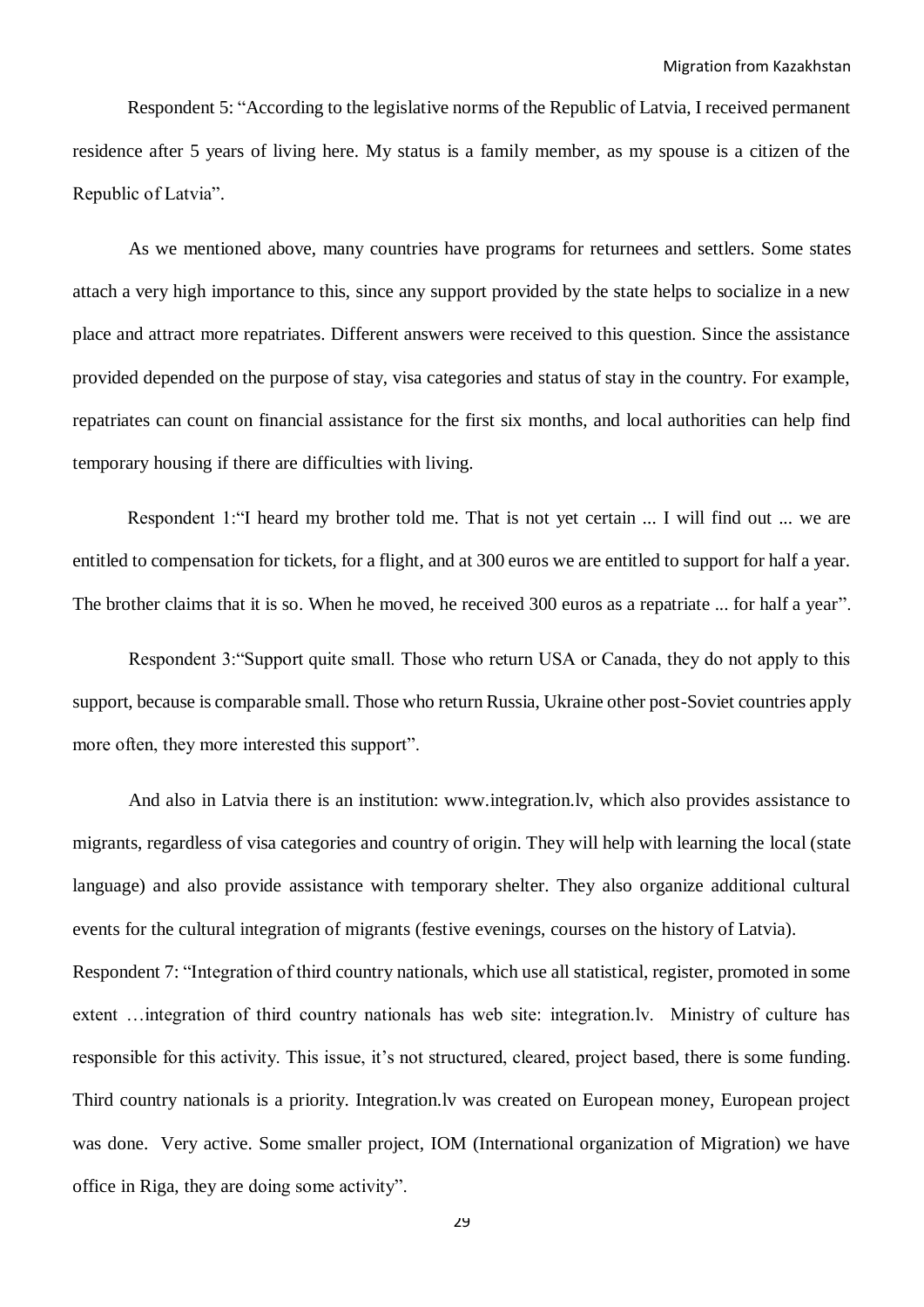Respondent 6: "They are not as strong as in Estonia, government is not doing so much to attract foreigners. But there is less beaurocracy that is for sure. They have a lot of social events - touristic, professional which help to integrate. Also free Latvian language courses provided by government also very worth to mention. It is very common for Baltic countries - to provide free language courses".

As mentioned in the literature review, two significant events that took place in Latvia between 2004 and 2013 led to a large outflow of the population. According to the study, the reasons for migrations were associated with push and pull factors. On this issue, the opinions of our respondents coincided, European countries always remain attractive for migrants, and in this case Latvia is used as a tool for further movement within the European Union.

Respondent 9: "There is a risk of obtaining a residence permit ... the ability to move within the Schengen area is often an argument for migration".

As we know from our literature review, the main reason for human migration is the economic factor. Therefore, from our interviews, we repeatedly received answers that obtaining a residence permit in Latvia makes it possible to leave for more prosperous European countries, such as Germany, Norway.

Respondent 3:"The main reason is wage gap, really big differences in salaries, because people with their skills and work can get much more higher salary, working in UK, or Norway, Sweden, Germany. If they get a proper job…then in Latvia. This wage gap, differences …this is huge problem, we face in Latvia as a country. 500 euros as minimal salary in Latvia. But if we look in Ireland, UK minimal salary is 1500 like, its three time big from minimal salary. You can see that wage gap quite big, really demotivating high skilled and low skilled workers. ".

Respondent 7: "If acquire Latvian citizenship that is simple. That rather complicated process; invest a lot to get citizenship. Recently, we changes diaspora Law, dual citizenship is allow… But other side, international student…what exactly they are doing. They have residence permit. When ask them, what are you plan in future, very few plan to stay in Latvia. They want to go Europe, to Germany, to Scandinavian country; there are level of salary higher, some social benefits".

30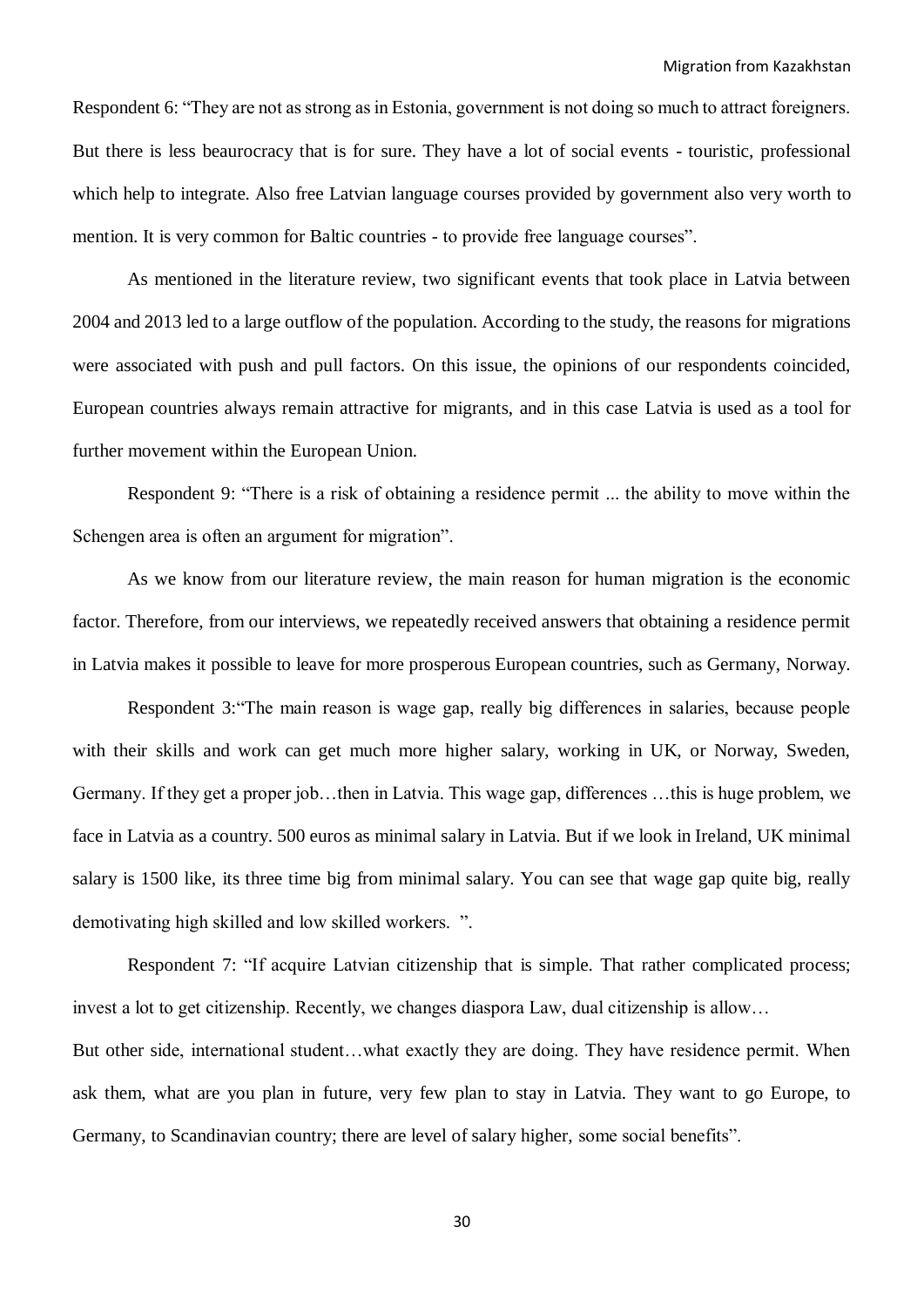Respondent 10: "I believe that people intended to migrate to other countries to improve their and their family's future perspectives. Usually these people who get a job offer, possibilities to study or invest, as well as people who already have members of their family living in this country."

The next section of questions was related to the socialization of migrants; during the interviews, questions were asked about the integration policy of the state and what difficulties migrants face and how they coped with them. As it turned out, the difficulties are different: for some it is a language barrier, for others it is employment, for others there is a problem with housing or getting medical services. Oberg, in his research, attached great importance to the study of the local language: "Language is one important tool for rapid adaptation. Having mastered the local language, there is a high probability of making friends with the same interests. The adoption of a new culture will be easier and faster."

Respondent 11: "There is such help in finding a job, there is a special department for working with the unemployed. You need to submit an application ... send a resume and after a while, the employee will contact. They start working on finding a job that suits that person according to their resume. This period takes 1-1.5 months. And also during this period, courses are provided: programming, office work, language courses"

Respondent 4: "Not so competitive, if he/she does not know Latvian. They are quite strict in terms of that as compared to Kazakhstan. In my case, I work in sphere of education, so to teach in the local school, I need to be fluent in Latvian and pass the national test, which I have not done yet. Instead, I keep working with Kazakhstan distantly on various projects, and, maybe, in the future if we do not move back to Lithuania, I will take that national test".

"It`s difficult … being employed without the knowledge of the Latvian language".

Respondent 5:"… compulsory knowledge of the Latvian language, therefore, if our compatriot, for example, a good doctor or teacher, then it will be more difficult to find a job than an IT employee, for example".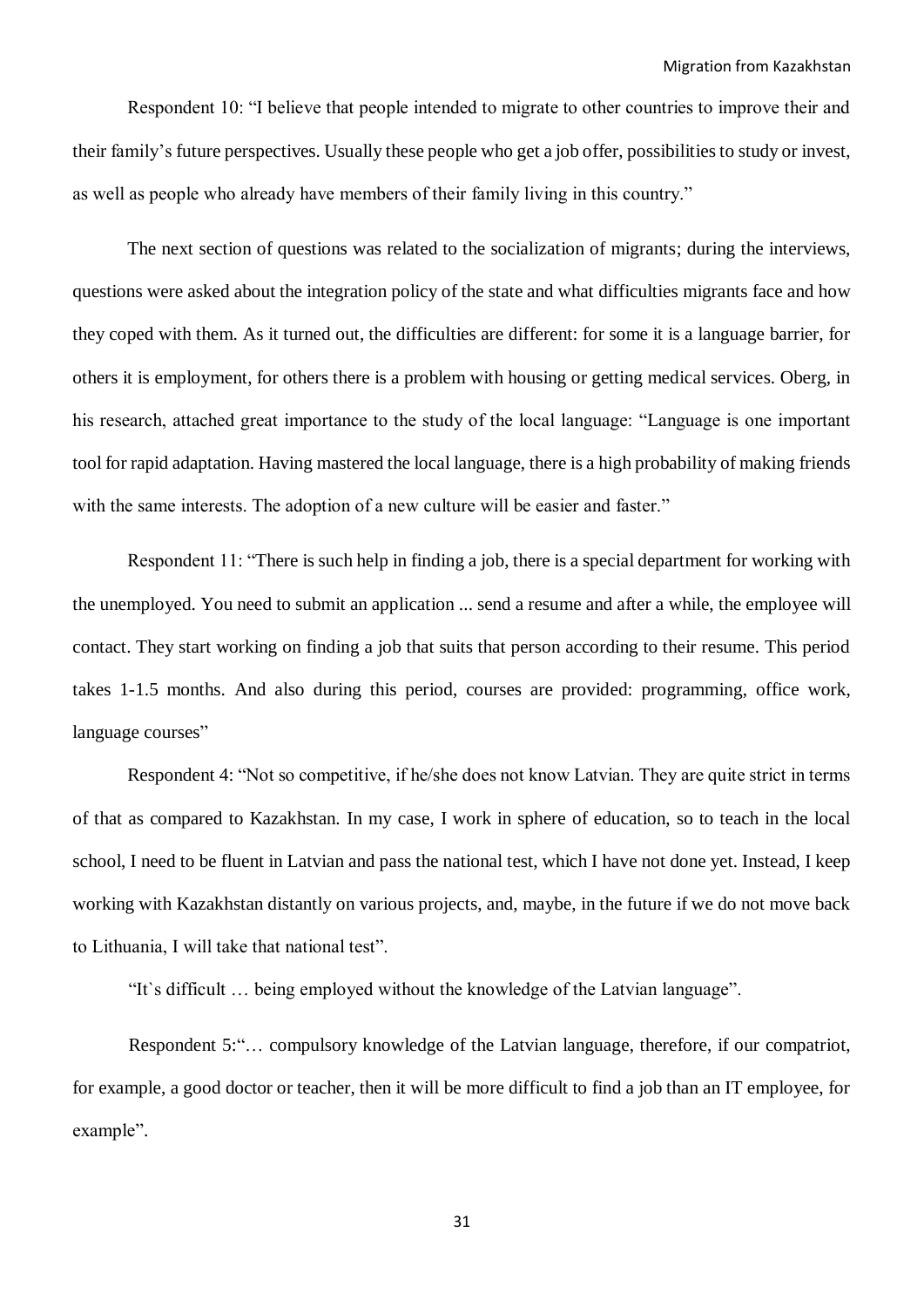Respondent 7:"State language agency, they are very active. Language is first thing to learn. If you have children, wife or husband coming with you, there are has been some activity, support group, but is not stable and regular… Some stories, about those who from former Soviet countries, they study language, they are professionals, very common doctors, with medical staff".

According to migration experts, in their opinion, most often migrants have difficulties with renting housing and with medicine, since a medical policy is required. In general, medical service is provided a little differently than in Kazakhstan, since in order to receive full medical care, it is necessary to purchase medical insurance, but not every migrant can afford it.

Respondent 3: "Third countries nationals in Latvia… Regarding medical health service system, they required buy medical insurance. They can go only private medical clinic, variable. Its mean, when you came in Latvia, and have medical problem, you have to pay all services. Required health insurance covered minimal services: emergency services, no other medical treatment. This is problem, because financial issues, this not included for third countries nationals, also they not knowing language, not knowing medical system. Every country have different system. Next problem housing, especially for those, who visually different".

Respondent 1: "I looked ..., firstly, the Latvian language is needed everywhere. And I have an education, I am a proofreader of the Russian language ... you can imagine that. Therefore, I will not find a job in my specialty in Latvia ... neither journalism, nor proofreading, nor editing. This is a sore subject for me, I will now look for what I will do. Maybe we can open a business, but to open a business ... you do not need to live here for 10 days, but much more to see what you can do. I think that only business can hardly count on hired labor, firstly, there are very low salaries, it is simply impossible to live on this money. Business only. But so far I don't see what to do".

According to the literature review, many countries have programs for repatriates; such programs provide all kinds of support to persons who have arrived as repatriates. The importance of these programs is that this is one of the important approaches to facilitate the socialization of repatriates.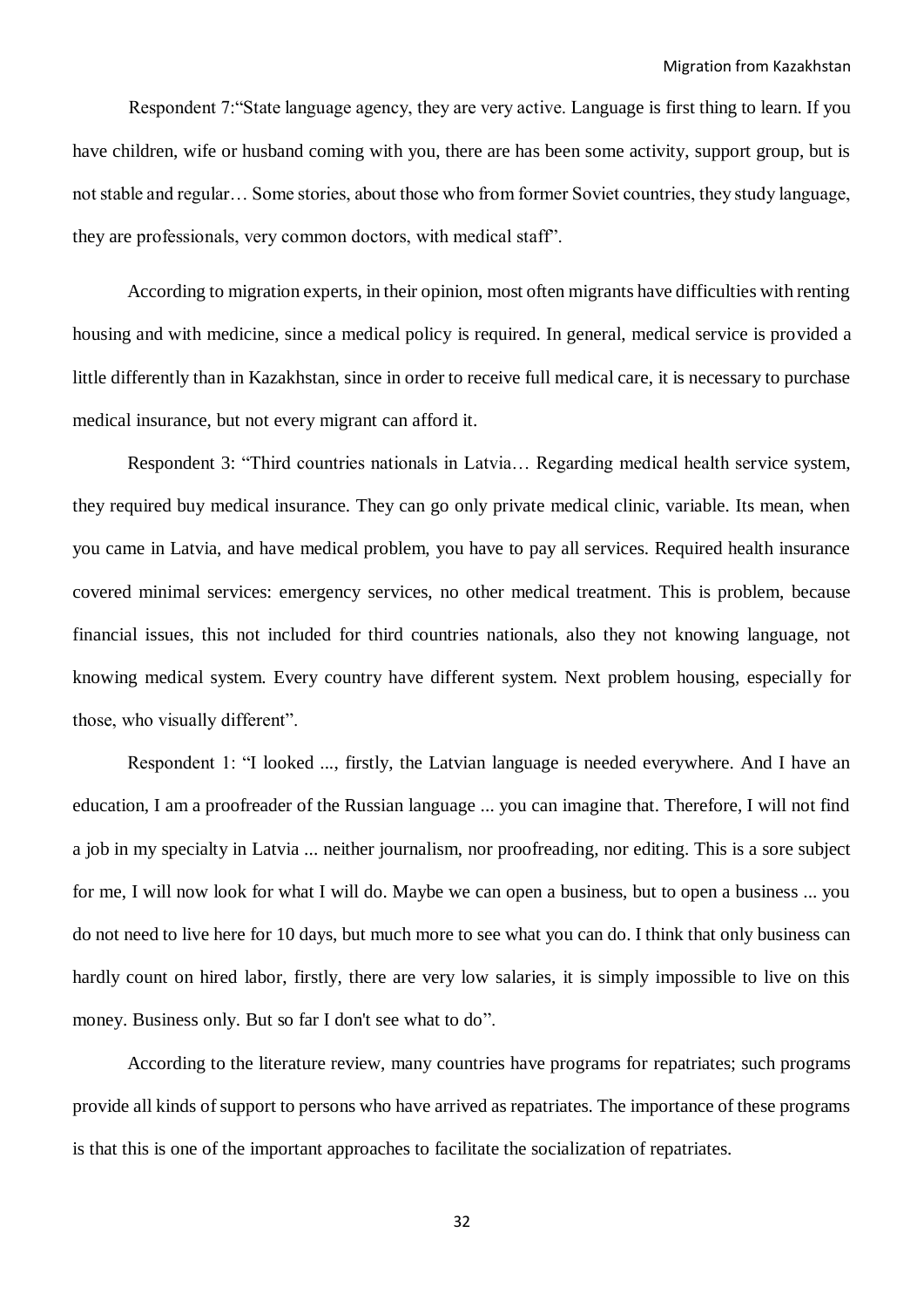Respondent 3:"Repatriates program in Latvia … the most similar program in a Poland. And even more similar is a Lithuania. Definitely, its not German approach … and not Israel approach, because in is Israel support to return migration and diaspora much stronger that nor comparable. In Poland and in Lithuania both cases… its more symbolic, the support more symbolic, not so much financial or practical in terms of flats or houses for return migrants, or guarantee workplace for migrants …that's more symbolic. Repatriation policy was introducing 90s, for those who really want to return, who motivated the sense of belonging Latvia. After that, when Latvia join EU we got possibilities free movement around the Europe (Schengen zone), the possibilities to move for work, not always permanently, many cases temporarily."

However, the author mentioned another program to which she was directly related.

Respondent 3: "I work in the project; my task was evaluate this Return Migration Plan. And how it was implemented and what was results. The plan was design to prepare our institutions, for instance schools, children gardens, migration boards, tax revenue agency…to prepare them that people will return and might return. We also have Latvia, we develop our diaspora…law that intense to support return migrants in different ways. And we have launched two years ago support system for Return Migration Coordinators Institutions in all regions, people who want to return or who already return may ask their questions or ask for help".

And in the final part of our interview, questions were asked about what prompted them to migrate to Latvia and other Schengen countries, what is the main age group of migrants, as well as the reasons and circumstances that prompted them to move.

Respondent 8:"I only know two ... politics and economic situation. Somehow… something does not suit people… they cannot buy an apartment, they do not have a job, and they see opportunities in other countries, they do not see them in Kazakhstan, so they leave. But ... more for economic reasons".

33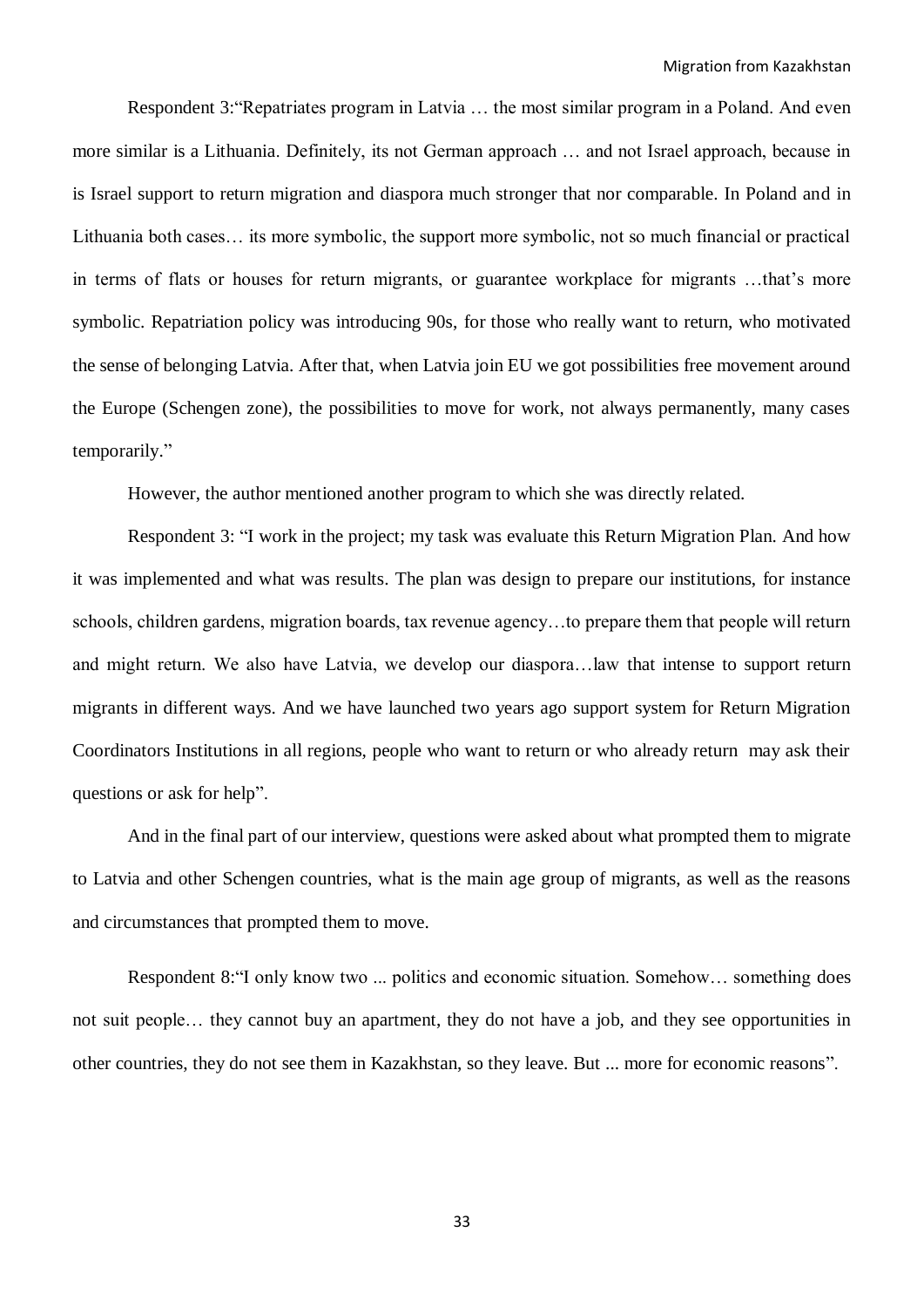There is another opinion from Respondent 4:"As for the migration from Kazakhstan to Latvia, the answer is no. Latvia is not attractive for those who are seeking high-salary jobs. It is even unattractive among refugees from Syria, Iran, Iraq and others".

Following the literature review, the study authors identify several reasons for migration. According to Ravenstein's law, people move to places where the economy, technology, trade and transport are developed. Despite the fact that his claims were based on the results of internal migrations, time has shown that for external migrations, these descriptions are appropriate. It was mentioned above that, according to the UN, the United States and Europe are the most attractive countries for migrants. Therefore, even Latvia, not having a strong economy, but being a part of the European Union, remains attractive to migrants, especially from post-Soviet countries.

The factors described by Everett Lee, push and pull factors are reflected in the current situation in Kazakhstan, according to the answers of our respondents, there are many unsolved social problems in Kazakhstan, and they are not satisfied with the quality of education and medicine, and low salaries.

Respondent 4: "High salary is unattractive at all, since I was disappointed with the educational system itself as I work in this sphere"

Respondent 5:"Unemployment is on the rise, poverty, rising prices, and corruption certainly do not give people the best hopes for the future, unfortunately".

There have been significant changes regarding the current situation associated with the pandemic. According to experts, they positively assess the changes in migration that led to the pandemic in 2020. They emphasize that the outflow from the country has decreased, and moreover, Latvian citizens living outside the country began to return to their homeland due to the restrictions imposed.

Respondent 3: "All the results and effects of COVID-19, on migration will be seeing later, not now. But we can expect, migration has decreased in other action. COVID-19 many Latvians return and it was time of Brexit issues, many Latvians in UK return. Not because Brexit, most because of pandemic.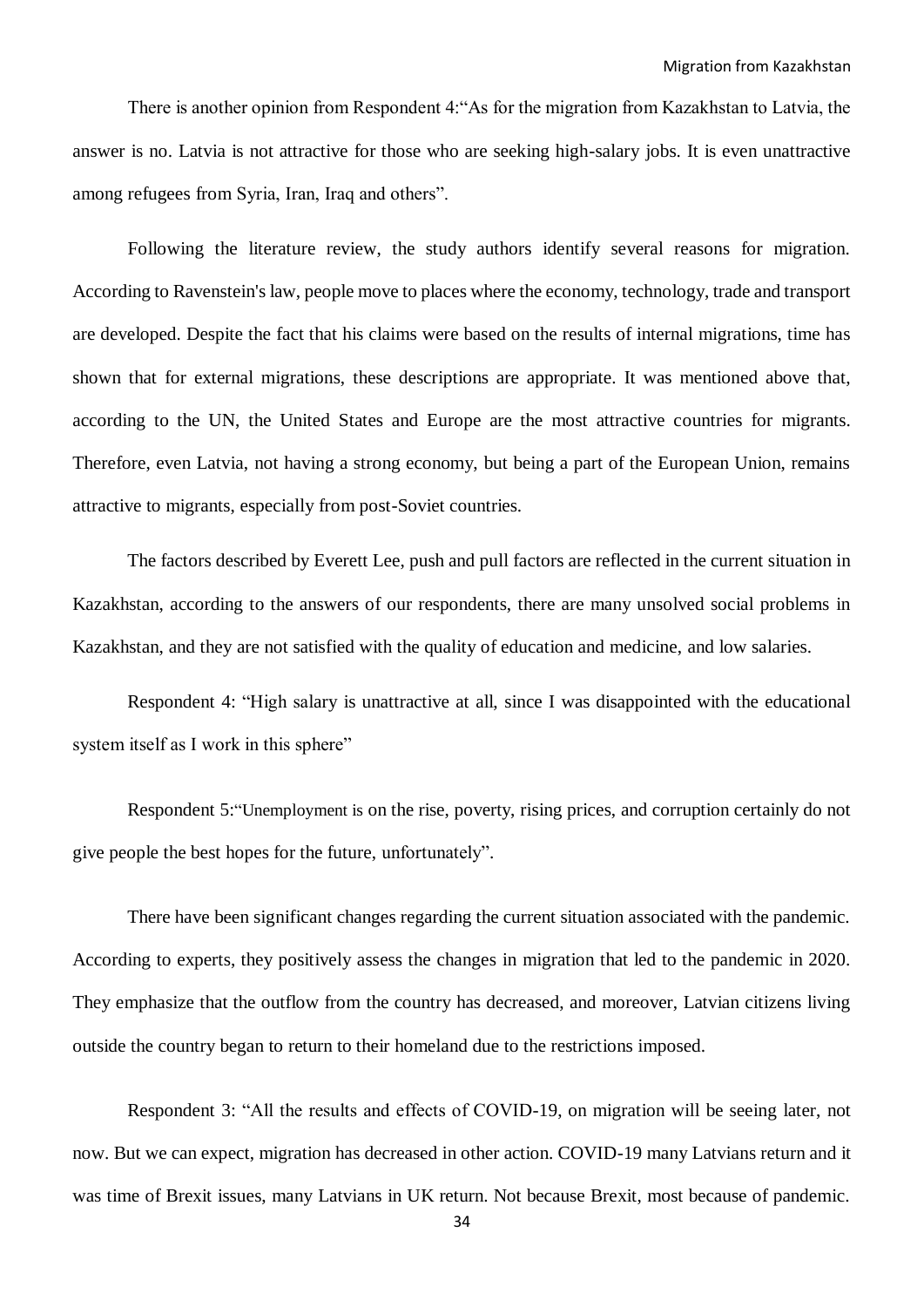Some returning and people are not so open moving away from Latvia. Due to pandemic. Emigrant are not coming so much, we haven`t big economic problem, but we still have a some sector which not operating, no actively… I guess COVID-19 has stop migrant flows, in both directions".

Respondent 7: "Affected badly. University, who attracting international students…no one come to Latvia, because everything its close, not to travel restrictions. Due to applying and getting to the Embassy, doing all formal thing. Some students stay. Latvian emigrations its close to the zero. Return migration its on good turn. Living here in a small, rural village more positively and welcoming, than living in a big city (London). They thinking about this thing and prefer to come back. We had this repatriation flights".

Respondent 2: "it became possible to weed out unscrupulous migrant students who planned to leave for study. Now all universities have switched to online education, and we are informed about this. However, students from Kazakhstan are trying to get a visa and fly to Latvia."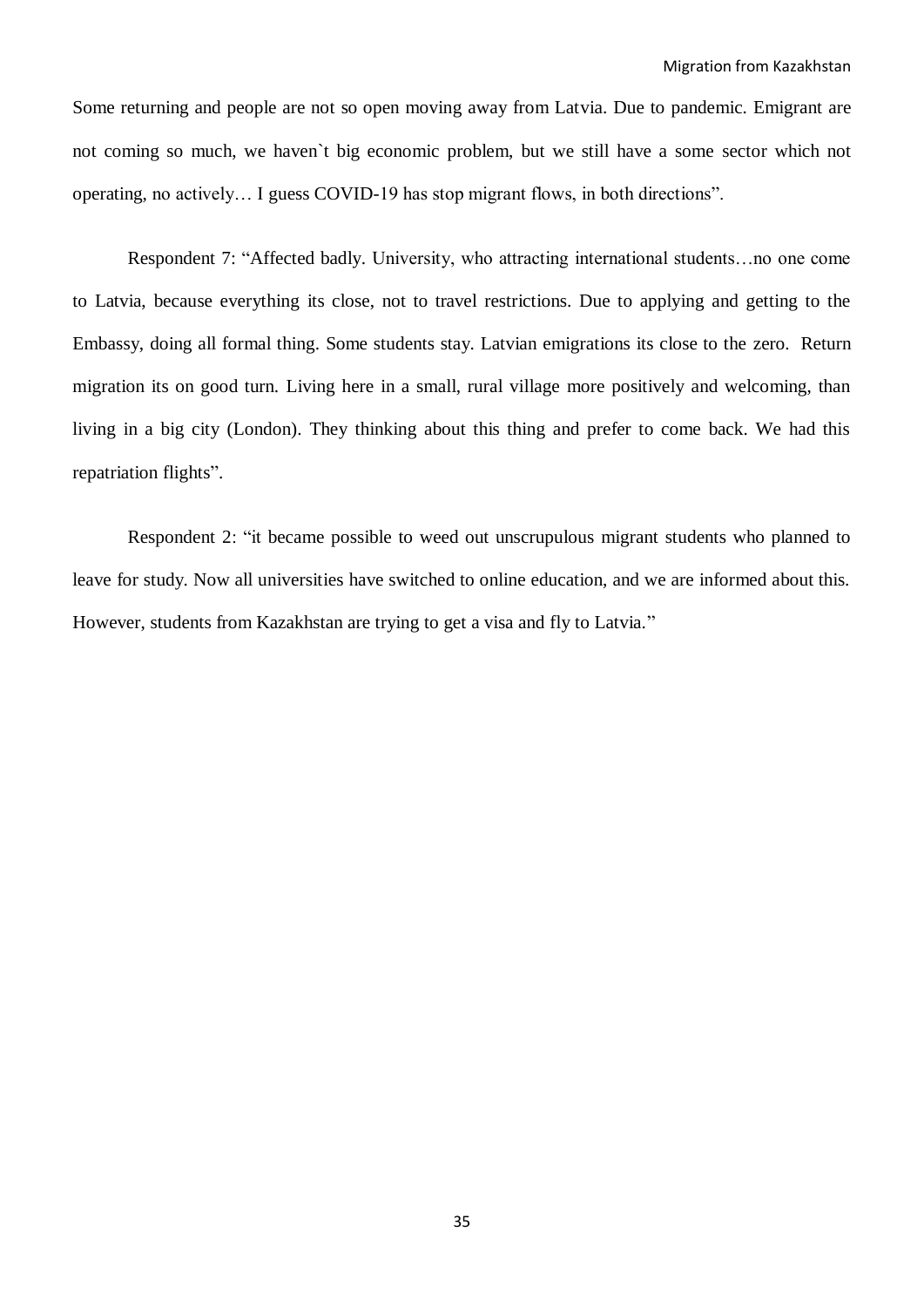Migration from Kazakhstan

#### **Summary**

Analyzing the answers of the respondents, we observe that despite the cultural differences and mentality, the process of socialization of migrant`s proceeds easily and does not take much time, on average 2-3 months. However, it is important to understand that this issue depends on many factors, such as gender, age, experience of staying in other countries, reason for arrival. The respondents who took part in my interview are in Latvia for family reasons or for studies. Therefore, they speak positively about the adaptation process, since they receive support not only from the state, but also from close relatives, friends, and from the place of study.

The process of obtaining a residence permit, excluding archival references, takes no more than 2 months. Despite the introduced restrictions associated with the pandemic, migrants were able to receive all services online and on time.

Knowledge of the state language is a key factor in employment; therefore, it is in the interests of migrants to learn the Latvian language as quickly and at a good level as possible. Moreover, within the framework of the Integration Policy, supported by the European Union for migrants from third countries, this service can be obtained free of charge.

I would like to emphasize the fact that in the last decades there has been a large outflow of population to Latvia, and this is due to the huge gap in wages between Latvia and other European countries. Therefore, there is a risk that citizens who have arrived from Kazakhstan will find themselves in the same situations, and will also be forced to travel to neighboring countries in search of high salaries. However, based on the answers of the respondents, some do it deliberately and purposefully, having received a residence permit in Latvia, they immediately look for an opportunity to leave for Germany, Great Britain, etc.

Also during the interview, it was mentioned that in neighboring European countries, the integration policy works better, and perhaps Latvia could take over from them and make changes in itself.

36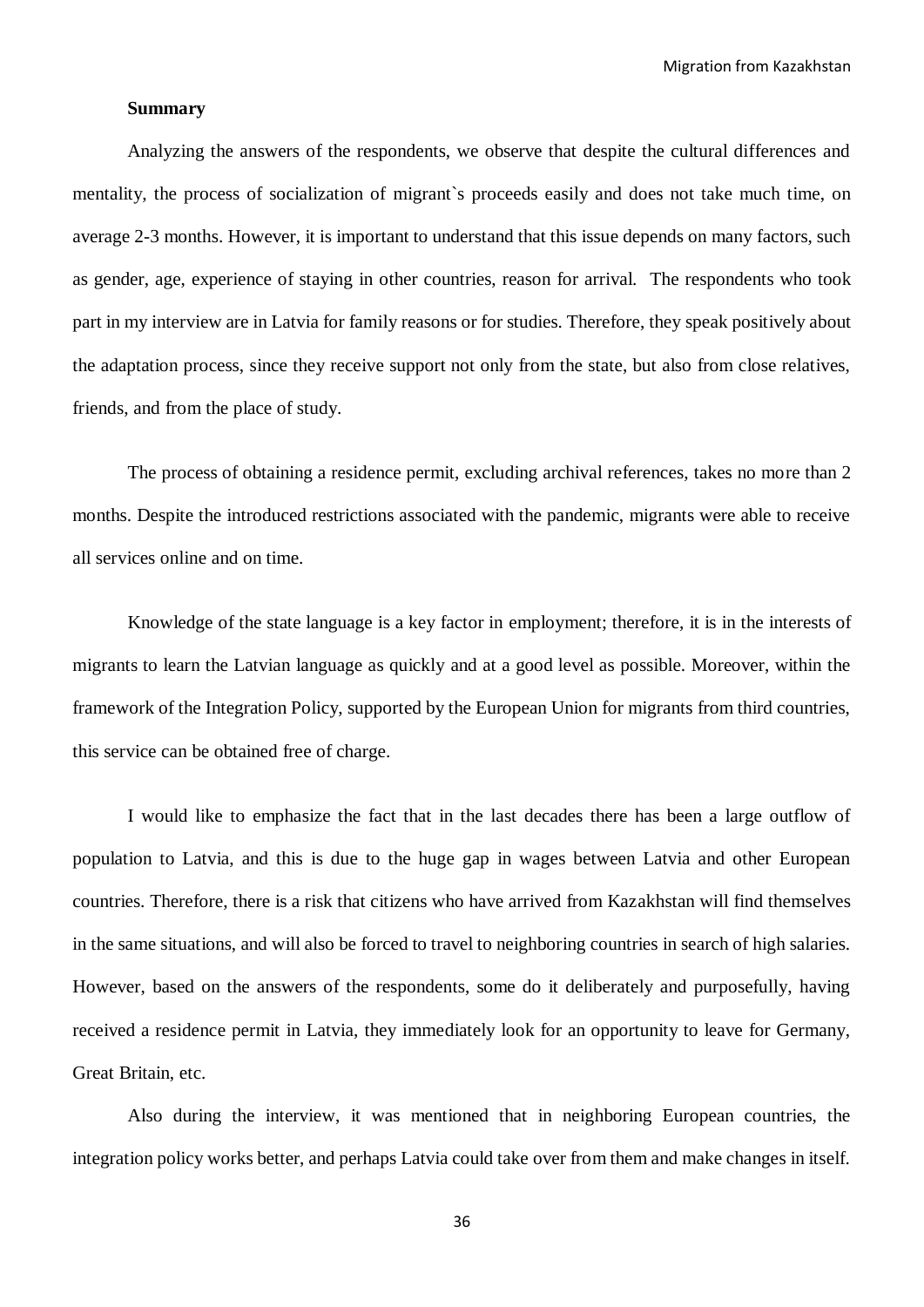According to the results obtained, there are suggestions that the migration policy of the state has undergone minor changes. Since after gaining independence, the first years the country tried to return ethnic Latvians to the country. However, now Latvia is trying to retain citizens, and by various types of support is trying to reduce the outflow from the country.

The migration policy is aimed at the Latvian diaspora, therefore, various measures are being taken in this matter, since their number is constantly increasing. Unfortunately, the exact number of repatriates is not known, they are not included in the consular register at the Embassy. However, in general, local authorities work well, and any migrant, regardless of the purpose of his stay, can ask for help.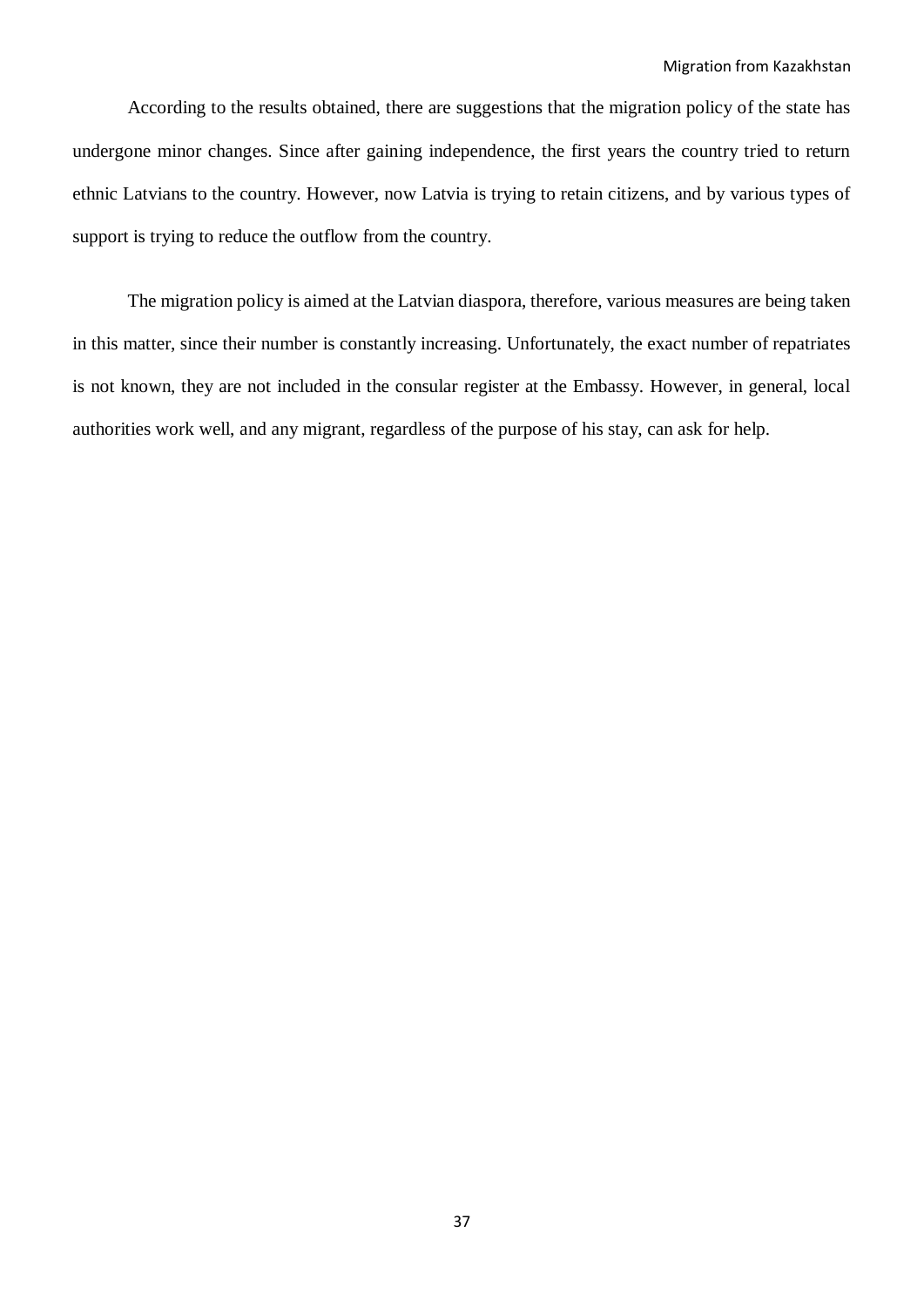#### **Chapter 5**

#### **Conclusion**

The research question was to understand what difficulties ethnic Latvians (who were born in Kazakhstan) face upon arrival in Latvia. Based on the answers of our respondents, there are three main problems faced by migrants. First, confirmation of the status of the repatriate. This status requires certain certificates. Therefore, given the common historical past, it becomes necessary to request information from the former post-Soviet countries. Judging from the answers of our respondents, this process requires certain procedures established by law and finances. Secondly, we have repeatedly mentioned that knowledge of the Latvian language is compulsory. This is important not only for employment, but also for solving everyday life issues: opening a bank account, certificates for school, hospital, medical insurance, etc. If it is not difficult for students and young people, however, there is a language barrier for the adult group of migrants.

The literature review showed that there are programs for repatriates in many countries of the world, we learned about the main purpose of these programs and the assistance provided for repatriates within the framework of these programs. Unfortunately, no information was found for Latvia. Since in recent years, the state has provided support to the large diaspora living outside Latvia. That list of services provided for repatriates is minimal, and there is no specific program for repatriates.

Moreover, during the last interview, it was found that no assistance was provided for the repatriates who arrived during the pandemics. According to our respondent, she and her daughter found housing on his or her own, and were in a two-week quarantine. During this period, no one worried about their condition, and no support was received. Therefore, there is a risk that, being in such conditions, returnees may experience anxiety from uncertainty, culture shock and these difficulties will lead to complex and long-term socialization.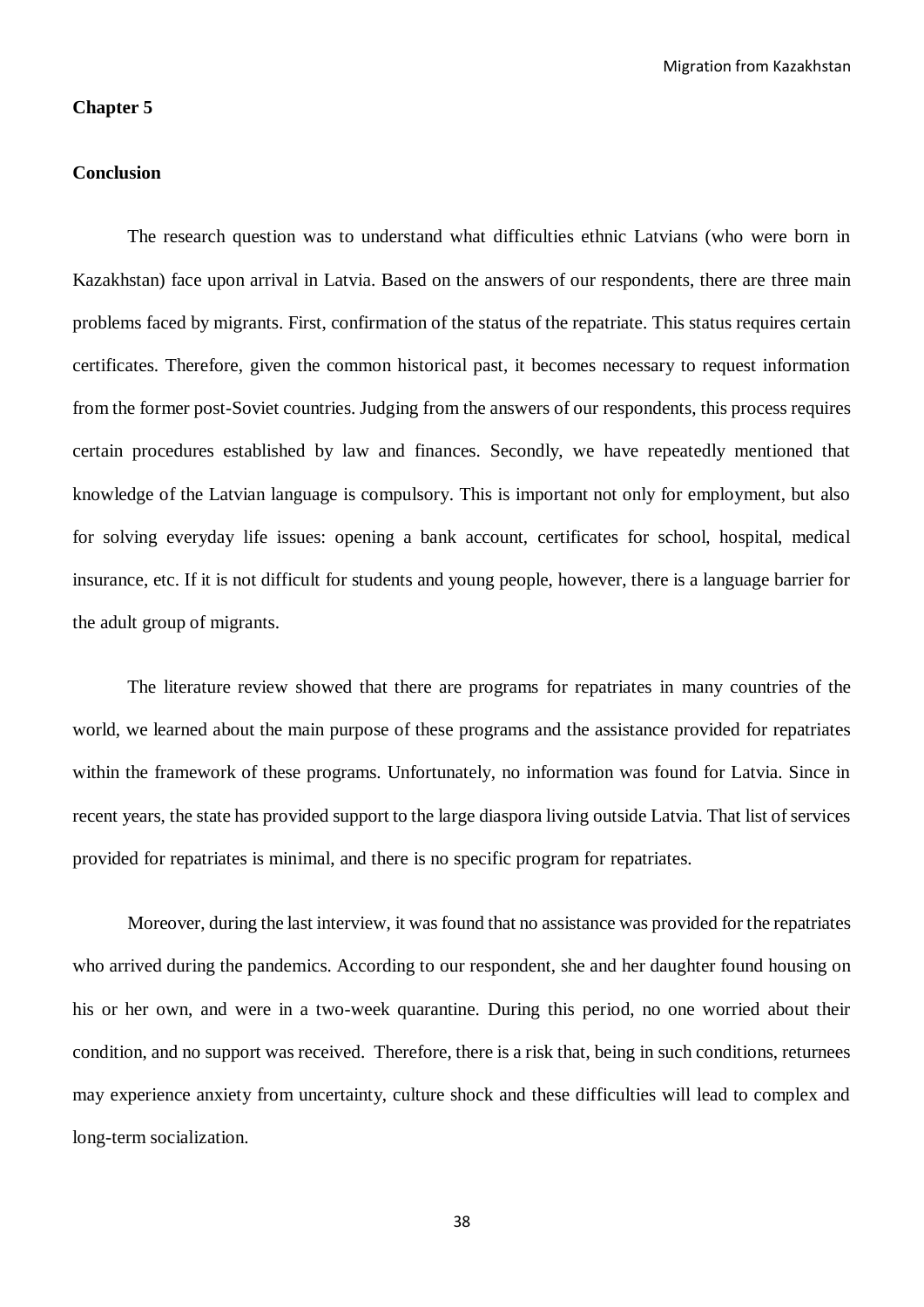Based on the above, a number of recommendations have been developed to address these issues. The first recommendation is related to the search for the necessary archival references. Using the close cooperation of Kazakhstan and Russia in various fields it is possible to find it possible to quickly and in a simplified manner claim documents and legalize them. This, in turn, would speed up the process of obtaining a residence permit in Latvia.

Secondly, I recommend migrants, especially returnees, to maintain close contact with the embassy, especially regarding documentation. Since all requested certificates from Latvia are issued in the state language, in the Latvian language. In case of difficulties with translation, the embassy will be able to provide assistance. Since, according to an employee of the diplomatic corps, there was a case when a person could not find an interpreter in his city, and also missed the deadline for obtaining a residence permit. The Consul confirmed that such cases sometimes occur, so he recommends keeping in touch with the Embassy on a regular basis.

Third, based on the experience of other countries, expand the list of support provided to repatriates. Unfortunately, the assistance provided at the moment does not sufficiently cover all the needs of the repatriates. For comparison: in Kazakhstan there was a program "Nurly Kosh" designed for repatriates; Under this program, they were eligible for housing in certain regions of the country. The program was approved in 2008 and ran until 2012. This program made it possible to increase the number of ethnic Kazakhs arriving from 5,000 to 20,000 families per year (Sarbasov, 2020). Despite the fact that the program was short-lived, Kazakhstan was able to attract and provide housing for the planned number of repatriates. Moreover, children of ethnic Kazakhs can count on quotas for an educational grant. It also stimulates growth among young people who mainly come to study from Tajikistan, Uzbekistan and China.

Perhaps, if the state immediately takes care of the repatriates and migrants, there will be no need to move to other European countries. The current situation shows that this problem has been acutely felt in the country in recent years.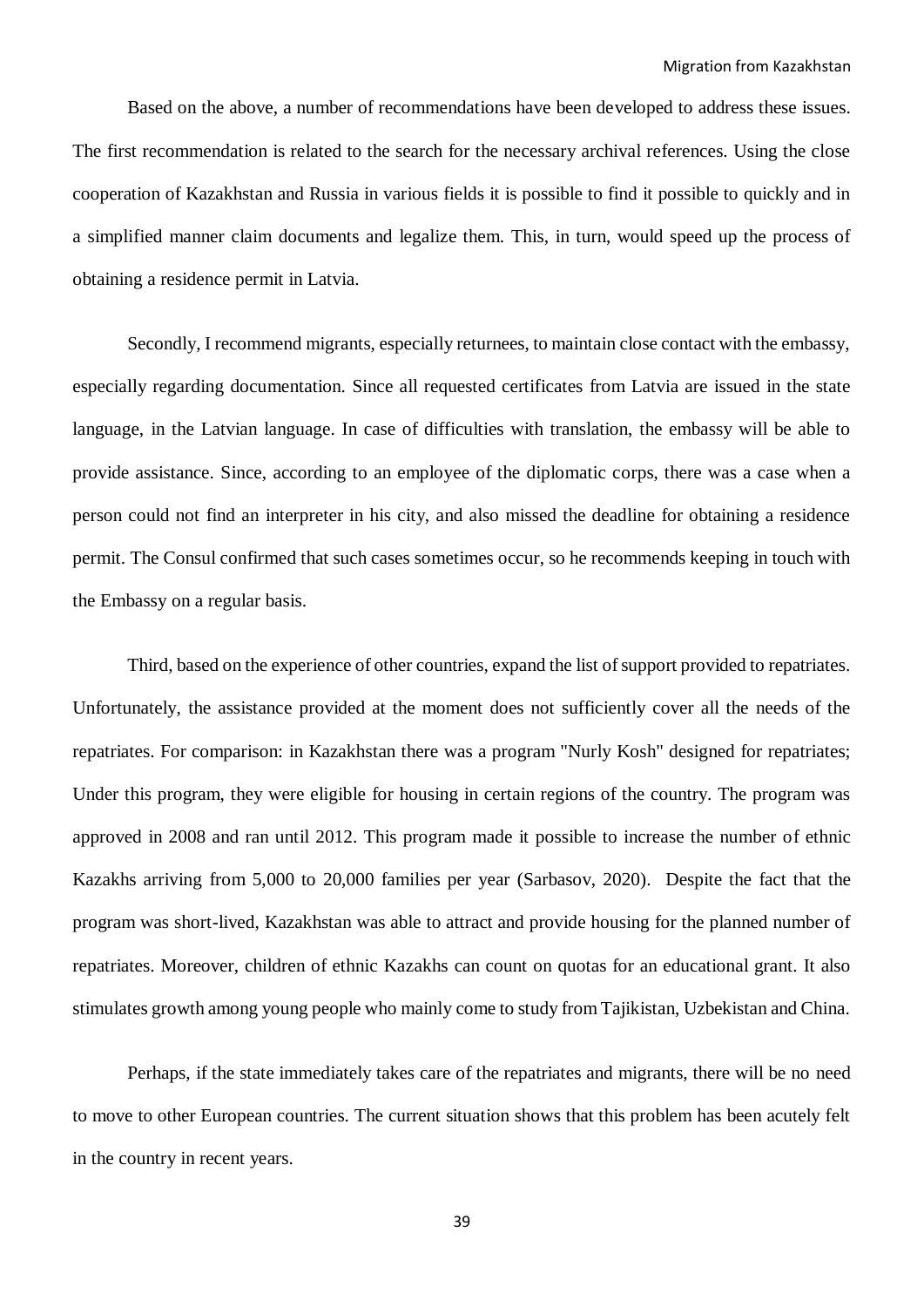Finally, the interview revealed a new category of migrants - investors. Due to economic difficulties, the state launched a program to attract investors in order to restore the economy. To obtain investor status, housing is purchased for a significant amount or invested in a local company. According to experts, the number of investors is increasing every year, but the origin of the money is not verified. In this regard, in order to avoid illegal actions on the part of unscrupulous citizens, we recommend that you carefully check this category of migrants. It is also important to consider that among migrants there are those who pursue hidden goals, acquire housing in order to simply move freely within the European Union. As the investor category is new, no detailed information was found in the literature review. Therefore, because of this gap, it is possible to conduct a separate study of investors.

In general, if we talk about the current situation, during the period of COVID 19, according to the consul, the pandemic helped to identify unscrupulous and persistent violators of migration legislation, especially among students. According to the consul, despite the closed borders, students tried to fly out of the country, arguing that they entered and paid for their studies, although all educational institutions were transferred to online education. Close interaction of the diplomatic corps and universities helped to identify such cases.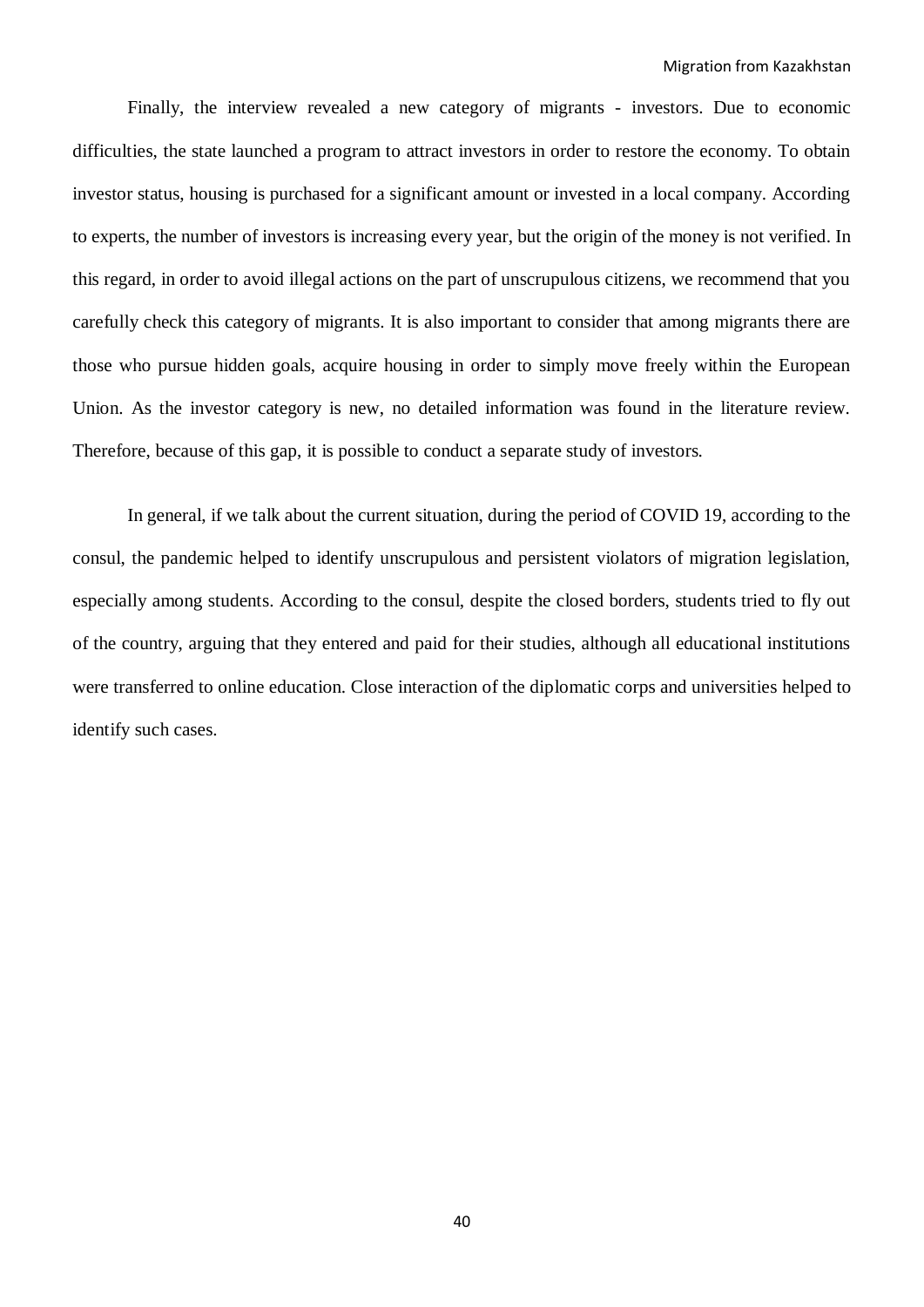Migration from Kazakhstan

#### **Limitations in dissertations**

The results of my research were influenced by a number of limitations that arose at the time of writing. First of all, the restrictions were associated with tight deadlines, since it was necessary to find the required number of respondents within the specified time. Moreover, this period coincided with the restrictions associated with the pandemic, so the interview was conducted online. For my research, an indepth interview was chosen, however, it is difficult to conduct a high-quality in-depth interview in an online format, since technical problems arose, the interlocutors did not hear each other well, or there were delays. Second, insufficient sample size. Perhaps, if we expanded the number of respondents, namely, repatriates, the results obtained would be different from those obtained, since we could cover a wider range of topics (questions) and change the number of questions.

And in conclusion, the lack of previous scientific papers related to my topic of repatriates. The literature review showed that with the support of the state in recent years in Latvia, many studies were related to the Return Migration Action Plan, which is relevant to the large diaspora living outside Latvia. However, unfortunately, there are no exact statistics on repatriates, since no records are kept. Moreover, according to the last population census conducted in Kazakhstan in 2009, the results of which were updated in 2014, more than 1100 ethnic Latvians live on the territory of Kazakhstan (State Statistics of Kazakhstan, 2009). It is important to take these figures into account and take active steps to support ethnic Latvians for further migration to Latvia. For a country that is taking various steps to establish a relationship with the diaspora, I also recommend paying attention to repatriates.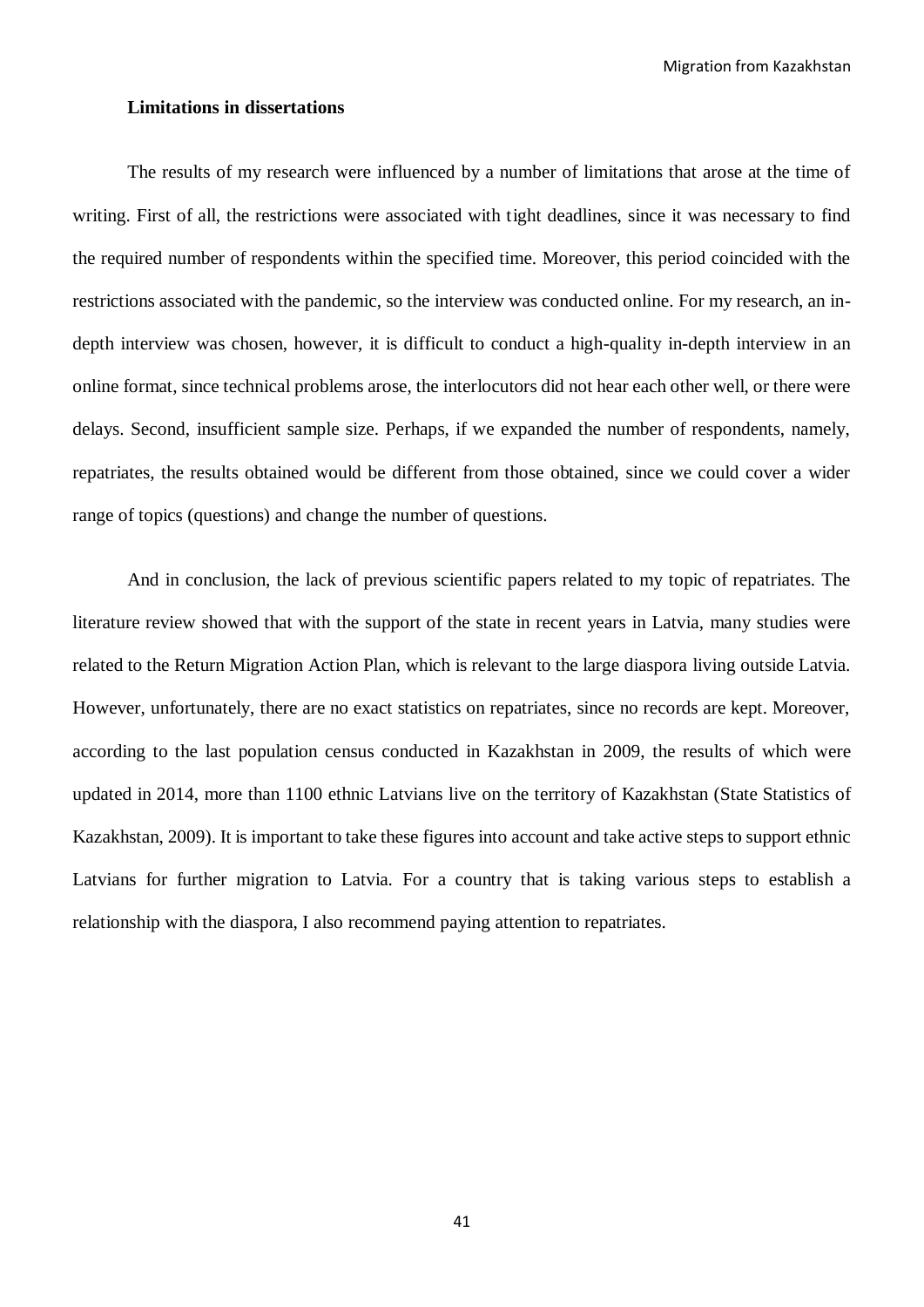#### **REFERENCES:**

- 1. Agency for Strategic planning and reforms of the Republic of Kazakhstan Bureau of National statistics. 2009 population census.<https://stat.gov.kz/census/national/2009/region>
- 2. Amelina, A. and K. Horvath, (2017*). Sociology of Migration. Crossing borders and boundaries: The sociology of migration as a research field.* The Cambridge handbook of Sociology 465- 473.pdf
- 3. Apsīte-Beriņa, E., Krisjane, Z., Sechi, G., & Bērziņš, M. (2018) Regional patterns of belonging among young Latvian returnees.
- 4. Baron, H. M. (1980). *Book reviews : Birds of Passage: migrant labor and industrial societies By MICHAEL J. PIORE (Cambridge and New York, Cambridge University Press, 1979). 229pp. \$14.95. Race & Class, 21(3), 322–325.* doi:10.1177/030639688002100317
- 5. Beusse Mareike (2009). Repatriation policies and practices. A comparative overview of the repatriation policies and practices of other EU Member States, Tallinn.
- 6. Brubaker, R. (1998). Migrations of Ethnic Unmixing in the "New Europe". *The International Migration Review, 32*(4), 1047-1065. doi:10.2307/2547671
- 7. Bhugra, D., & Becker, M. A. (2005). Migration, cultural bereavement and cultural identity. *World psychiatry : official journal of the World Psychiatric Association (WPA)*, *4*(1), 18–24.
- 8. Cédric Audebert and Mohamed Kamel Doraï (2012). Migration in A Globalised World : New Research Issues and Prospects. Amsterdam University Press. pp 7-18.
- **9.** Central Statistical Bureau of Latvia [https://www.csb.gov.lv/en/statistics/statistics-by](https://www.csb.gov.lv/en/statistics/statistics-by-theme/population/migration/key-indicator/immigration-emmigration-and-net-migration)[theme/population/migration/key-indicator/immigration-emmigration-and-net-migration](https://www.csb.gov.lv/en/statistics/statistics-by-theme/population/migration/key-indicator/immigration-emmigration-and-net-migration)**.**
- **10.** Domenico de Palo, Riccardo Faini, Alessandra Venturini, (2006). The Social Assimilation of Immigrants
- 11. Druzhnikov, A. (2013). Trudnoe vozvrashenie domoi. [https://www.interfax](https://www.interfax-russia.ru/view/trudnoe-vozvrashchenie-domoy)[russia.ru/view/trudnoe-vozvrashchenie-domoy](https://www.interfax-russia.ru/view/trudnoe-vozvrashchenie-domoy)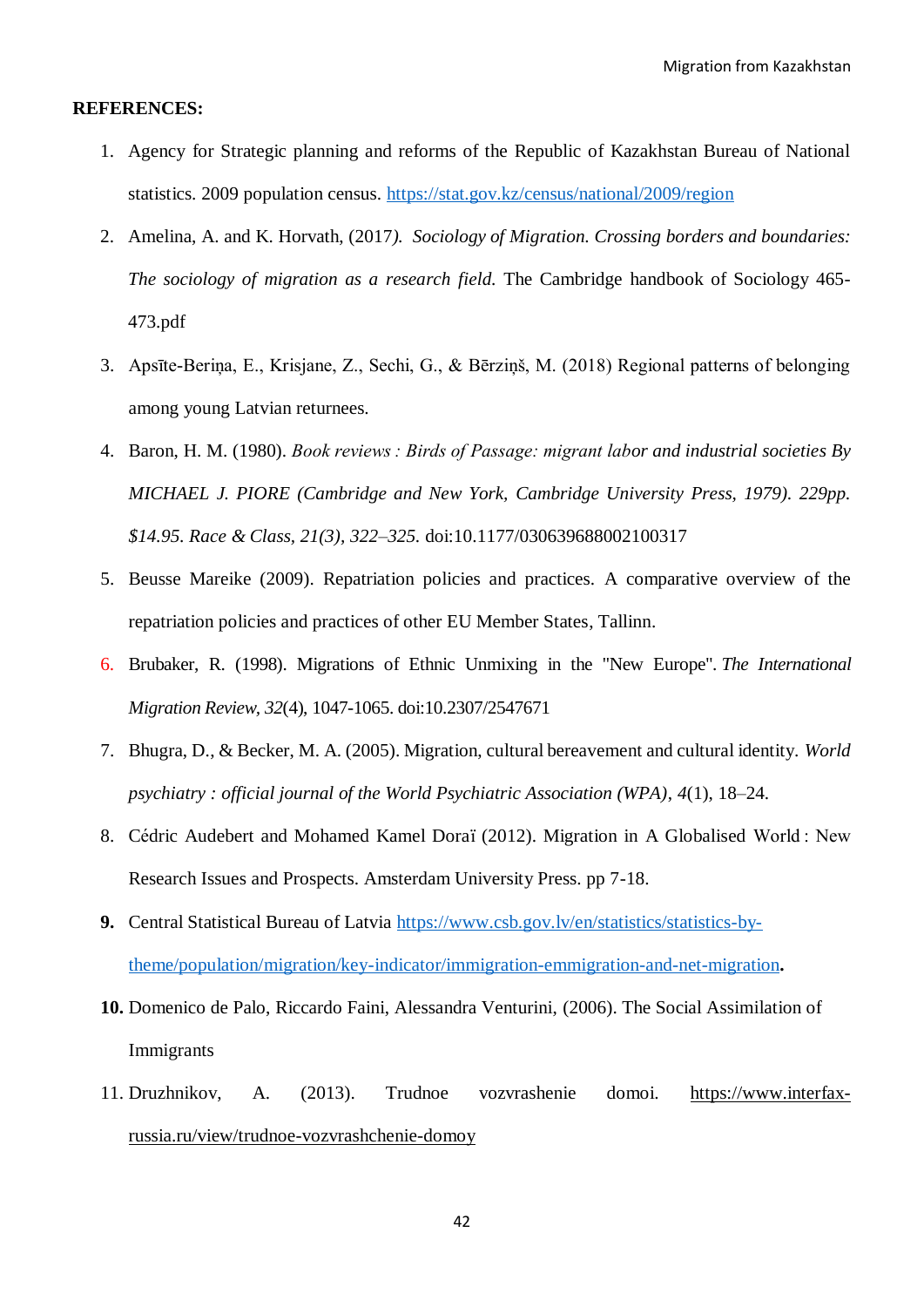- 12. Harris, John R & Todaro, Michael P, (1970). "*[Migration, Unemployment & Development: A Two-](https://ideas.repec.org/a/aea/aecrev/v60y1970i1p126-42.html)[Sector Analysis,](https://ideas.repec.org/a/aea/aecrev/v60y1970i1p126-42.html)" [American Economic Review,](https://ideas.repec.org/s/aea/aecrev.html)* American Economic Association, vol. 60(1), pages 126-142, March.
- 13. Grzymala-Kazlowska, A. (2016). Social Anchoring: Immigrant Identity, Security and Integration Reconnected? *Sociology, 50*(6), 1123-1139. doi:10.2307/26556412
- 14. Introduction to Sociology. OER services. https://courses.lumenlearning.com/atd-bmcc-sociology/
- 15. Integration of ethnic German resettlers [https://www.bamf.de/SharedDocs/ProjekteReportagen/EN/Forschung/Integration/integration](https://www.bamf.de/SharedDocs/ProjekteReportagen/EN/Forschung/Integration/integration-spaetaussiedler.html)[spaetaussiedler.html](https://www.bamf.de/SharedDocs/ProjekteReportagen/EN/Forschung/Integration/integration-spaetaussiedler.html)
- 16. Integration of third country nationals in Latvia [https://www.integration.lv/en/integration-of-third](https://www.integration.lv/en/integration-of-third-country-nationals-in-latvia)[country-nationals-in-latvia](https://www.integration.lv/en/integration-of-third-country-nationals-in-latvia)
- 17. International migrant stocks, 2020. Migration Data Portal. <https://migrationdataportal.org/themes/international-migrant-stocks>
- 18. Kandas in Kazakhstan: help, privileges, adaptation [https://egov.kz/cms/en/articles/kandas\\_rk](https://egov.kz/cms/en/articles/kandas_rk)
- 19. Latvian exiles and their descendants. 2020 https://www.pmlp.gov.lv/en/latvian-exiles-and-theirdescendants
- 20. Kļave E., Šūpule I. (2019) Return Migration Process in Policy and Practice. In: Kaša R., Mieriņa I. (eds) The Emigrant Communities of Latvia. IMISCOE Research Series. Springer, Cham. [https://doi.org/10.1007/978-3-030-12092-4\\_12](https://doi.org/10.1007/978-3-030-12092-4_12)
- 21. Klaus F. Zimmermann. 2007 Migrant Ethnic Identity: Concept and Policy Implications
- 22. Kleinberga, A., 2010. Making a success of integrating immigrants into the labor market. Latvia. Peer Review.
- 23. Koelet, S., & De Valk, H. (2016). Social networks and feelings of social loneliness after migration: The case of European migrants with a native partner in Belgium. Ethnicities, 16(4), 610-630. doi:10.2307/26413909
- 24. Lee, E.S. (1966). *A Theory of Migration*. Demography, 3 (1), p. 47.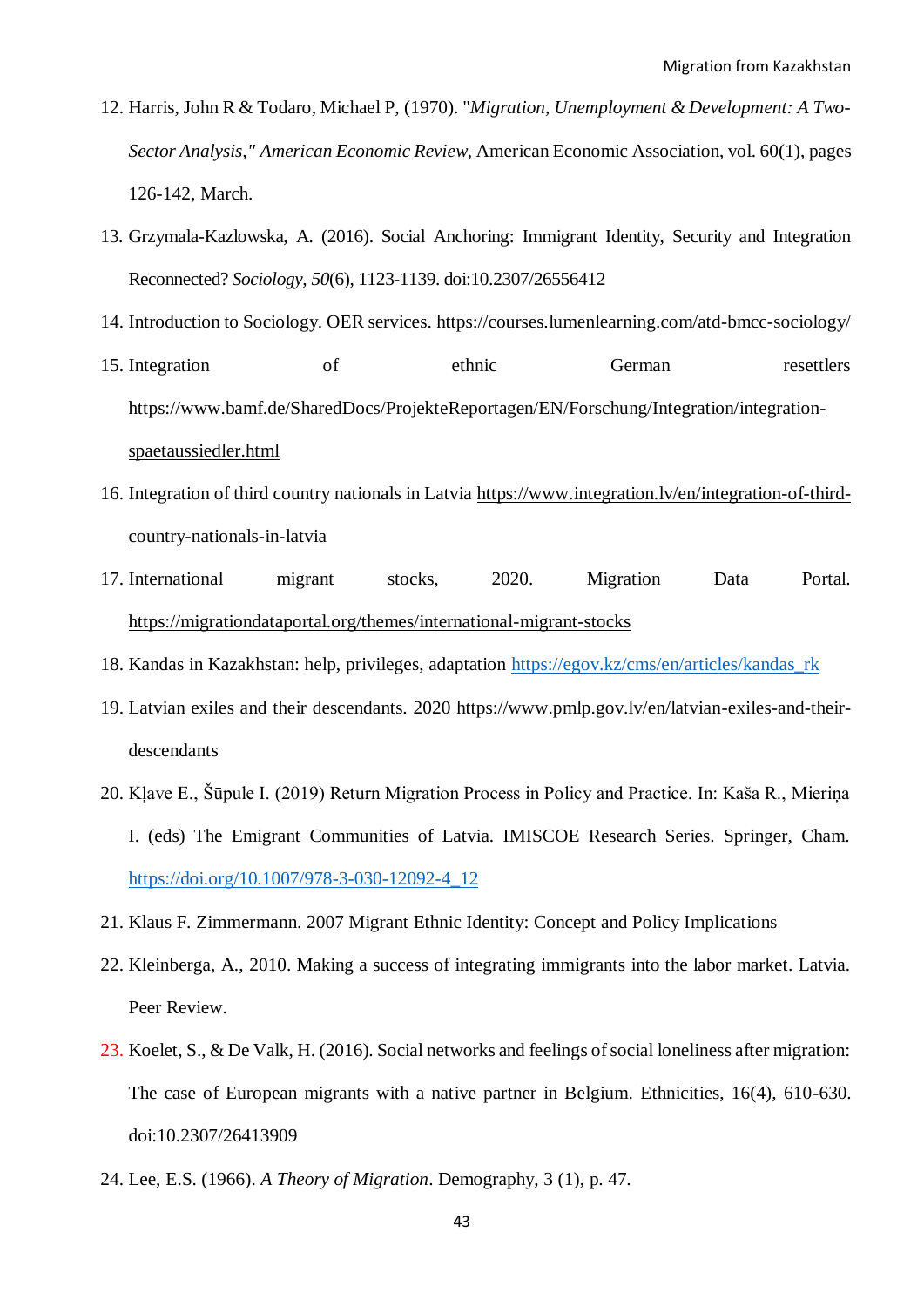- 25. Little, W. (2014). *Introduction to Sociology – 1st Canadian Edition.* Victoria, B.C.: BCcampus. [https://opentextbc.ca/int,](https://opentextbc.ca/int) Chapter 5.
- 26. Mierina, I. (2020). Latvia-Immigration, Emigration, Diaspora. <https://www.bpb.de/gesellschaft/migration/laenderprofile/northerneurope/308824/latvia>
- 27. Moroşanu, L. (2011). Migrant social networks and the contingent role of ethnicity: The experience of Romanians in London (PhD thesis). University of Bristol, UK.
- 28. Nguyen, D.T., Nguyen, C.T. and Dang, A.T. (2019). *The Push-Pull Factors in the Study of the Ethnic Minority's Migration of Vietnam.* Administrative consulting, pp. 114–120. 10.22394/1726- 1139-2019-6-114-120.
- 29. Oberg, K. (1960). Cultural Shock: Adjustment to New Cultural Environments. *Practical Anthropology*, *os*-*7*(4), 177–182. <https://doi.org/10.1177/009182966000700405>
- 30. Office of Citizenship and Migration Affairs Republic of Latvia; Repatriation. <https://www.pmlp.gov.lv/en/repatriation>
- 31. Osipova, I (2021). One-Way Ticket, or New Trends of Emigration from Kazakhstan. Central Asian Bureau for Analytical Reporting. [https://cabar.asia/en/one-way-ticket-or-the-new-trends](https://cabar.asia/en/one-way-ticket-or-the-new-trends-of-emigration-from-kazakhstan)[of-emigration-from-kazakhstan](https://cabar.asia/en/one-way-ticket-or-the-new-trends-of-emigration-from-kazakhstan)
- 32. Pels, T. & Haan, Mariëtte. (2007). Socialization practices of Moroccan families after migration: A Reconstruction in an 'acculturative arena'. Young. 15. 10.1177/1103308807072690.
- 33. Platonova, I. (2014). Ilona Platonova (Minekonomiki)-o vozvrashenii emigrantov v Latviu. Baltic Geek. http://balticgeek.com/?p=1275
- 34. Ravenstein, E. (1885). The Laws of Migration. *Journal of the Statistical Society of London, 48*(2), 167- 235. doi:10.2307/2979181
- 35. Robins, K., & Aksoy, A. (2015). Transnationalism, Migration and the Challenge to Europe: The Enlargement of Meaning (1st ed.). Routledge. [https://doi.org/10.4324/9781315660936\)](https://doi.org/10.4324/9781315660936)
- 36. [Rosenberg,](https://www.thoughtco.com/matt-rosenberg-1433401) M. (2020). *Push-Pull Factors in Immigration, How People Are Pushed and Pulled Toward a New Country.* Available from:<https://www.thoughtco.com/push-pull-factors-1434837>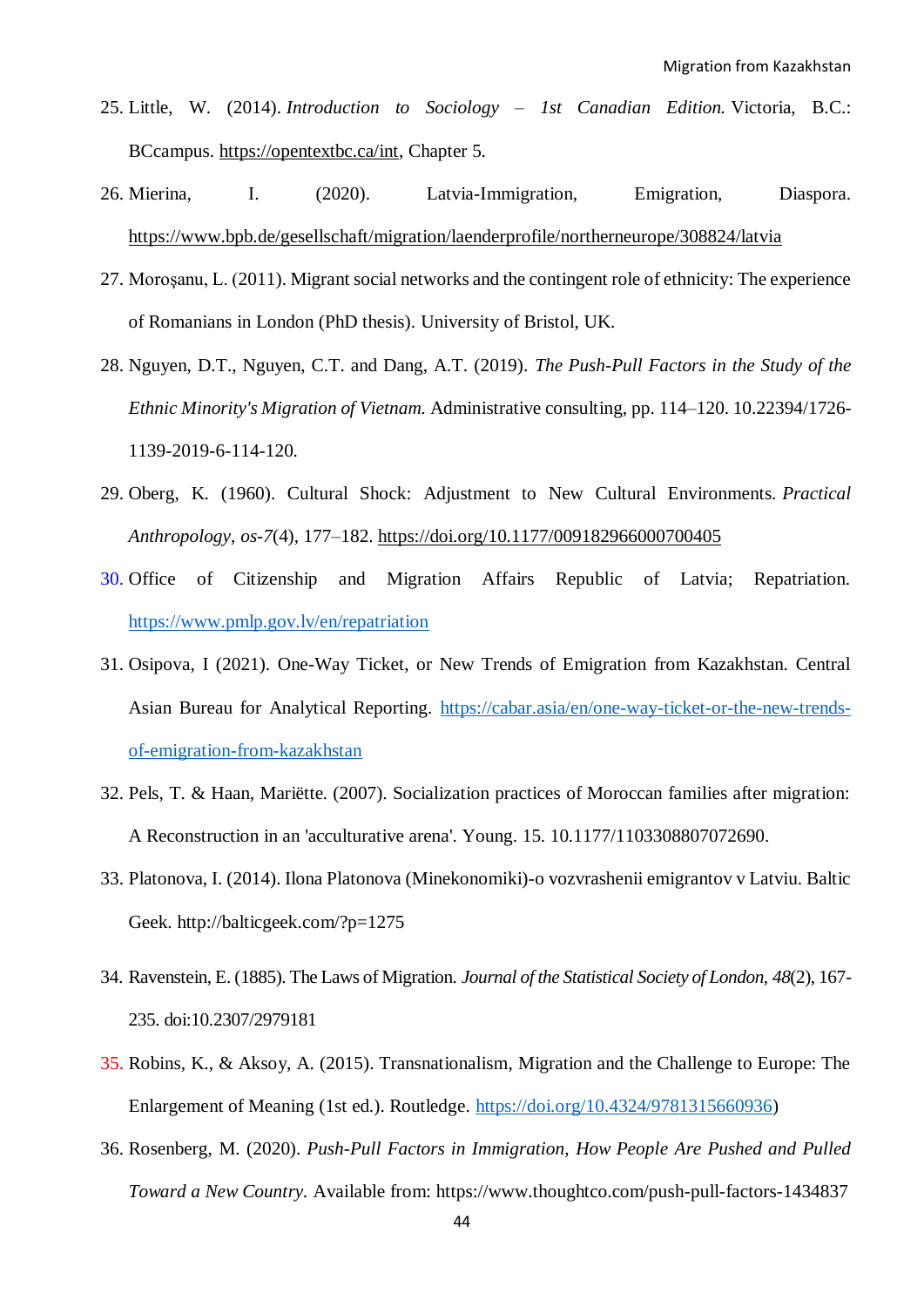- 37. Repatriation. EMN Glossary https://ec.europa.eu/home-affairs/what-wedo/networks/european\_migration\_network/glossary\_search/repatriation\_en
- 38. Skeldon, Ronald (2010) *Migration and development over twenty years of research; progress and prospects.* In: Audebert, Cedric and Dorai, Mohammed Kamel (eds.) Migration in a globalised world: new research issues and prospects. IMISCOE research. Amsterdam University Press, pp. 145-159. ISBN 9789089641571
- 39. Sarbasov, M. and Zhaksylykov, K. (2020) Stages of ethnic repatriation 24.09.2020 https://el.kz/ru/kandastar/detail/v\_detalyakh/etapy\_etnicheskoy\_repatriatsii/
- 40. Winchie, D.B. and Carment, D.W. (1989). *Migration and Motivation: The Migrant's Perspective.* International Migration Review, 23 (1), pp. 96-104.
- 41. Who is a migrant? International Organization for Migration, Glossary on migration, IML Series No. 34, 2019,<https://www.iom.int/who-is-a-migrant>
- 42. Who is a Returning Resident? [https://www.gov.il/en/departments/general/returning\\_residents\\_whois](https://www.gov.il/en/departments/general/returning_residents_whois)
- 43. Xie, Y., & Greenman, E. (2011). *The social context of assimilation: Testing implications of segmented assimilation theory. Social Science Research, 40(3), 965– 984.* doi:10.1016/j.ssresearch.2011.01.004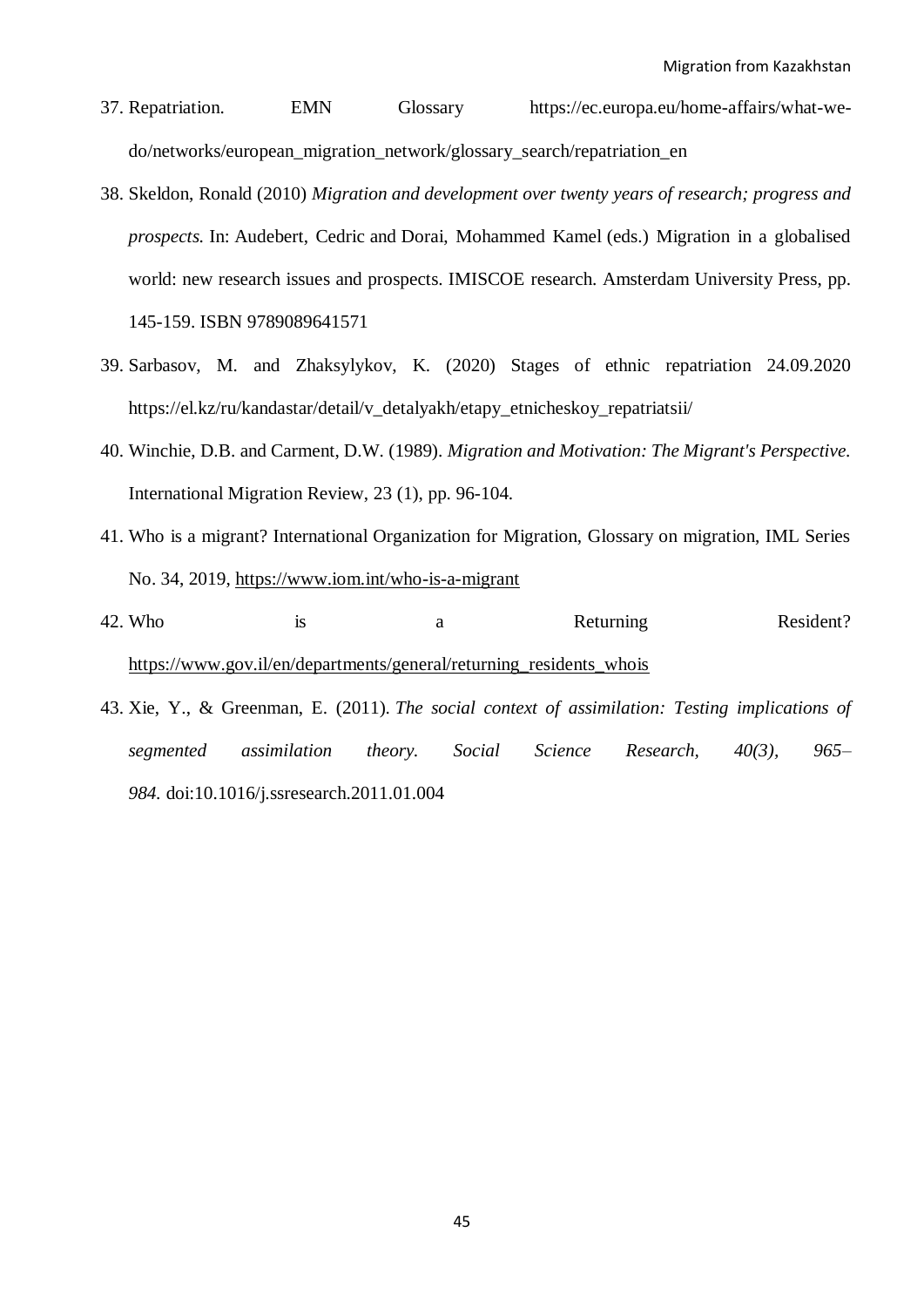## **APPENDIX 1**

# **Candidate registration form for Interview**

# **PERSONAL DATA**

| <b>Pseudonym</b>                     |         |           |         |          |       |             |
|--------------------------------------|---------|-----------|---------|----------|-------|-------------|
| Age group                            | 19-25   | $26 - 32$ | 33-39   | 40-46    | 47-53 | up to       |
|                                      |         |           |         |          |       | 54          |
| <b>Gender</b>                        | Male    |           | Female  |          |       |             |
| <b>Years abroad</b>                  | $1 - 3$ |           | $4 - 6$ | $7 - 10$ |       | 10 and more |
| <b>Country where lived last time</b> |         |           |         |          |       |             |

# **IN-DEPTH INTERVIEW'S QUESTIONS**

| Code           | <b>QUESTIONS</b>                                                                            |
|----------------|---------------------------------------------------------------------------------------------|
| Q <sub>1</sub> | How long have you received citizenship (residence permit)?                                  |
| Q <sub>2</sub> | What are the procedures for obtaining citizenship of Latvia (or other Baltic<br>Countries)? |
| $Q_3$          | Migration crisis taking place in Europe, how did these events affect Latvia?                |
| Q <sub>4</sub> | What support was provided by the state?                                                     |
| Q <sub>5</sub> | Did you receive financial support from Latvia (or other Baltic Countries)?                  |
| Q6             | Do you feel safe in Latvia (Baltic Countries)?                                              |
| Q <sub>7</sub> | How long have you been looking for a job?                                                   |
| Q8             | How competitive is a migrant from Kazakhstan in the labor market of Latvia (EU)?            |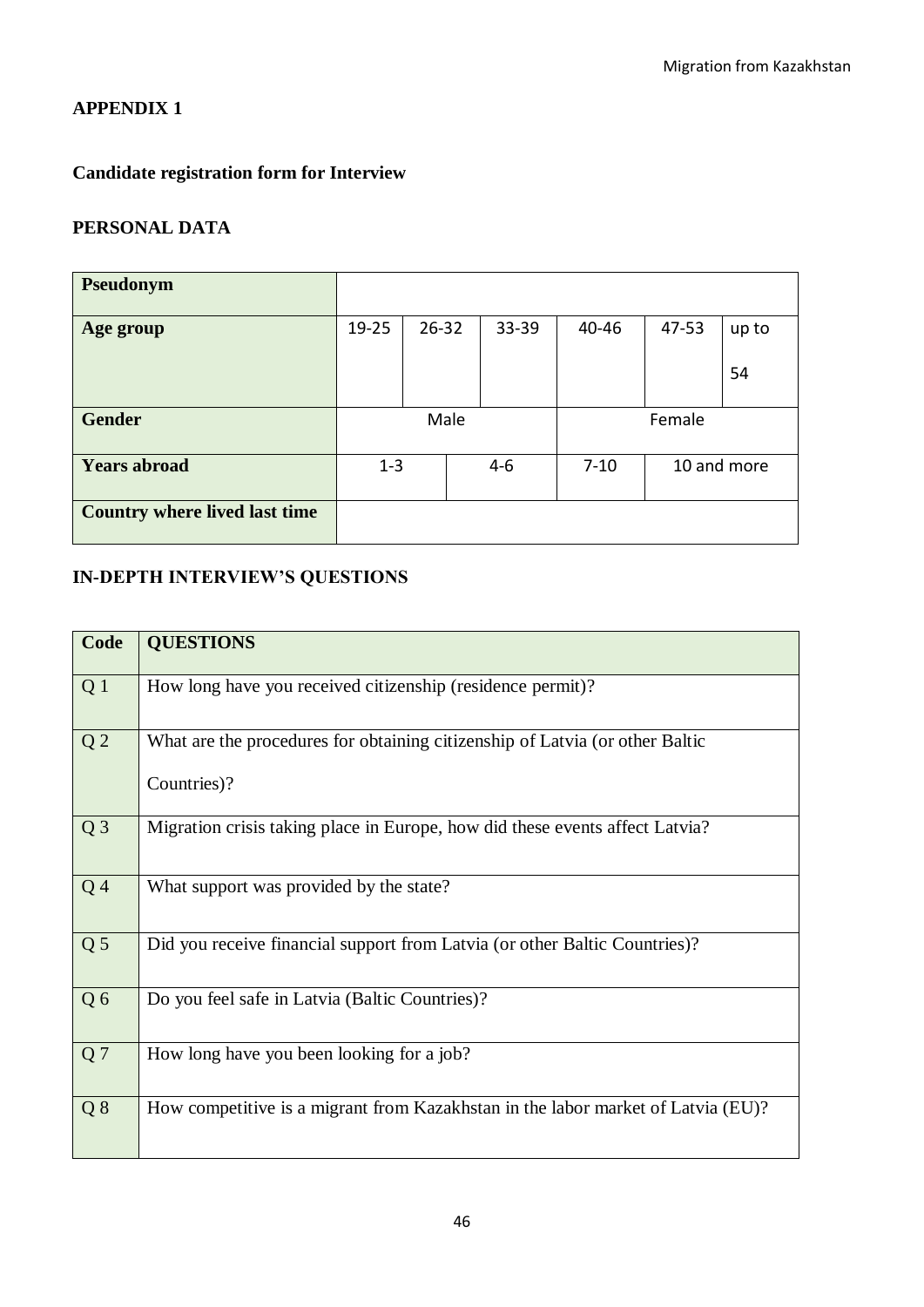| Q <sub>9</sub> | How is the process of socialization (adaptation) of a migrant in Latvia going (how          |
|----------------|---------------------------------------------------------------------------------------------|
|                | long does it take)?                                                                         |
| Q 10           | What difficulties do migrants face (who moves from Former Soviet countries and              |
|                | Kazakhstan in Latvia)?                                                                      |
| Q 11           | Do you agree that the main reason for migration is unemployment in the country?             |
|                | What measures is the state taking to solve this problem?                                    |
| Q 12           | What changes can you suggest to improve the integration policy of the state? (based         |
|                | on your own experience)                                                                     |
| Q 13           | To which countries do citizens of Kazakhstan migrate (general trend)?                       |
| Q 14           | What can you say about the age group of the migrants?                                       |
| Q 15           | Immigration generates social tensions that turn into conflicts between local residents      |
|                | and migrants. How are things going with this issue in Latvia?                               |
| Q 16           | What public and non-profit organizations help migrants in Latvia?                           |
| Q 17           | Is there a risk that migrant (or repatriates) will acquire Latvian citizenship, in order to |
|                | take advantage of the opportunities in the Schengen area?                                   |
| Q 18           | Why do you think our people migrate?                                                        |
| Q 19           | What attracts you to other countries?                                                       |
|                |                                                                                             |
| Q 20           | What could prevent you from leaving the Kazakhstan?                                         |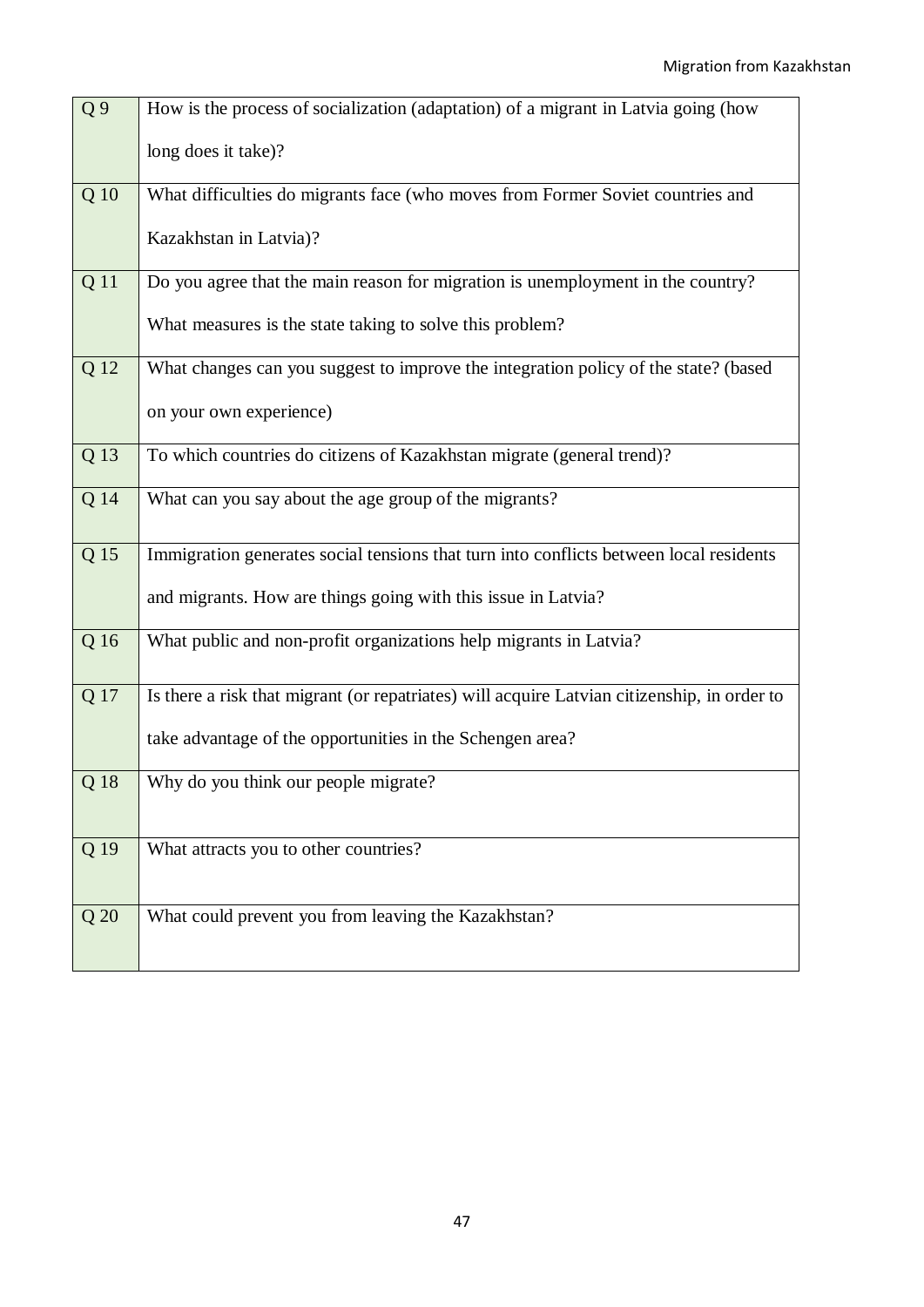#### **APPENDIX 2**

## **Interview Consent Form**

Research project title: *Emigration from Kazakhstan to Europe: Latvian repatriates*

Research investigator: *Akkozhina Zhazira*

Research/Interview Participants name:

The interview will take 30-40 minutes. We don't anticipate that there are any risks associated with your participation, but you have the right to stop the interview or withdraw from the research at any time.

Thank you for agreeing to be interviewed as part of the above research project. Ethical procedures for academic research undertaken require that interviewees explicitly agree to being interviewed and how the information contained in their interview will be used. This consent form is necessary for us to ensure that you understand the purpose of your involvement and that you agree to the conditions of your participation. Would you therefore read the accompanying information sheet and then sign this form to certify that you approve the following:

- All or part of the content of your interview will be used ONLY for this course assignment;
- the interview will be recorded and a transcript will be produced. If you disagree the interview to be audio recorded, please, note here in a hand written form here: …………………………………………………
- any summary interview content, or direct quotations from the interview, that are made for course assignment will be anonymized so that you cannot be identified, and care will be taken to ensure that other information in the interview that could identify yourself is not revealed
- you will be sent the transcript and given the opportunity to correct anyfactual errors
- the transcript of the interview will be analysed by Akkozhina Zhazira , as research investigator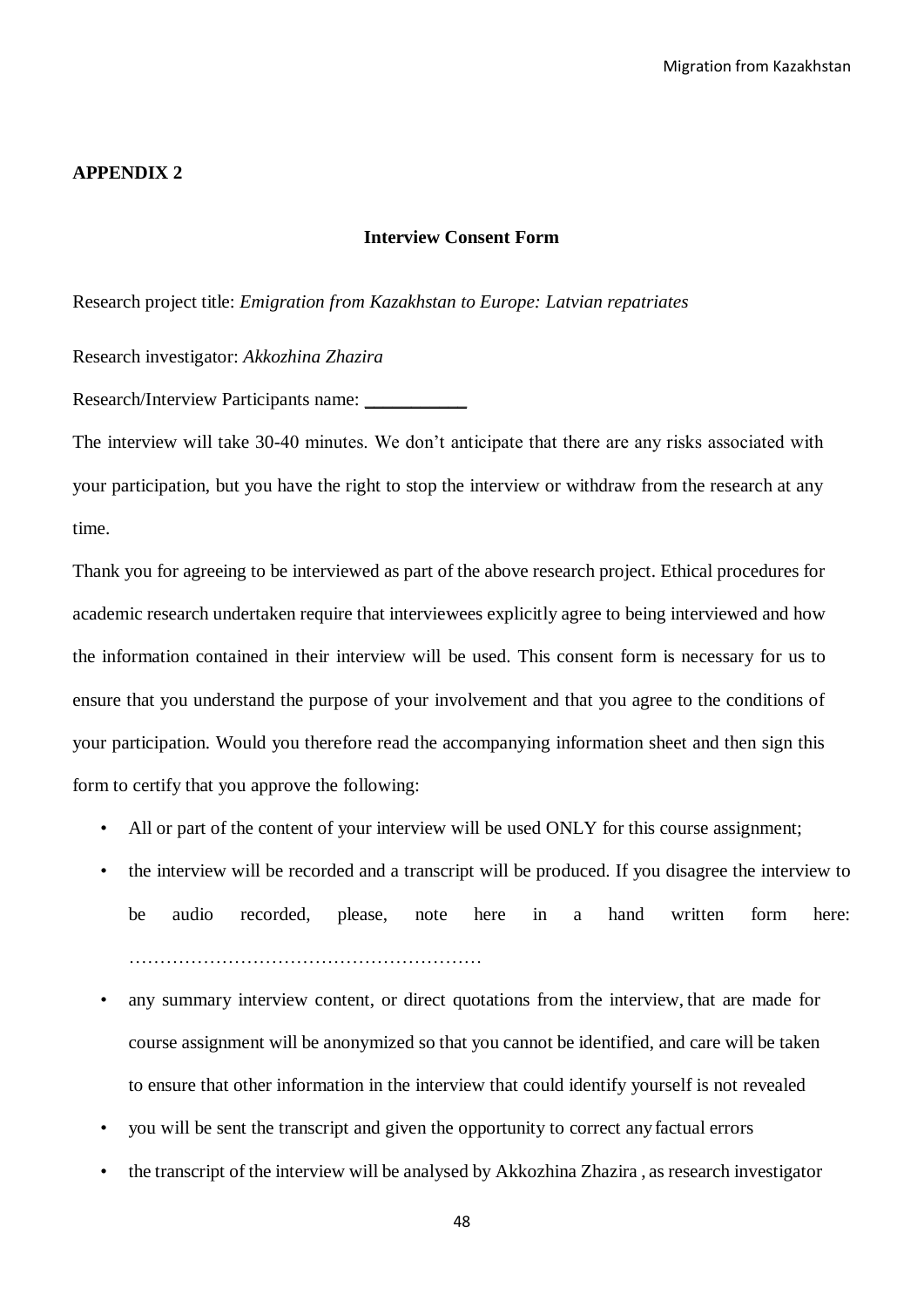- access to the interview transcript will be limited to Akkozhina Zhazira and academic colleagues and researchers with whom he might collaborate as part of the research process
- the actual recording will be (*kept or destroyed state what will happen*)

any variation of the conditions above will only occur with your further explicit approval

Or a quotation agreement could be incorporated into the interview agreement

## Quotation Agreement

I also understand that my words may be quoted directly. With regards to being quoted, please initial next to any of the statements that you agree with:

|  | I wish to review the notes, transcripts, or other data collected during the  |
|--|------------------------------------------------------------------------------|
|  |                                                                              |
|  |                                                                              |
|  | research pertaining to my participation.                                     |
|  |                                                                              |
|  |                                                                              |
|  | I agree to be quoted directly.                                               |
|  |                                                                              |
|  |                                                                              |
|  | I agree to be quoted directly if my name is not published and a made-up name |
|  |                                                                              |
|  |                                                                              |
|  | (pseudonym) is used.                                                         |
|  |                                                                              |
|  |                                                                              |

- By signing this form I agree that;
- 1. I am voluntarily taking part in this project. I understand that I don't have to take part, and I can stop the interview at any time;
- 2. The transcribed interview or extracts from it may be used as described above;
- 3. I have read the Information sheet;
- 4. I don't expect to receive any benefit or payment for my participation;
- 5. I can request a copy of the transcript of my interview and may make editsI feel necessary to ensure the effectiveness of any agreement made about confidentiality;
- 6. I have been able to ask any questions I might have, and I understand that I am free to contact the researcher with any questions I may have in the future.